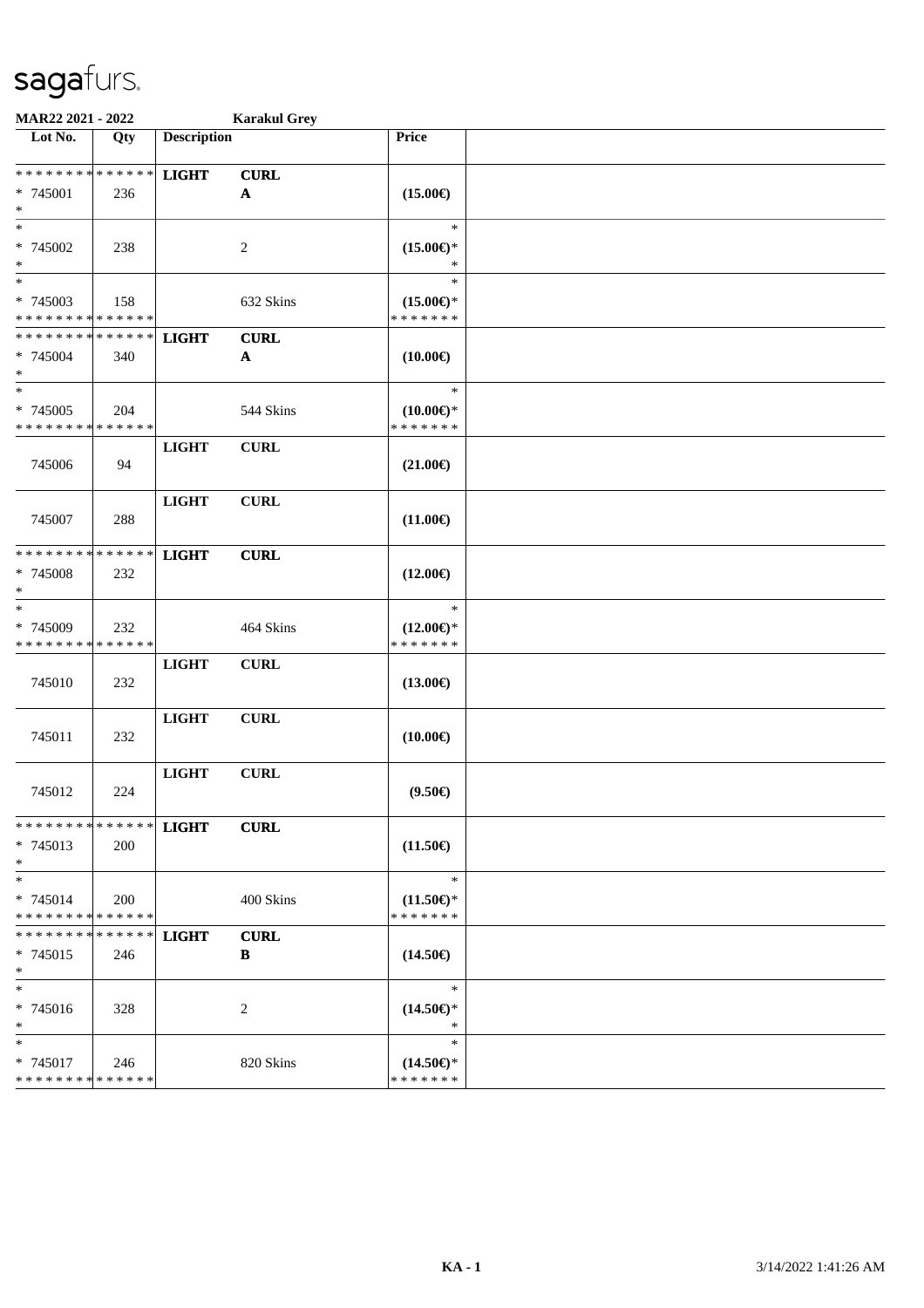| <b>MAR22 2021 - 2022</b>                   |     |                    | <b>Karakul Grey</b> |                     |  |
|--------------------------------------------|-----|--------------------|---------------------|---------------------|--|
| Lot No.                                    | Qty | <b>Description</b> |                     | Price               |  |
|                                            |     |                    |                     |                     |  |
| * * * * * * * * * * * * * *                |     | <b>LIGHT</b>       | <b>CURL</b>         |                     |  |
| * 745021<br>$*$                            | 222 |                    | B                   | $(14.50\epsilon)$   |  |
| $_{*}$                                     |     |                    |                     | $\ast$              |  |
|                                            |     |                    |                     |                     |  |
| * 745022<br>$\ast$                         | 222 |                    | 2                   | $(14.50\epsilon)$ * |  |
|                                            |     |                    |                     | $\ast$              |  |
| * 745023                                   | 222 |                    | 3                   | $(14.50\epsilon)$ * |  |
| $*$                                        |     |                    |                     | *                   |  |
| $\ast$                                     |     |                    |                     | $\ast$              |  |
| * 745024                                   | 222 |                    | 888 Skins           | $(14.50\epsilon)$ * |  |
| * * * * * * * * <mark>* * * * * * *</mark> |     |                    |                     | * * * * * * *       |  |
| * * * * * * * * * * * * * *                |     | <b>LIGHT</b>       | <b>CURL</b>         |                     |  |
| * 745025                                   | 246 |                    | $\, {\bf B}$        | $(10.00\epsilon)$   |  |
| $*$                                        |     |                    |                     |                     |  |
| $\overline{\phantom{0}}$                   |     |                    |                     | $\ast$              |  |
| * 745026                                   | 248 |                    | $\overline{c}$      | $(10.00\epsilon)$ * |  |
| $*$                                        |     |                    |                     | $\ast$              |  |
| $\frac{1}{\ast}$                           |     |                    |                     | $\ast$              |  |
| * 745027                                   | 164 |                    | 3                   | $(10.00\epsilon)$ * |  |
| $\ast$                                     |     |                    |                     | $\ast$              |  |
| $*$                                        |     |                    |                     | $\ast$              |  |
| * 745028                                   | 164 |                    | 4                   | $(10.00\epsilon)$ * |  |
| $*$                                        |     |                    |                     | ∗                   |  |
| $\overline{\phantom{0}}$                   |     |                    |                     | $\ast$              |  |
| * 745029                                   | 164 |                    | 986 Skins           | $(10.00\epsilon)$ * |  |
| * * * * * * * * * * * * * *                |     |                    |                     | * * * * * * *       |  |
| * * * * * * * * * * * * * *                |     | <b>LIGHT</b>       | <b>CURL</b>         |                     |  |
| * 745030                                   | 216 |                    | $\, {\bf B}$        | $(7.50\epsilon)$    |  |
| $*$                                        |     |                    |                     |                     |  |
| $*$                                        |     |                    |                     | $\ast$              |  |
| * 745031                                   | 288 |                    | 504 Skins           | $(7.50 \in )^*$     |  |
| * * * * * * * * * * * * * *                |     |                    |                     | * * * * * * *       |  |
|                                            |     | <b>LIGHT</b>       | <b>CURL</b>         |                     |  |
| 745032                                     | 288 |                    | $\, {\bf B}$        | $(7.50\epsilon)$    |  |
| * * * * * * * * * * * * * * *              |     |                    |                     |                     |  |
| * 745033                                   | 272 | <b>LIGHT</b>       | <b>CURL</b><br>B    |                     |  |
| $*$                                        |     |                    |                     | $(10.00\epsilon)$   |  |
| $*$                                        |     |                    |                     | $\ast$              |  |
| * 745034                                   | 340 |                    | 2                   | $(10.00\epsilon)$ * |  |
| $*$                                        |     |                    |                     | ∗                   |  |
| $*$                                        |     |                    |                     | $\ast$              |  |
| * 745035                                   | 210 |                    | 3                   | $(10.00\epsilon)$ * |  |
| $*$                                        |     |                    |                     | $\ast$              |  |
| $*$                                        |     |                    |                     | $\ast$              |  |
| * 745036                                   | 210 |                    | 4                   | $(10.00\epsilon)$ * |  |
| $*$                                        |     |                    |                     | $\ast$              |  |
| $*$ $-$                                    |     |                    |                     | $\ast$              |  |
| * 745037                                   | 210 |                    | 1242 Skins          | $(10.00\epsilon)$ * |  |
| * * * * * * * * <mark>* * * * * * *</mark> |     |                    |                     | * * * * * * *       |  |
| * * * * * * * * * * * * * * *              |     | <b>LIGHT</b>       | <b>CURL</b>         |                     |  |
| * 745038                                   | 216 |                    | B                   | $(11.50\epsilon)$   |  |
| $*$                                        |     |                    |                     |                     |  |
| $*$                                        |     |                    |                     | $\ast$              |  |
| * 745039                                   | 324 |                    | 540 Skins           | $(11.50\epsilon)$ * |  |
| * * * * * * * * * * * * * *                |     |                    |                     | * * * * * * *       |  |
|                                            |     | <b>LIGHT</b>       | <b>CURL</b>         |                     |  |
| 745040                                     | 32  |                    | $\mathbf C$         | $(7.50\epsilon)$    |  |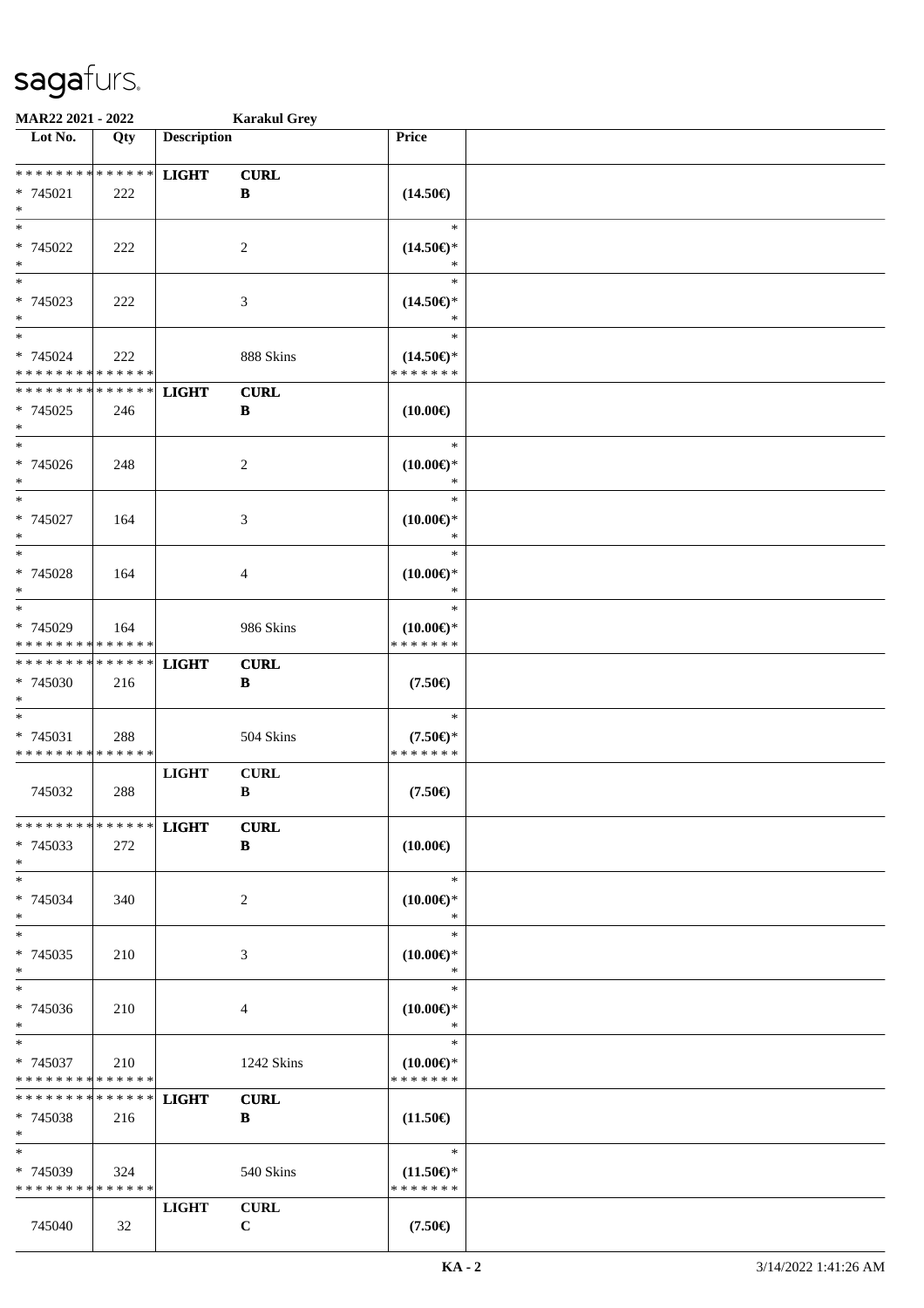| MAR22 2021 - 2022                                          |             |                    | <b>Karakul Grey</b>            |                                      |  |
|------------------------------------------------------------|-------------|--------------------|--------------------------------|--------------------------------------|--|
| Lot No.                                                    | Qty         | <b>Description</b> |                                | Price                                |  |
|                                                            |             |                    |                                |                                      |  |
|                                                            |             | <b>LIGHT</b>       | <b>CHAQMQI</b>                 |                                      |  |
| 745041                                                     | 210         |                    | $\mathbf{A}$                   | $(22.00\epsilon)$                    |  |
| * * * * * * * *                                            | * * * * * * |                    |                                |                                      |  |
| * 745042                                                   | 240         | <b>LIGHT</b>       | <b>CHAQMQI</b><br>A            | $(16.00\epsilon)$                    |  |
| $\ast$                                                     |             |                    |                                |                                      |  |
| $*$                                                        |             |                    |                                | $\ast$                               |  |
| * 745043                                                   | 160         |                    | $\overline{c}$                 | $(16.00\epsilon)$ *                  |  |
| $*$                                                        |             |                    |                                | *                                    |  |
| $*$                                                        |             |                    |                                | $\ast$                               |  |
| * 745044                                                   | 160         |                    | 560 Skins                      | $(16.00\epsilon)$ *<br>* * * * * * * |  |
| * * * * * * * * * * * * * *<br>* * * * * * * * * * * * * * |             |                    |                                |                                      |  |
| * 745045                                                   | 288         | <b>LIGHT</b>       | <b>CHAQMQI</b><br>$\mathbf{A}$ | $(15.50\epsilon)$                    |  |
| $\ast$                                                     |             |                    |                                |                                      |  |
| $\ast$                                                     |             |                    |                                | $\ast$                               |  |
| $* 745046$                                                 | 216         |                    | 2                              | $(15.50\epsilon)$ *                  |  |
| $\ast$                                                     |             |                    |                                | *                                    |  |
| $\ast$                                                     |             |                    |                                | $\ast$                               |  |
| * 745047                                                   | 216         |                    | 3                              | $(15.50\epsilon)$ *                  |  |
| $\ast$<br>$\ast$                                           |             |                    |                                | $\ast$<br>$\ast$                     |  |
| * 745048                                                   | 216         |                    | 4                              | $(15.50\epsilon)$ *                  |  |
| $\ast$                                                     |             |                    |                                | *                                    |  |
| $*$                                                        |             |                    |                                | $\ast$                               |  |
| * 745049                                                   | 216         |                    | 1152 Skins                     | $(15.50\epsilon)$ *                  |  |
| * * * * * * * * * * * * * *                                |             |                    |                                | * * * * * * *                        |  |
|                                                            |             | <b>LIGHT</b>       | <b>CHAQMQI</b>                 |                                      |  |
| 745050                                                     | 264         |                    |                                | $(12.50\epsilon)$                    |  |
| * * * * * * * * * * * * * *                                |             |                    |                                |                                      |  |
| * 745051                                                   | 216         | <b>LIGHT</b>       | <b>CHAQMQI</b><br>$\, {\bf B}$ | 28.50€                               |  |
| $*$                                                        |             |                    |                                |                                      |  |
| $\ast$                                                     |             |                    |                                | $\ast$                               |  |
| * 745052                                                   | 144         |                    | 360 Skins                      | 28.50€*                              |  |
| * * * * * * * * * * * * * * *                              |             |                    |                                | * * * * * * *                        |  |
| * * * * * * * * * * * * * * *                              |             | <b>LIGHT</b>       | <b>CHAQMQI</b>                 |                                      |  |
| * 745053<br>$*$                                            | 246         |                    | B                              | $(16.00\epsilon)$                    |  |
| $*$                                                        |             |                    |                                | $\ast$                               |  |
| * 745054                                                   | 328         |                    | 2                              | $(16.00\epsilon)$ *                  |  |
| $\ast$                                                     |             |                    |                                | $\ast$                               |  |
| $\ast$                                                     |             |                    |                                | $\ast$                               |  |
| * 745055                                                   | 164         |                    | 738 Skins                      | $(16.00\epsilon)$ *                  |  |
| * * * * * * * * * * * * * *                                |             |                    |                                | * * * * * * *                        |  |
| * * * * * * * *                                            | * * * * * * | <b>LIGHT</b>       | <b>CHAQMQI</b>                 |                                      |  |
| * 745056<br>$*$                                            | 240         |                    | B                              | $(16.00\epsilon)$                    |  |
| $*$                                                        |             |                    |                                | $\ast$                               |  |
| * 745057                                                   | 320         |                    | 2                              | $(16.00\epsilon)$ *                  |  |
| $*$                                                        |             |                    |                                | $\ast$                               |  |
| $*$                                                        |             |                    |                                | $\ast$                               |  |
| * 745058                                                   | 160         |                    | 720 Skins                      | $(16.00\epsilon)$ *                  |  |
| * * * * * * * * * * * * * *                                |             |                    |                                | * * * * * * *                        |  |
| * * * * * * * *                                            | * * * * * * | <b>LIGHT</b>       | <b>CHAQMQI</b>                 |                                      |  |
| * 745059<br>$\ast$                                         | 216         |                    | B                              | $(11.50\epsilon)$                    |  |
| $\ast$                                                     |             |                    |                                | $\ast$                               |  |
| * 745060                                                   | 216         |                    | 432 Skins                      | $(11.50\epsilon)$ *                  |  |
| * * * * * * * * * * * * * *                                |             |                    |                                | * * * * * * *                        |  |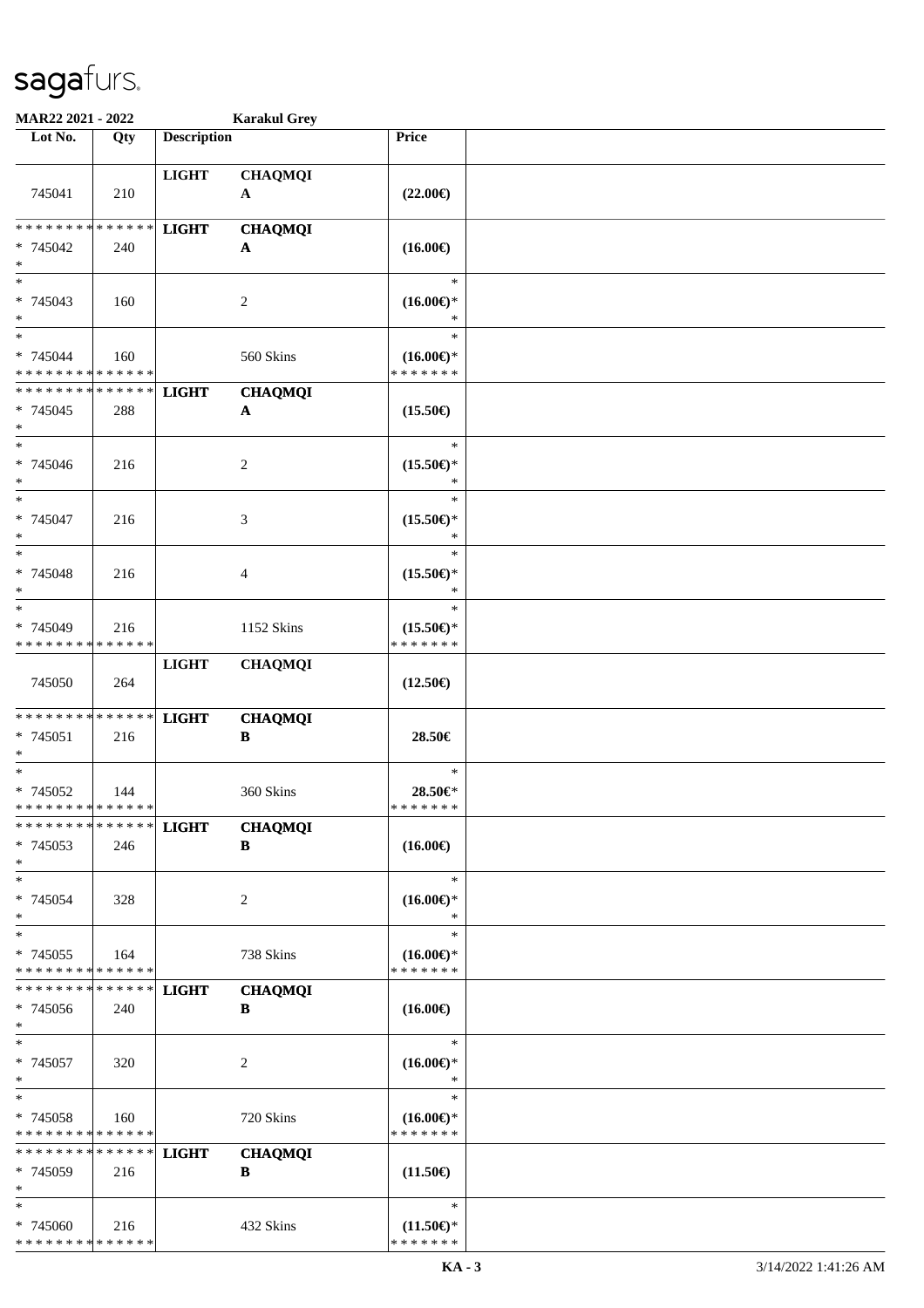| MAR22 2021 - 2022                                   |               |                                         | <b>Karakul Grey</b>                 |                                                |  |
|-----------------------------------------------------|---------------|-----------------------------------------|-------------------------------------|------------------------------------------------|--|
| Lot No.                                             | Qty           | <b>Description</b>                      |                                     | Price                                          |  |
| ******** <mark>******</mark><br>* 745061<br>$\ast$  | 280           | <b>LIGHT</b>                            | <b>CHAQMQI</b><br>B                 | $(15.00\epsilon)$                              |  |
| $*$<br>* 745062<br>$\ast$                           | 210           |                                         | 2                                   | $\ast$<br>$(15.00\epsilon)$ *<br>*             |  |
| $\ast$<br>* 745063<br>$\ast$                        | 210           |                                         | 3                                   | $\ast$<br>$(15.00\epsilon)$ *<br>*             |  |
| $\ast$<br>$* 745064$<br>$\ast$                      | 210           |                                         | 4                                   | $\ast$<br>$(15.00\epsilon)$ *<br>$\ast$        |  |
| $*$<br>* 745065<br>* * * * * * * * * * * * * *      | 210           |                                         | 1120 Skins                          | $\ast$<br>$(15.00\epsilon)$ *<br>* * * * * * * |  |
| 745066                                              | 234           | <b>LIGHT</b>                            | <b>CHAQMQI FLAT</b><br>$\mathbf{A}$ | $(16.00\epsilon)$                              |  |
| 745067                                              | 240           | <b>LIGHT</b>                            | <b>CHAQMQI FLAT</b><br>B            | $(16.00\epsilon)$                              |  |
| 745068                                              | 94            | <b>LIGHT</b><br>$\mathbf{I}/\mathbf{B}$ | <b>CHAQMQI FLAT</b>                 | $(5.00\epsilon)$                               |  |
| 745069                                              | 80            | <b>LIGHT</b>                            | <b>CH KGUL FLAT</b>                 | $(6.50\epsilon)$                               |  |
| * * * * * * * * * * * * * *<br>* 745070<br>$*$      | 234           | <b>LIGHT</b>                            | <b>CH KGUL</b><br>$\mathbf A$       | $(14.00\epsilon)$                              |  |
| $\ast$<br>* 745071<br>$\ast$                        | 156           |                                         | $\overline{c}$                      | $\ast$<br>$(14.00\epsilon)$ *<br>$\ast$        |  |
| $\ast$<br>* 745072<br>* * * * * * * * * * * * * * * | 156           |                                         | 546 Skins                           | $\ast$<br>$(14.00\epsilon)$ *<br>* * * * * * * |  |
| * * * * * * * * * * * * * * *<br>* 745073<br>$*$    | 222           | <b>LIGHT</b>                            | <b>CH KGUL</b><br>$\mathbf{A}$      | $(10.50\epsilon)$                              |  |
| $*$<br>* 745074<br>* * * * * * * * * * * * * *      | 296           |                                         | 518 Skins                           | $\ast$<br>$(10.50\epsilon)$ *<br>* * * * * * * |  |
| 745075                                              | 304           | <b>LIGHT</b>                            | <b>CH KGUL</b>                      | $(12.00\epsilon)$                              |  |
| * * * * * * * * * * * * * * *<br>$* 745076$<br>$*$  | 192           | <b>LIGHT</b>                            | <b>CH KGUL</b>                      | $(12.50\epsilon)$                              |  |
| $*$<br>* 745077<br>* * * * * * * * * * * * * *      | 192           |                                         | 384 Skins                           | $\ast$<br>$(12.50\epsilon)$ *<br>* * * * * * * |  |
| * * * * * * * *<br>* 745078<br>$*$                  | ******<br>234 | <b>LIGHT</b>                            | <b>CH KGUL</b><br>B                 | $(14.00\epsilon)$                              |  |
| $*$<br>* 745079<br>$*$                              | 230           |                                         | 2                                   | $\ast$<br>$(14.00\epsilon)$ *<br>∗             |  |
| $\ast$<br>* 745080<br>* * * * * * * * * * * * * *   | 156           |                                         | 620 Skins                           | $\ast$<br>$(14.00\epsilon)$ *<br>* * * * * * * |  |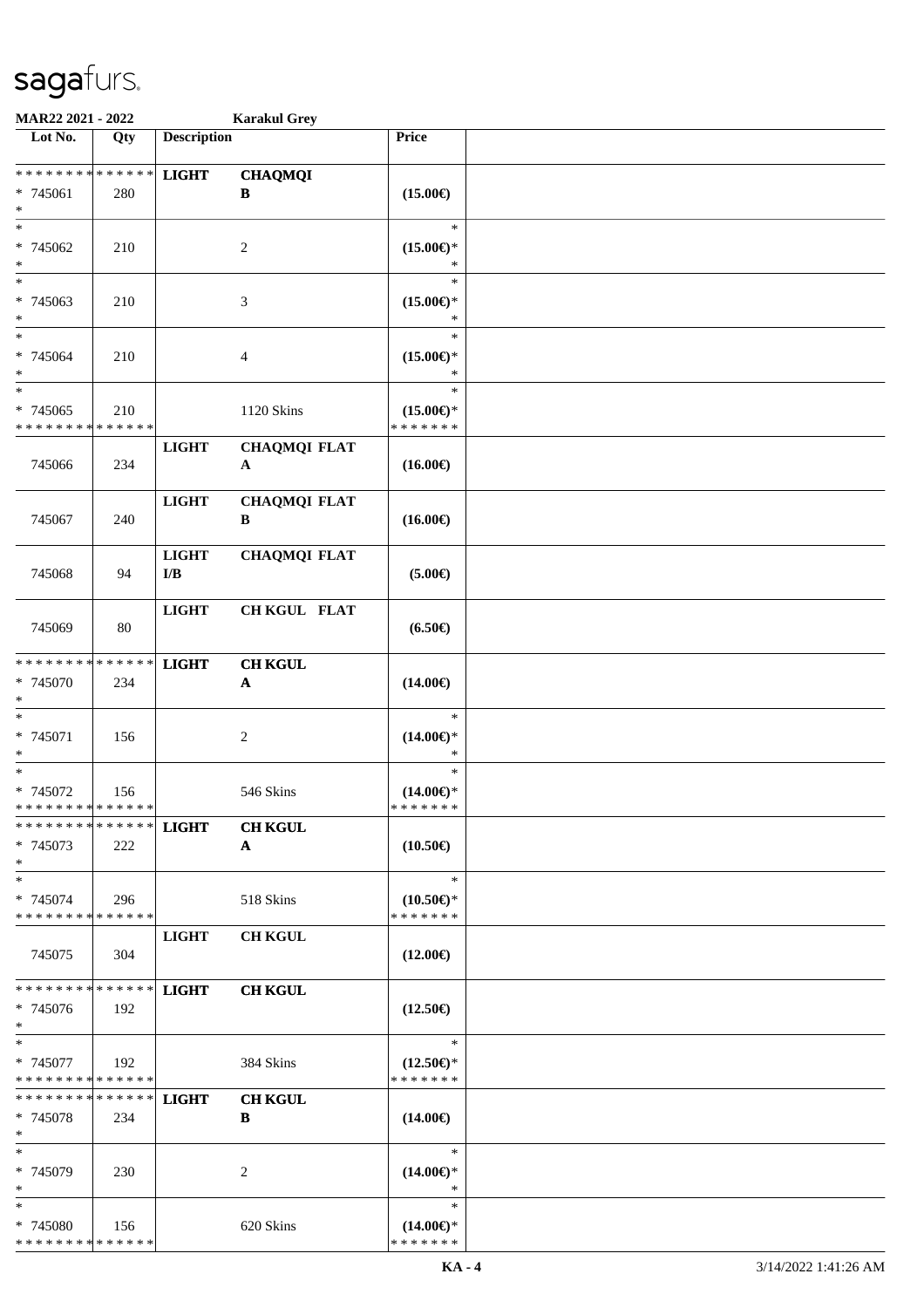| MAR22 2021 - 2022                                                   |     |                    | <b>Karakul Grey</b>            |                                               |  |
|---------------------------------------------------------------------|-----|--------------------|--------------------------------|-----------------------------------------------|--|
| Lot No.                                                             | Qty | <b>Description</b> |                                | Price                                         |  |
| * * * * * * * * * * * * * *<br>* 745081<br>$\ast$                   | 210 | <b>LIGHT</b>       | <b>KALANGL</b><br>$\mathbf A$  | $(6.50\epsilon)$                              |  |
| $\ast$<br>* 745082<br>* * * * * * * * * * * * * *                   | 280 |                    | 490 Skins                      | $\ast$<br>$(6.50\epsilon)$ *<br>* * * * * * * |  |
| * * * * * * * * * * * * * *<br>* 745083<br>$\ast$                   | 192 | <b>LIGHT</b>       | <b>KALANGL</b><br>$\mathbf A$  | $(8.50\epsilon)$                              |  |
| $\ast$<br>* 745084<br>* * * * * * * * * * * * * *                   | 256 |                    | 448 Skins                      | $\ast$<br>$(8.50 \in )^*$<br>* * * * * * *    |  |
| 745085                                                              | 360 | <b>LIGHT</b>       | <b>KALANGL</b>                 | $(10.50\epsilon)$                             |  |
| 745086                                                              | 272 | <b>LIGHT</b>       | <b>KALANGL</b>                 | $(9.50\epsilon)$                              |  |
| 745087                                                              | 232 | <b>LIGHT</b>       | <b>KALANGL</b>                 | $(8.50\epsilon)$                              |  |
| * * * * * * * * * * * * * *<br>* 745088<br>$\ast$                   | 226 | <b>LIGHT</b>       | <b>KALANGL</b>                 | $(8.50 \in )$                                 |  |
| $\ast$<br>* 745089<br>$\ast$                                        | 300 |                    | $\overline{2}$                 | $\ast$<br>$(8.50 \in )^*$<br>$\ast$           |  |
| $\ast$<br>* 745090<br>* * * * * * * * * * * * * *                   | 150 |                    | 676 Skins                      | $\ast$<br>$(8.50 \in )^*$<br>* * * * * * *    |  |
| 745091                                                              | 144 | <b>LIGHT</b>       | <b>KALANGL</b>                 | (9.00)                                        |  |
| 745092                                                              | 264 | <b>LIGHT</b>       | <b>KALANGL</b><br>$\, {\bf B}$ | 4.50€                                         |  |
| * * * * * * * * * * * * * * *<br>* 745093<br>$\ast$                 | 204 | <b>LIGHT</b>       | <b>KALANGL</b><br>B            | $(8.50\epsilon)$                              |  |
| $\ast$<br>* 745094<br>$\ast$                                        | 204 |                    | 2                              | $\ast$<br>$(8.50 \in )^*$<br>$\ast$           |  |
| $\ast$<br>* 745095<br>$\ast$                                        | 140 |                    | 3                              | $\ast$<br>$(8.50 \in )^*$<br>$\ast$           |  |
| $\overline{\phantom{1}}$<br>* 745096<br>* * * * * * * * * * * * * * | 140 |                    | 688 Skins                      | $\ast$<br>$(8.50 \in )^*$<br>* * * * * * *    |  |
| 745097                                                              | 92  | <b>LIGHT</b>       | <b>MEDCURL</b>                 | 5.00€                                         |  |
| 745098                                                              | 68  | <b>LIGHT</b>       | <b>MEDCURL</b>                 | 4.00€                                         |  |
| 745099                                                              | 96  | <b>LIGHT</b>       | <b>MEDCURL</b>                 | $(3.50\epsilon)$                              |  |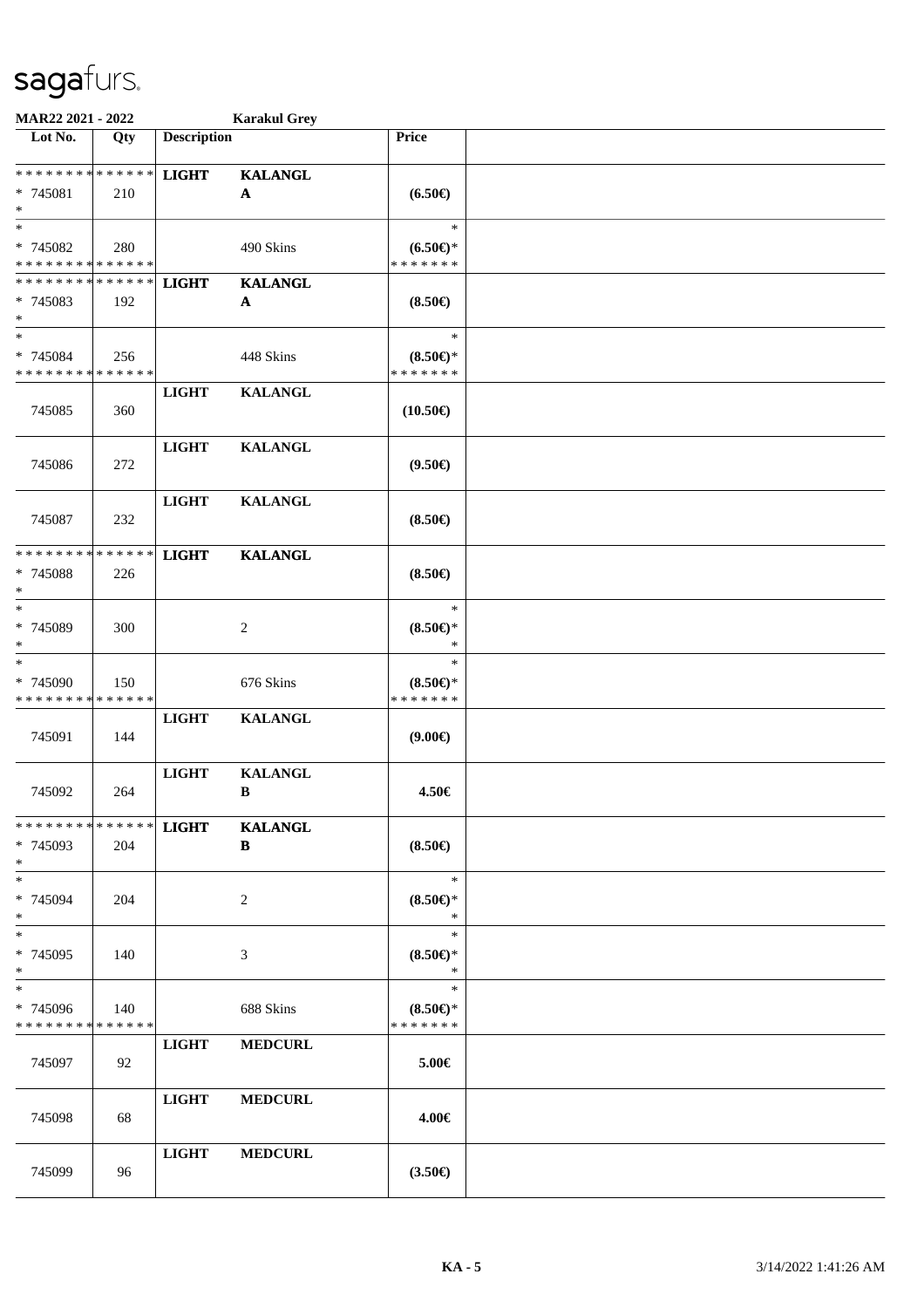| MAR22 2021 - 2022                                                             |     |                    | <b>Karakul Grey</b>        |              |                                                  |  |
|-------------------------------------------------------------------------------|-----|--------------------|----------------------------|--------------|--------------------------------------------------|--|
| Lot No.                                                                       | Qty | <b>Description</b> |                            |              | Price                                            |  |
| 745101                                                                        | 136 | <b>LIGHT</b>       | <b>PEEK</b>                |              | $(6.00\epsilon)$                                 |  |
| 745102                                                                        | 62  | <b>LIGHT</b>       | <b>PEEK</b>                |              | $(5.50\epsilon)$                                 |  |
| 745103                                                                        | 162 | <b>LIGHT</b>       | <b>PEEK</b>                |              | $(7.00\epsilon)$                                 |  |
| 745104                                                                        | 148 | <b>LIGHT</b>       | <b>PEEK</b>                |              | $(7.00\epsilon)$                                 |  |
| 745105                                                                        | 264 | <b>LIGHT</b>       | <b>PEEK</b><br>$\mathbf A$ | <b>CHAQM</b> | $(12.00\epsilon)$                                |  |
| 745106                                                                        | 242 | <b>LIGHT</b>       | <b>PEEK</b><br>$\mathbf A$ | <b>CHAQM</b> | $(8.00\epsilon)$                                 |  |
| 745107                                                                        | 344 | <b>LIGHT</b>       | <b>PEEK</b>                | <b>CHAQM</b> | $(10.50\epsilon)$                                |  |
| 745108                                                                        | 204 | <b>LIGHT</b>       | <b>PEEK</b>                | <b>CHAQM</b> | $(7.50\epsilon)$                                 |  |
| 745109                                                                        | 152 | <b>LIGHT</b>       | <b>PEEK</b>                | <b>CHAQM</b> | $(6.50\epsilon)$                                 |  |
| 745110                                                                        | 228 | <b>LIGHT</b>       | <b>PEEK</b>                | <b>CHAQM</b> | $(6.50\epsilon)$                                 |  |
| * * * * * * * * <mark>* * * * * * *</mark><br>$* 745111$<br>$\ast$            | 288 | <b>LIGHT</b>       | <b>PEEK</b>                | <b>CHAQM</b> | $(10.50\epsilon)$                                |  |
| $\overline{\ast}$<br>$* 745112$<br>* * * * * * * * <mark>* * * * * * *</mark> | 288 |                    | 576 Skins                  |              | $\ast$<br>$(10.50\mathsf{E})^*$<br>* * * * * * * |  |
| 745113                                                                        | 280 | <b>LIGHT</b>       | <b>PEEK</b><br>B           | <b>CHAQM</b> | (9.00)                                           |  |
| 745114                                                                        | 164 | LIGHT              | <b>PEEK</b>                | <b>CHFLT</b> | $(8.00\epsilon)$                                 |  |
| 745115                                                                        | 138 | $_{\rm LIGHT}$     | <b>PEEK</b>                | <b>CHKGL</b> | $(7.50\epsilon)$                                 |  |
| 745116                                                                        | 184 | <b>LIGHT</b>       | <b>PEEK</b>                | <b>CHKGL</b> | 5.50€                                            |  |
| 745117                                                                        | 340 | <b>LIGHT</b>       | <b>PEEK</b>                | <b>CHKGL</b> | $(7.00\epsilon)$                                 |  |
| 745118                                                                        | 54  | <b>LIGHT</b>       | <b>PEEK</b>                | <b>KGUL</b>  | $3.50\in$                                        |  |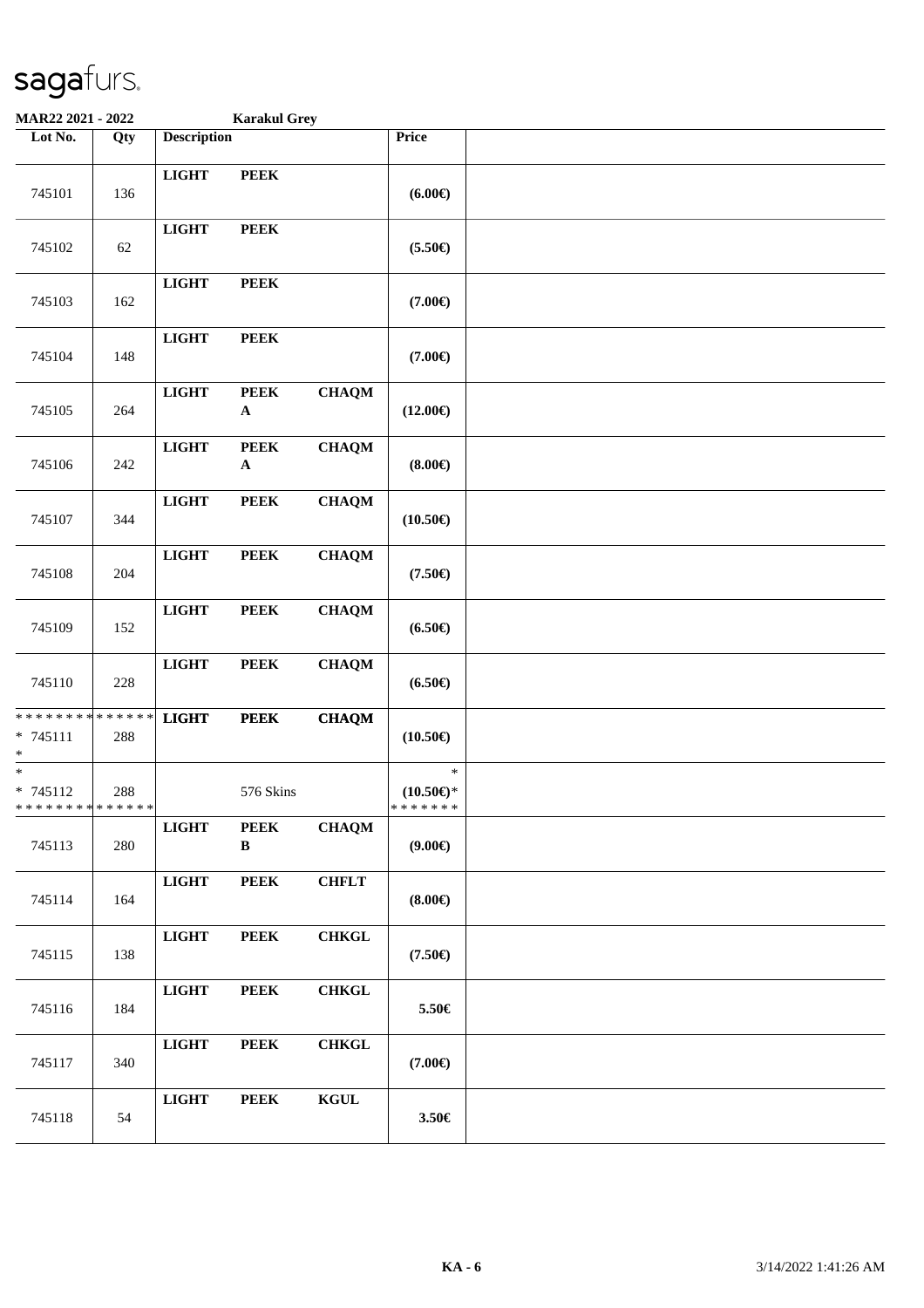| MAR22 2021 - 2022                                                     |     |                         | <b>Karakul Grey</b>         |                                                |  |
|-----------------------------------------------------------------------|-----|-------------------------|-----------------------------|------------------------------------------------|--|
| Lot No.                                                               | Qty | <b>Description</b>      |                             | Price                                          |  |
| 745121                                                                | 168 | <b>SKY</b>              | <b>CURL</b><br>$\mathbf A$  | $(13.50\epsilon)$                              |  |
| ******** <mark>******</mark><br>* 745122<br>$\ast$                    | 280 | <b>SKY</b>              | <b>CURL</b><br>$\mathbf{A}$ | $(13.50\epsilon)$                              |  |
| $\ast$<br>$* 745123$<br>* * * * * * * * * * * * * *                   | 350 |                         | 630 Skins                   | $\ast$<br>$(13.50\epsilon)$ *<br>* * * * * * * |  |
| * * * * * * * * * * * * * *<br>$* 745124$<br>$\ast$                   | 194 | <b>SKY</b>              | <b>CURL</b><br>$\mathbf{A}$ | $(13.50\epsilon)$                              |  |
| $\overline{\phantom{a}^*}$<br>* 745125<br>* * * * * * * * * * * * * * | 198 |                         | 392 Skins                   | $\ast$<br>$(13.50\epsilon)$ *<br>* * * * * * * |  |
| 745126                                                                | 304 | <b>SKY</b>              | <b>CURL</b><br>$\mathbf{A}$ | $(9.50\epsilon)$                               |  |
| 745127                                                                | 60  | ${\bf S}{\bf K}{\bf Y}$ | <b>CURL</b>                 | $(19.00\epsilon)$                              |  |
| 745128                                                                | 160 | <b>SKY</b>              | <b>CURL</b><br>$\, {\bf B}$ | $(13.50\epsilon)$                              |  |
| **************<br>* 745129<br>$\ast$                                  | 288 | <b>SKY</b>              | <b>CURL</b><br>$\bf{B}$     | $(12.50\epsilon)$                              |  |
| $\ast$<br>* 745130<br>* * * * * * * * * * * * * *                     | 280 |                         | 568 Skins                   | $\ast$<br>$(12.50\epsilon)$ *<br>* * * * * * * |  |
| 745131                                                                | 264 | <b>SKY</b>              | <b>CURL</b><br>$\, {\bf B}$ | $(9.00\epsilon)$                               |  |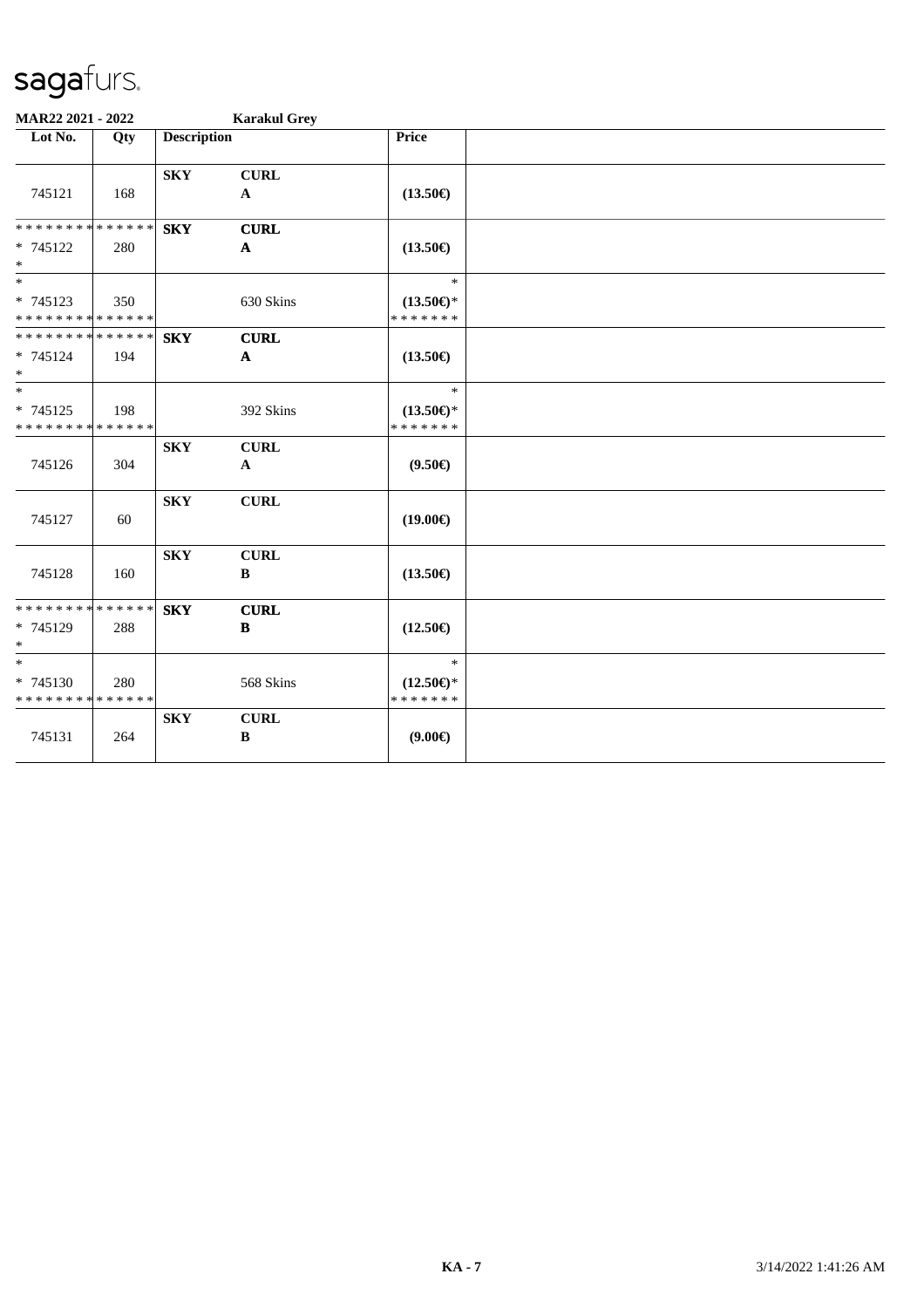| MAR22 2021 - 2022                       |     |                    | <b>Karakul Grey</b>   |                                      |  |
|-----------------------------------------|-----|--------------------|-----------------------|--------------------------------------|--|
| Lot No.                                 | Qty | <b>Description</b> |                       | Price                                |  |
|                                         |     |                    |                       |                                      |  |
| ******** <mark>******</mark>            |     | <b>SKY</b>         | <b>CHAQMQI</b>        |                                      |  |
| $* 745141$                              | 252 |                    | $\mathbf{A}$          | $(15.00\in)$                         |  |
| $\ast$<br>$*$                           |     |                    |                       | $\ast$                               |  |
|                                         |     |                    |                       |                                      |  |
| * 745142<br>$\ast$                      | 168 |                    | 2                     | $(15.00\epsilon)$ *<br>*             |  |
| $\overline{\phantom{0}}$                |     |                    |                       | $\ast$                               |  |
| * 745143                                | 168 |                    | 588 Skins             | $(15.00\epsilon)$ *                  |  |
| * * * * * * * * * * * * * *             |     |                    |                       | * * * * * * *                        |  |
| * * * * * * * * * * * * * *             |     | <b>SKY</b>         | <b>CHAQMQI</b>        |                                      |  |
| * 745144                                | 272 |                    | $\boldsymbol{\rm{A}}$ | $(15.00\epsilon)$                    |  |
| $\ast$                                  |     |                    |                       |                                      |  |
| $*$                                     |     |                    |                       | $\ast$                               |  |
| $* 745145$                              | 340 |                    | $\sqrt{2}$            | $(15.00\epsilon)$ *                  |  |
| $\ast$                                  |     |                    |                       | $\ast$                               |  |
| $\ast$                                  |     |                    |                       | $\ast$                               |  |
| * 745146                                | 204 |                    | 3                     | $(15.00\epsilon)$ *                  |  |
| $\ast$                                  |     |                    |                       | $\ast$                               |  |
| $\ast$                                  |     |                    |                       | $\ast$                               |  |
| * 745147                                | 204 |                    | $\overline{4}$        | $(15.00\epsilon)$ *                  |  |
| $\ast$                                  |     |                    |                       | $\ast$                               |  |
| $\ast$                                  |     |                    |                       | $\ast$                               |  |
| * 745148<br>* * * * * * * * * * * * * * | 204 |                    | 1224 Skins            | $(15.00\epsilon)$ *<br>* * * * * * * |  |
| * * * * * * * * * * * * * *             |     |                    |                       |                                      |  |
| * 745149                                | 294 | <b>SKY</b>         | <b>CHAQMQI</b>        | $(14.00\epsilon)$                    |  |
| $\ast$                                  |     |                    | A                     |                                      |  |
| $\overline{\ast}$                       |     |                    |                       | $\ast$                               |  |
| $* 745150$                              | 292 |                    | $\boldsymbol{2}$      | $(14.00\epsilon)$ *                  |  |
| $\ast$                                  |     |                    |                       | $\ast$                               |  |
| $\ast$                                  |     |                    |                       | $\ast$                               |  |
| * 745151                                | 218 |                    | 804 Skins             | $(14.00\epsilon)$ *                  |  |
| * * * * * * * * * * * * * *             |     |                    |                       | * * * * * * *                        |  |
| ******** <mark>******</mark>            |     | <b>SKY</b>         | <b>CHAQMQI</b>        |                                      |  |
| * 745152                                | 154 |                    |                       | $(13.00\epsilon)$                    |  |
| $*$                                     |     |                    |                       |                                      |  |
| $\ast$                                  |     |                    |                       | $\ast$                               |  |
| * 745153                                | 154 |                    | $\overline{c}$        | $(13.00\epsilon)$ *                  |  |
| $\ast$                                  |     |                    |                       | $\ast$                               |  |
| $\ast$                                  |     |                    |                       | $\ast$                               |  |
| * 745154                                | 154 |                    | 3                     | $(13.00\epsilon)$ *                  |  |
| $\ast$<br>$\ast$                        |     |                    |                       | $\ast$<br>$\ast$                     |  |
| * 745155                                |     |                    |                       |                                      |  |
| * * * * * * * * * * * * * *             | 154 |                    | 616 Skins             | $(13.00\epsilon)$ *<br>* * * * * * * |  |
|                                         |     | <b>SKY</b>         | <b>CHAQMQI</b>        |                                      |  |
| 745156                                  | 192 |                    | B                     | $(18.00\epsilon)$                    |  |
|                                         |     |                    |                       |                                      |  |
| * * * * * * * * * * * * * *             |     | <b>SKY</b>         | <b>CHAQMQI</b>        |                                      |  |
| * 745157                                | 236 |                    | B                     | $(14.50\epsilon)$                    |  |
| $*$                                     |     |                    |                       |                                      |  |
| $\ast$                                  |     |                    |                       | $\ast$                               |  |
| * 745158                                | 238 |                    | 2                     | $(14.50\epsilon)$ *                  |  |
| $\ast$                                  |     |                    |                       | $\ast$                               |  |
| $\ast$                                  |     |                    |                       | $\ast$                               |  |
| * 745159                                | 158 |                    | 632 Skins             | $(14.50\epsilon)$ *                  |  |
| * * * * * * * * * * * * * *             |     |                    |                       | * * * * * * *                        |  |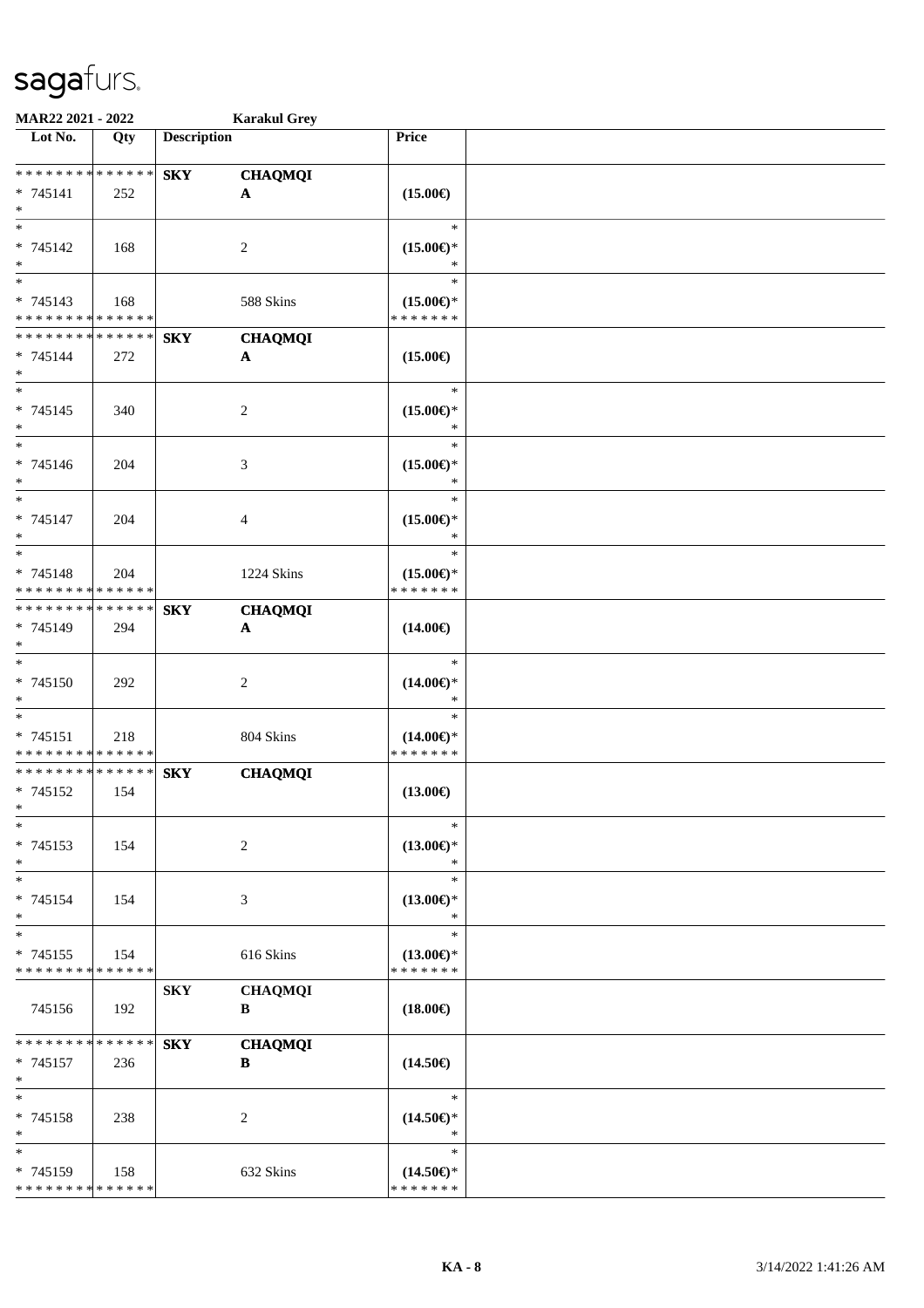| MAR22 2021 - 2022                         |     |                                       | <b>Karakul Grey</b> |                                      |  |  |  |
|-------------------------------------------|-----|---------------------------------------|---------------------|--------------------------------------|--|--|--|
| Lot No.                                   | Qty | <b>Description</b>                    |                     | Price                                |  |  |  |
| * * * * * * * * * * * * * *               |     | <b>SKY</b>                            | <b>CHAQMQI</b>      |                                      |  |  |  |
| $* 745161$<br>$\ast$                      | 296 |                                       | $\bf{B}$            | $(13.00\epsilon)$                    |  |  |  |
| $\ast$                                    |     |                                       |                     | $\ast$                               |  |  |  |
| * 745162<br>$\ast$                        | 368 |                                       | $\overline{c}$      | $(13.00\epsilon)$ *<br>$\ast$        |  |  |  |
| $\ast$<br>* 745163                        | 220 |                                       | $\mathfrak{Z}$      | $\ast$<br>$(13.00\epsilon)$ *        |  |  |  |
| $\ast$                                    |     |                                       |                     | $\ast$                               |  |  |  |
| $*$                                       |     |                                       |                     | $\ast$                               |  |  |  |
| * 745164<br>$\ast$                        | 220 |                                       | $\overline{4}$      | $(13.00\epsilon)$ *<br>$\ast$        |  |  |  |
| $\overline{\ast}$                         |     |                                       |                     | $\ast$                               |  |  |  |
| $* 745165$<br>* * * * * * * * * * * * * * | 220 |                                       | 1324 Skins          | $(13.00\epsilon)$ *<br>* * * * * * * |  |  |  |
| 745166                                    | 180 | <b>SKY</b><br>$\mathbf{I}/\mathbf{B}$ | <b>CHAQMQI</b>      | $(5.00\epsilon)$                     |  |  |  |
| 745167                                    | 160 | <b>SKY</b>                            | <b>CHAQMQI FLAT</b> | $(15.00\epsilon)$                    |  |  |  |
| 745168                                    | 84  | <b>SKY</b>                            | CH KGUL FLAT        | $(11.50\epsilon)$                    |  |  |  |
| 745169                                    | 168 | ${\bf S}{\bf K}{\bf Y}$               | CH KGUL FLAT        | $(8.50\epsilon)$                     |  |  |  |
| 745170                                    | 140 | ${\bf S}{\bf K}{\bf Y}$               | CH KGUL FLAT        | $(10.50\epsilon)$                    |  |  |  |
| 745171                                    | 148 | <b>SKY</b>                            | CH KGUL FLAT        | $(7.50\epsilon)$                     |  |  |  |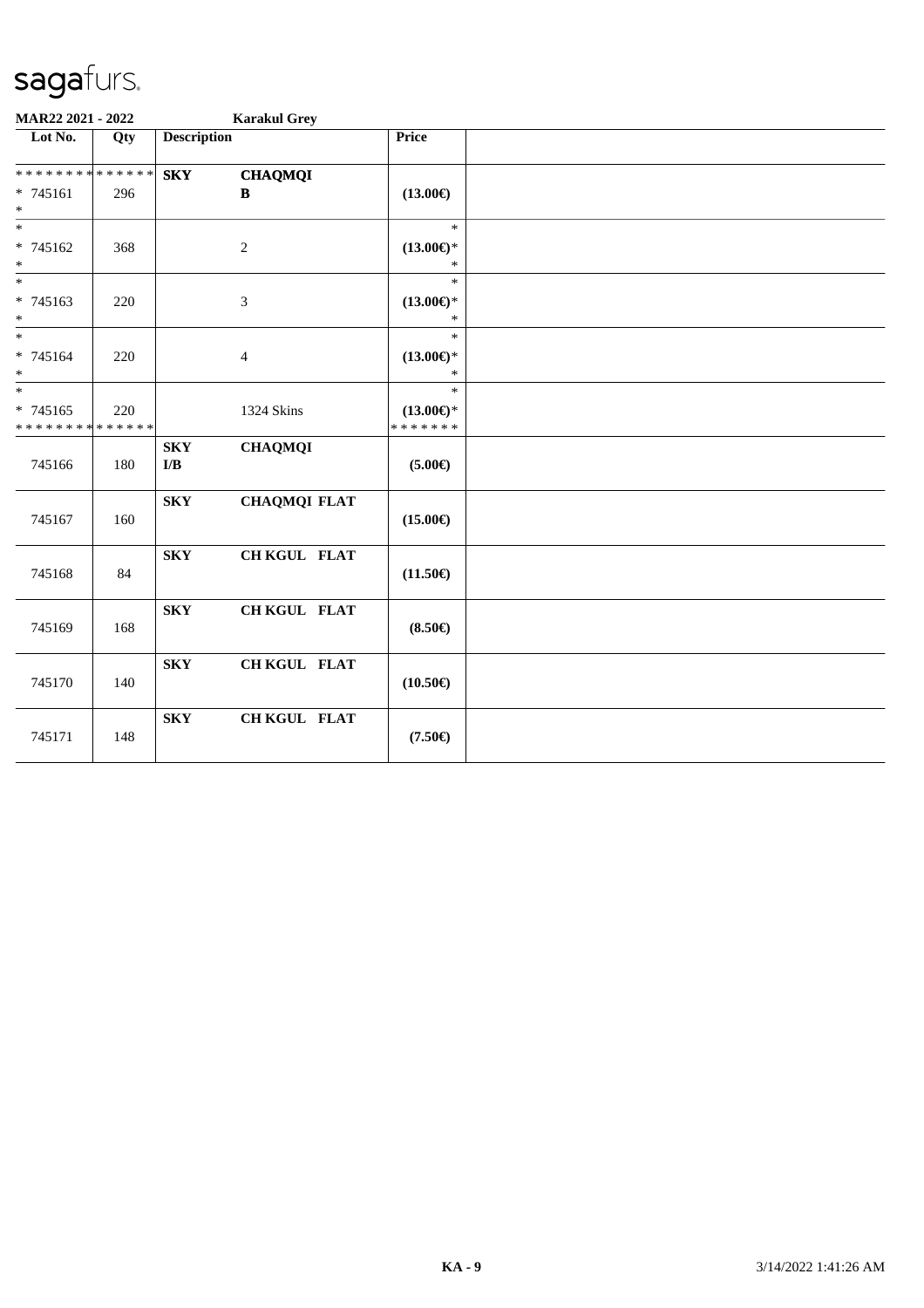| MAR22 2021 - 2022                                                   |     |                    | <b>Karakul Grey</b>            |                                            |  |
|---------------------------------------------------------------------|-----|--------------------|--------------------------------|--------------------------------------------|--|
| Lot No.                                                             | Qty | <b>Description</b> |                                | Price                                      |  |
| 745181                                                              | 280 | <b>SKY</b>         | <b>CH KGUL</b>                 | $(13.00\epsilon)$                          |  |
| * * * * * * * * * * * * * *<br>$* 745182$<br>$\ast$                 | 252 | <b>SKY</b>         | <b>CH KGUL</b>                 | $(9.50\epsilon)$                           |  |
| $\overline{\phantom{0}}$<br>* 745183<br>* * * * * * * * * * * * * * | 168 |                    | 420 Skins                      | $\ast$<br>$(9.50 \in )^*$<br>* * * * * * * |  |
| * * * * * * * * * * * * * *<br>* 745184<br>$\ast$                   | 336 | <b>SKY</b>         | <b>CH KGUL</b>                 | $(8.50\epsilon)$                           |  |
| $\ast$<br>$* 745185$<br>* * * * * * * * * * * * * *                 | 168 |                    | 504 Skins                      | $\ast$<br>$(8.50 \in )^*$<br>* * * * * * * |  |
| * * * * * * * * * * * * * *<br>$* 745186$<br>$\ast$                 | 222 | <b>SKY</b>         | <b>CH KGUL</b>                 | $(8.00\epsilon)$                           |  |
| $\ast$<br>* 745187<br>* * * * * * * * * * * * * *                   | 148 |                    | 370 Skins                      | $\ast$<br>(8.00)<br>* * * * * * *          |  |
| 745188                                                              | 180 | <b>SKY</b>         | <b>CH KGUL</b>                 | $(8.00\epsilon)$                           |  |
| * * * * * * * * * * * * * *<br>* 745189<br>$\ast$                   | 258 | <b>SKY</b>         | <b>CH KGUL</b>                 | $(6.50\epsilon)$                           |  |
| $\ast$<br>* 745190<br>$\ast$                                        | 344 |                    | $\overline{2}$                 | $\ast$<br>$(6.50*)$<br>$\ast$              |  |
| $\ast$<br>* 745191<br>* * * * * * * * * * * * * *                   | 172 |                    | 774 Skins                      | $\ast$<br>$(6.50*)$<br>* * * * * * *       |  |
| 745192                                                              | 192 | <b>SKY</b>         | <b>CH KGUL</b>                 | $(10.00\epsilon)$                          |  |
| 745193                                                              | 216 | <b>SKY</b>         | <b>KALANGL</b><br>$\mathbf{A}$ | $(6.00\epsilon)$                           |  |
| 745194                                                              | 148 | <b>SKY</b>         | <b>KALANGL</b>                 | $(7.50\epsilon)$                           |  |
| 745195                                                              | 132 | <b>SKY</b>         | <b>KALANGL</b>                 | $(7.50\epsilon)$                           |  |
| 745196                                                              | 100 | <b>SKY</b>         | <b>KALANGL</b>                 | $(9.50\epsilon)$                           |  |
| 745197                                                              | 108 | <b>SKY</b>         | <b>KALANGL</b>                 | $(10.00\epsilon)$                          |  |
| * * * * * * * * * * * * * *<br>* 745198<br>$*$                      | 252 | <b>SKY</b>         | <b>KALANGL</b>                 | 5.00€                                      |  |
| $\ast$<br>* 745199<br>* * * * * * * * * * * * * *                   | 168 |                    | 420 Skins                      | $\ast$<br>$5.00 \in$<br>* * * * * * *      |  |
| 745200                                                              | 256 | <b>SKY</b>         | <b>KALANGL</b>                 | 5.00€                                      |  |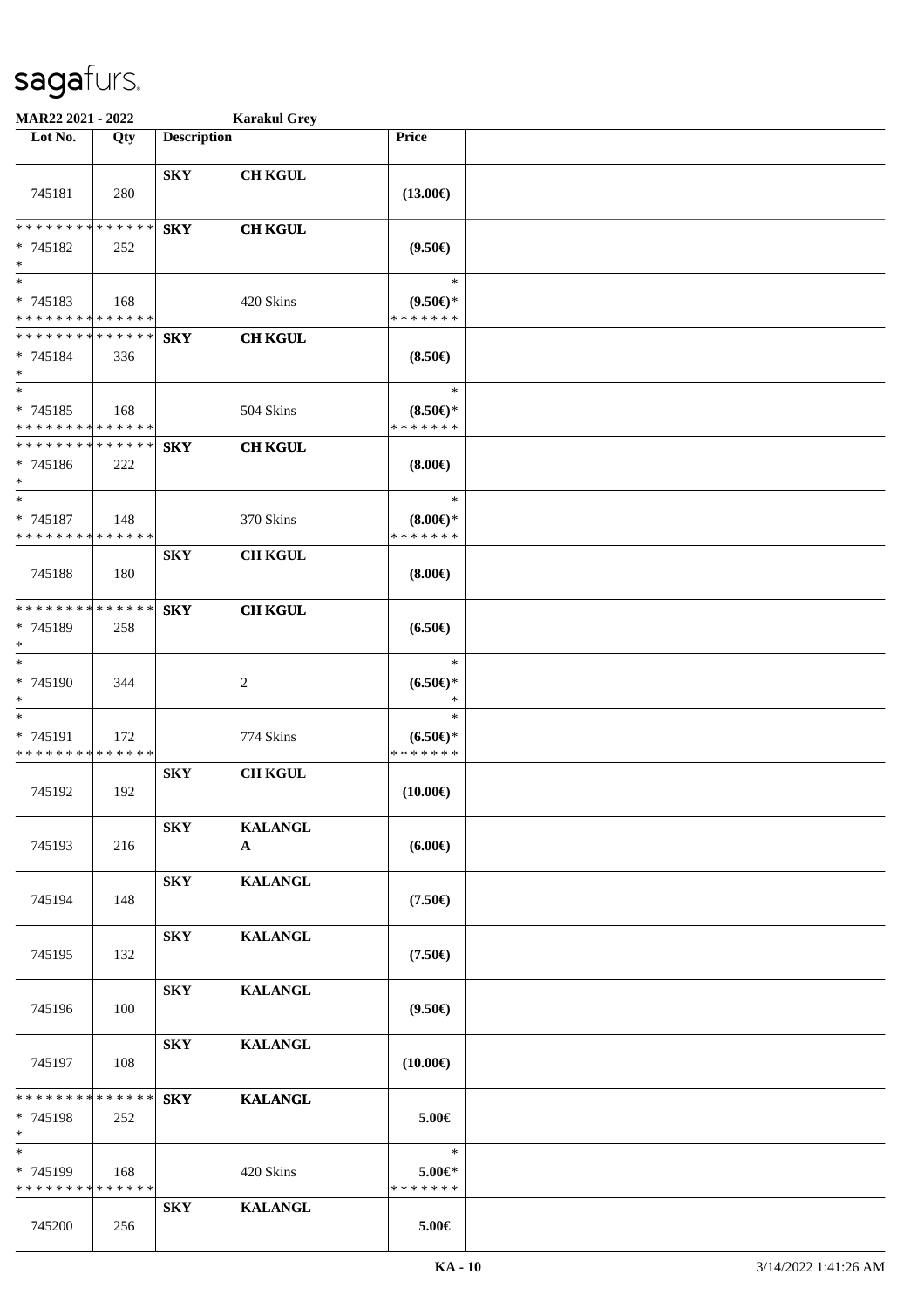| MAR22 2021 - 2022                                  |                   |                         | <b>Karakul Grey</b>            |              |                                      |  |
|----------------------------------------------------|-------------------|-------------------------|--------------------------------|--------------|--------------------------------------|--|
| Lot No.                                            | $\overline{Q}$ ty | <b>Description</b>      |                                |              | Price                                |  |
| 745201                                             | 112               | <b>SKY</b>              | <b>KALANGL</b><br>$\, {\bf B}$ |              | $5.00 \in$                           |  |
| 745202                                             | 94                | <b>SKY</b>              | <b>MEDCURL</b>                 |              | 3.00€                                |  |
| 745203                                             | 60                | <b>SKY</b>              | <b>MEDCURL</b>                 |              | $3.00 \in$                           |  |
| 745204                                             | 68                | ${\bf S}{\bf K}{\bf Y}$ | <b>MEDCURL</b>                 |              | 2.50€                                |  |
| 745205                                             | 92                | ${\bf S}{\bf K}{\bf Y}$ | <b>MEDCURL</b>                 |              | 2.00€                                |  |
| 745206                                             | 144               | <b>SKY</b>              | <b>PEEK</b>                    |              | $(5.00\epsilon)$                     |  |
| 745207                                             | 104               | ${\bf S}{\bf K}{\bf Y}$ | <b>PEEK</b>                    |              | 4.00€                                |  |
| 745208                                             | 54                | ${\bf S}{\bf K}{\bf Y}$ | <b>PEEK</b>                    |              | 4.00€                                |  |
| 745209                                             | $70\,$            | <b>SKY</b>              | <b>PEEK</b>                    |              | $3.00 \in$                           |  |
| 745210                                             | 152               | ${\bf S}{\bf K}{\bf Y}$ | <b>PEEK</b>                    | <b>CHAQM</b> | $(9.50\epsilon)$                     |  |
| ******** <mark>******</mark><br>$* 745211$<br>$*$  | 228               | ${\bf S}{\bf K}{\bf Y}$ | <b>PEEK</b>                    | <b>CHAQM</b> | $(9.50\epsilon)$                     |  |
| $*$<br>$* 745212$<br>* * * * * * * * * * * * * * * | 228               |                         | 456 Skins                      |              | $\ast$<br>$(9.50 \in )^*$<br>******* |  |
| 745213                                             | 120               | <b>SKY</b>              | <b>PEEK</b>                    | <b>CHFLT</b> | 4.00€                                |  |
| 745214                                             | 330               | <b>SKY</b>              | <b>PEEK</b>                    | CHKGL        | $(7.50\epsilon)$                     |  |
| 745215                                             | 116               | <b>SKY</b>              | <b>PEEK</b>                    | <b>KGUL</b>  | 2.50€                                |  |
| 745216                                             | 104               | <b>SKY</b>              | <b>PEEK</b>                    | <b>KGUL</b>  | 2.50€                                |  |
| 745217                                             | 62                | <b>SKY</b>              | <b>PEEK</b>                    | <b>KGUL</b>  | 2.50€                                |  |
| 745218                                             | 62                | <b>SKY</b>              | <b>PEEK</b>                    | <b>KGUL</b>  | $2.00 \in$                           |  |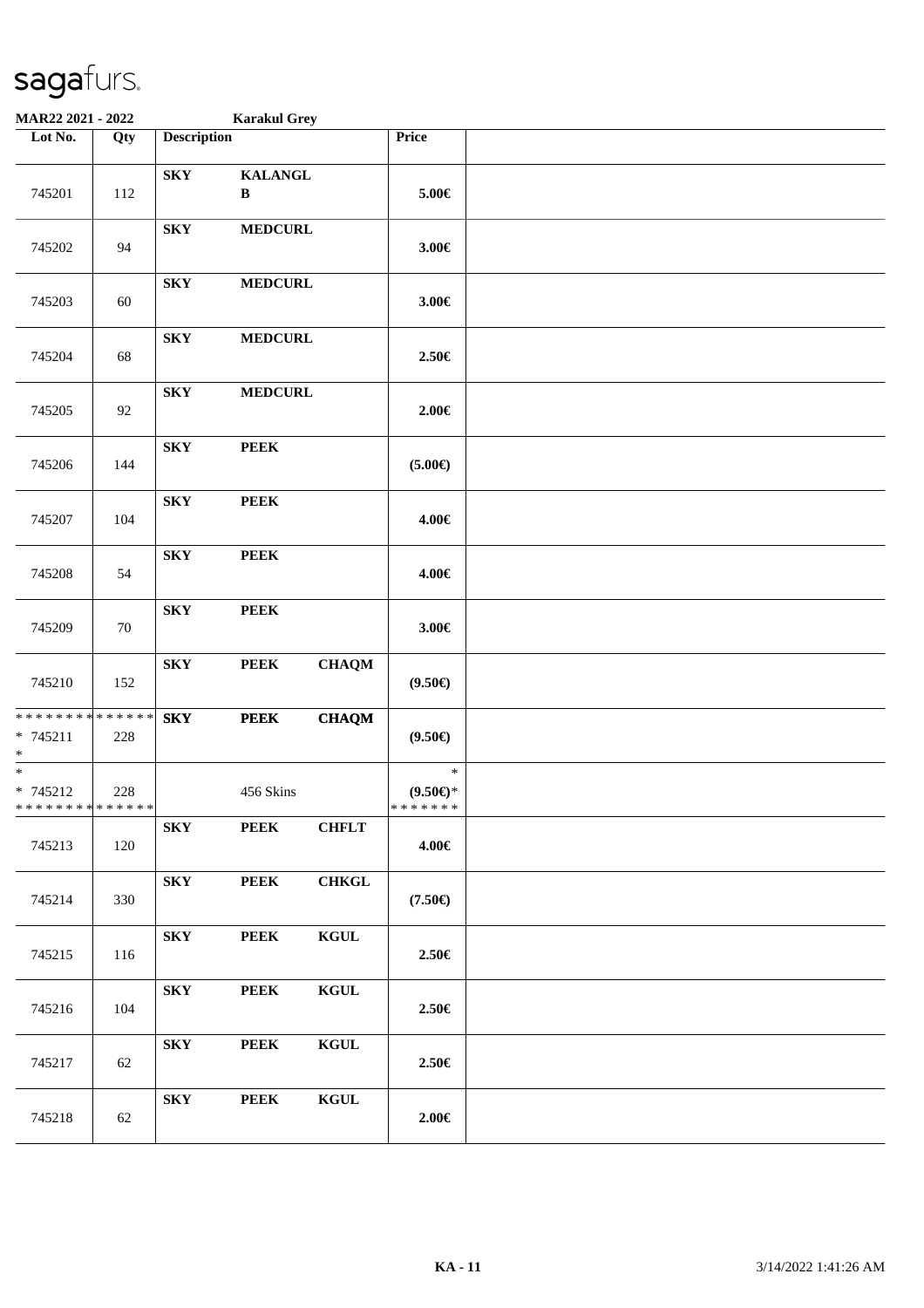| MAR22 2021 - 2022                                                  |     |                    | <b>Karakul Grey</b> |                                               |  |
|--------------------------------------------------------------------|-----|--------------------|---------------------|-----------------------------------------------|--|
| Lot No.                                                            | Qty | <b>Description</b> |                     | Price                                         |  |
| 745221                                                             | 124 | <b>Dark</b>        | <b>CURL</b>         | $(9.50\epsilon)$                              |  |
| 745222                                                             | 234 | <b>Dark</b>        | <b>CURL</b>         | $(8.00\epsilon)$                              |  |
| * * * * * * * * * * * * * *<br>* 745223<br>$\ast$                  | 272 | <b>Dark</b>        | <b>CURL</b>         | (8.00)                                        |  |
| $\ast$<br>* 745224<br>* * * * * * * * * * * * * *                  | 340 |                    | 612 Skins           | $\ast$<br>$(8.00\epsilon)$ *<br>* * * * * * * |  |
| 745225                                                             | 216 | <b>Dark</b>        | <b>CURL</b>         | $6.00 \in$                                    |  |
| 745226                                                             | 112 | <b>Dark</b>        | <b>CURL</b>         | (6.00)                                        |  |
| * * * * * * * * * * * * * *<br>* 745227<br>$\ast$                  | 222 | <b>Dark</b>        | <b>CURL</b>         | 5.50€                                         |  |
| $\ast$<br>* 745228<br>* * * * * * * * * * * * * *                  | 148 |                    | 370 Skins           | $\ast$<br>5.50€*<br>* * * * * * *             |  |
| 745229                                                             | 228 | Dark               | <b>CHAQMQI</b>      | $(17.00\epsilon)$                             |  |
| 745230                                                             | 332 | <b>Dark</b>        | <b>CHAQMQI</b>      | $(11.50\epsilon)$                             |  |
| 745231                                                             | 330 | <b>Dark</b>        | <b>CHAQMQI</b>      | $(8.50\epsilon)$                              |  |
| 745232                                                             | 152 | <b>Dark</b>        | <b>CHAQMQI</b>      | $(7.00\epsilon)$                              |  |
| * * * * * * * * * * * * * * *<br>$* 745233$<br>$\ast$              | 340 | <b>Dark</b>        | <b>CHAQMQI</b>      | $(7.50\epsilon)$                              |  |
| $\ast$<br>* 745234<br>* * * * * * * * * * * * * *                  | 336 |                    | 676 Skins           | $\ast$<br>$(7.50 \in )^*$<br>* * * * * * *    |  |
| * * * * * * * * * * * * * *<br>$* 745235$<br>$\ast$                | 288 | <b>Dark</b>        | <b>CHAQMQI</b>      | $(8.50\epsilon)$                              |  |
| $\ast$<br>$* 745236$<br>* * * * * * * * * * * * * *                | 288 |                    | 576 Skins           | $\ast$<br>$(8.50 \in )^*$<br>* * * * * * *    |  |
| * * * * * * * * <mark>* * * * * * *</mark><br>$* 745237$<br>$\ast$ | 288 | <b>Dark</b>        | <b>CHAQMQI</b><br>B | $(10.50\epsilon)$                             |  |
| $\ast$<br>* 745238<br>* * * * * * * * * * * * * *                  | 356 |                    | 644 Skins           | $\ast$<br>$(10.50 \in )^*$<br>* * * * * * *   |  |
| 745239                                                             | 64  | Dark               | CH KGUL FLAT        | $(8.50\epsilon)$                              |  |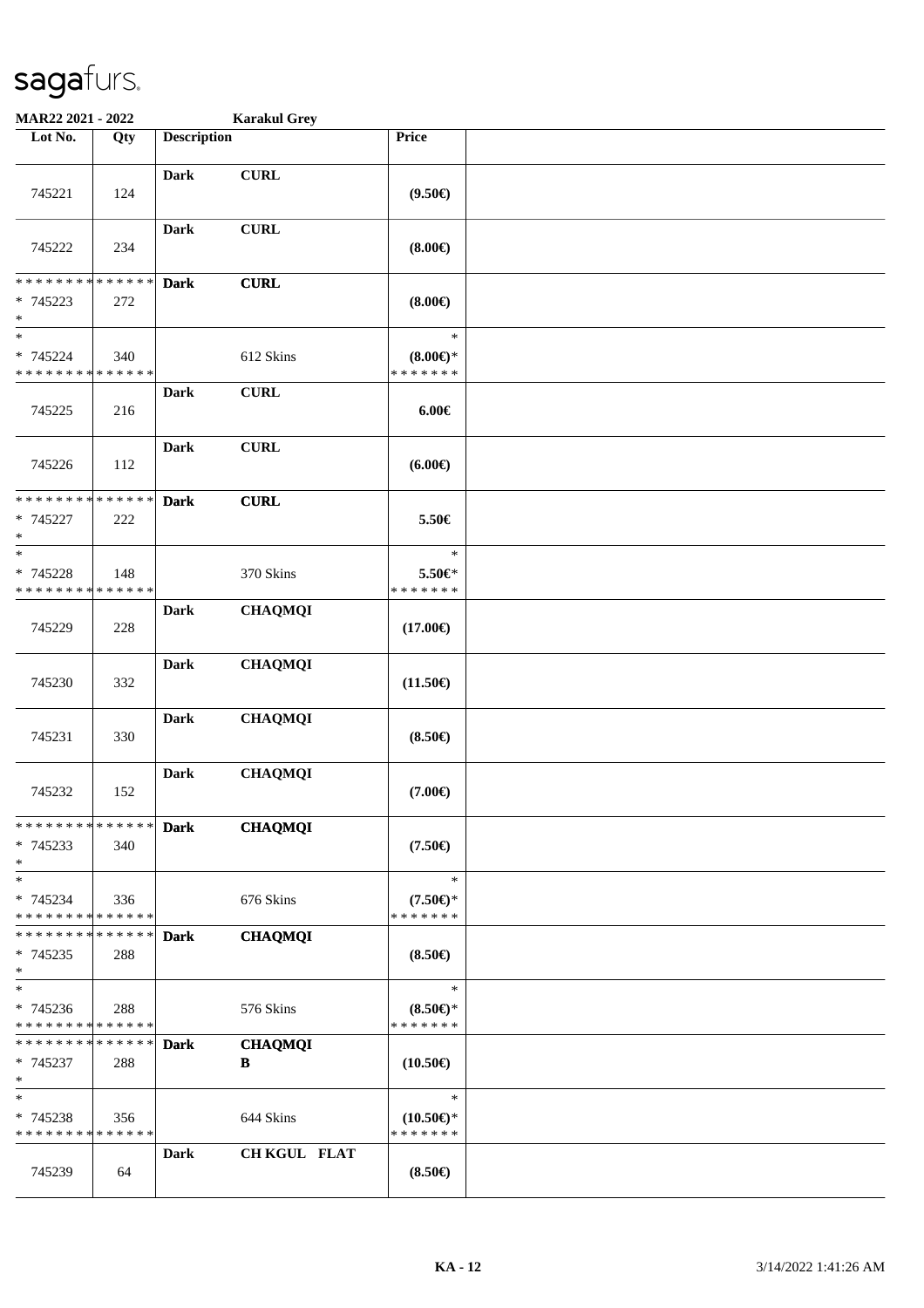| MAR22 2021 - 2022                                 |     |                    | <b>Karakul Grey</b>            |                                               |  |
|---------------------------------------------------|-----|--------------------|--------------------------------|-----------------------------------------------|--|
| Lot No.                                           | Qty | <b>Description</b> |                                | Price                                         |  |
| 745241                                            | 70  | <b>Dark</b>        | <b>CH KGUL</b>                 | $(8.50\epsilon)$                              |  |
| 745242                                            | 154 | <b>Dark</b>        | <b>CH KGUL</b>                 | $(8.50\epsilon)$                              |  |
| 745243                                            | 204 | <b>Dark</b>        | <b>CH KGUL</b>                 | $(5.50\epsilon)$                              |  |
| 745244                                            | 100 | <b>Dark</b>        | <b>CH KGUL</b>                 | $(5.50\epsilon)$                              |  |
| * * * * * * * * * * * * * *<br>* 745245<br>$\ast$ | 272 | <b>Dark</b>        | <b>CH KGUL</b><br>$\, {\bf B}$ | $(7.50\epsilon)$                              |  |
| $\ast$<br>* 745246<br>* * * * * * * * * * * * * * | 204 |                    | 476 Skins                      | $\ast$<br>$(7.50\epsilon)$ *<br>* * * * * * * |  |
| 745247                                            | 120 | <b>Dark</b>        | <b>KALANGL</b><br>${\bf A}$    | 4.50€                                         |  |
| 745248                                            | 54  | <b>Dark</b>        | <b>KALANGL</b>                 | $(6.50\epsilon)$                              |  |
| 745249                                            | 104 | <b>Dark</b>        | <b>KALANGL</b>                 | 4.50€                                         |  |
| 745250                                            | 152 | <b>Dark</b>        | <b>KALANGL</b>                 | 3.50€                                         |  |
| 745251                                            | 234 | <b>Dark</b>        | <b>KALANGL</b>                 | 3.50€                                         |  |
| 745252                                            | 92  | <b>Dark</b>        | <b>KALANGL</b><br>$\, {\bf B}$ | 3.00€                                         |  |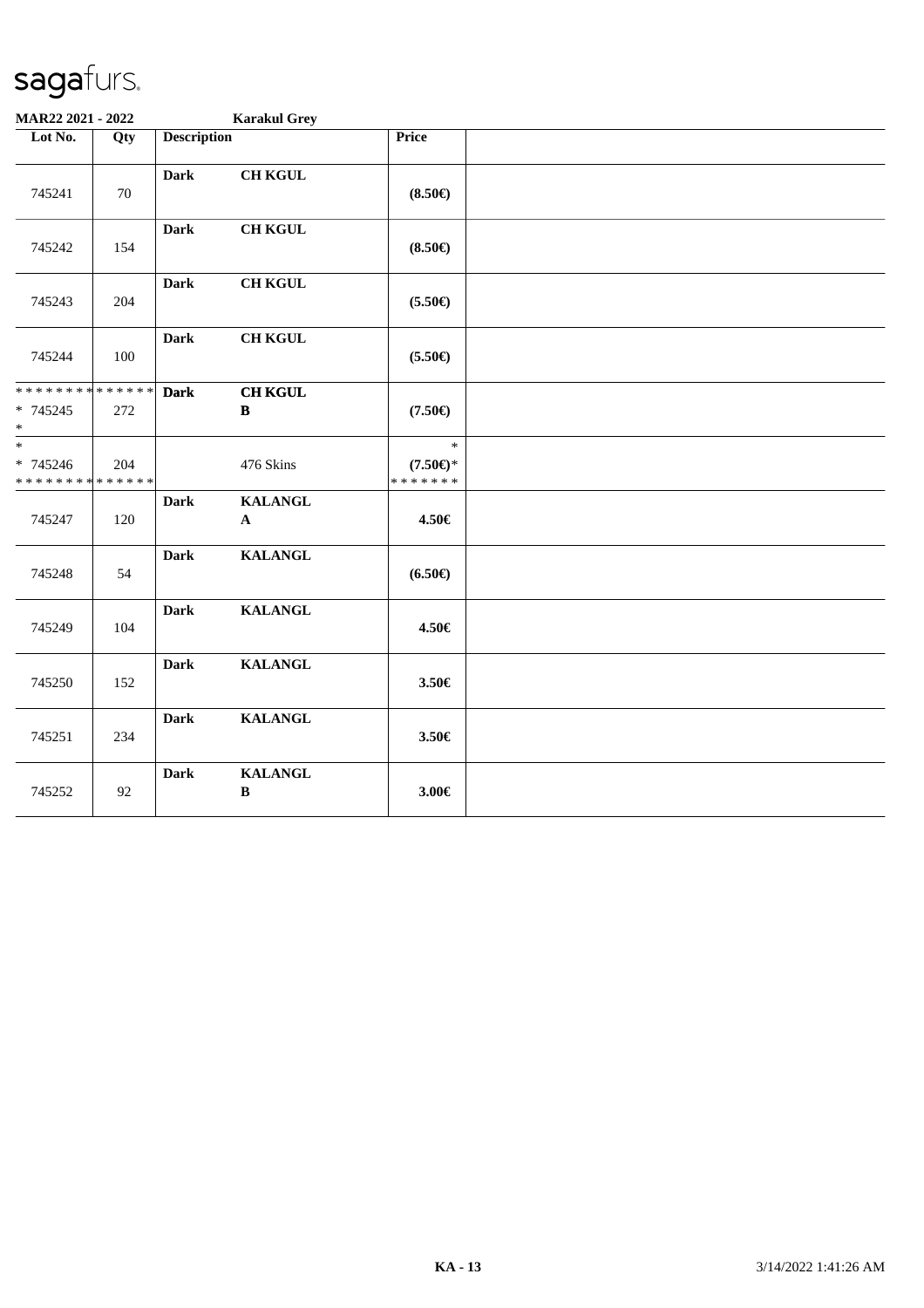| MAR22 2021 - 2022 |        |                    | <b>Karakul Grey</b> |               |                  |  |
|-------------------|--------|--------------------|---------------------|---------------|------------------|--|
| Lot No.           | Qty    | <b>Description</b> |                     |               | Price            |  |
| 745261            | $70\,$ | <b>Dark</b>        | <b>PEEK</b>         |               | $3.00 \in$       |  |
| 745262            | 64     | <b>Dark</b>        | <b>PEEK</b>         |               | 4.00€            |  |
| 745263            | $48\,$ | <b>Dark</b>        | <b>PEEK</b>         |               | $(2.50\epsilon)$ |  |
| 745264            | 72     | <b>Dark</b>        | <b>PEEK</b>         |               | $2.00 \in$       |  |
| 745265            | 164    | <b>Dark</b>        | <b>PEEK</b>         | <b>CHAQM</b>  | 4.00€            |  |
| 745266            | 58     | <b>Dark</b>        | <b>PEEK</b>         | <b>CHAQM</b>  | 4.50€            |  |
| 745267            | 56     | <b>Dark</b>        | ${\bf PEEK}$        | <b>CHAQM</b>  | $(5.00\epsilon)$ |  |
| 745268            | 144    | <b>Dark</b>        | <b>PEEK</b>         | <b>CHAQM</b>  | 4.00€            |  |
| 745269            | 164    | <b>Dark</b>        | <b>PEEK</b>         | ${\bf CHAQM}$ | 4.00€            |  |
| 745270            | 116    | <b>Dark</b>        | <b>PEEK</b>         | <b>CHKGL</b>  | 4.00€            |  |
| 745271            | 124    | <b>Dark</b>        | <b>PEEK</b>         | <b>CHKGL</b>  | $3.00 \in$       |  |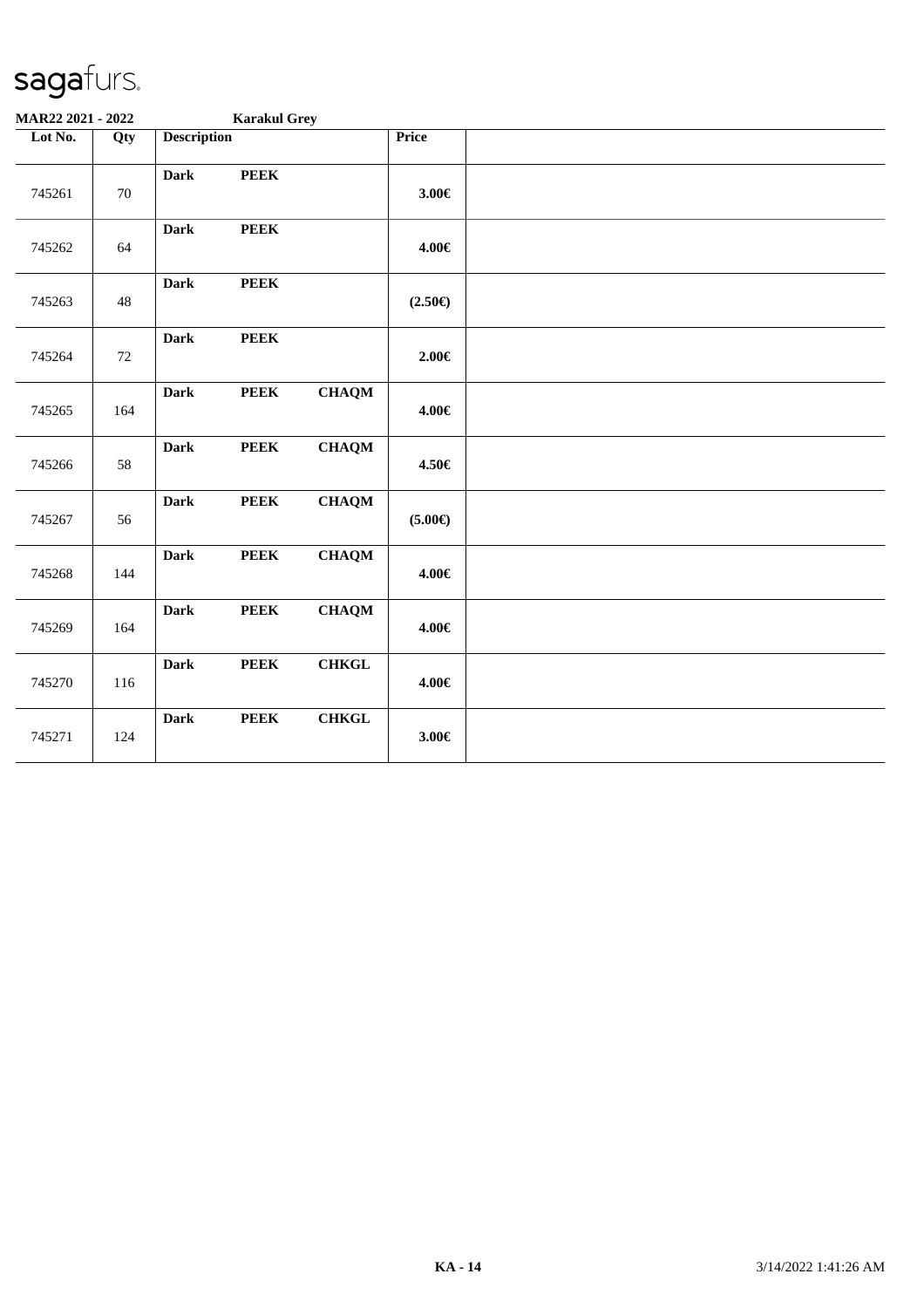| MAR22 2021 - 2022 |        |                    | <b>Karakul Grey</b> |                  |  |
|-------------------|--------|--------------------|---------------------|------------------|--|
| Lot No.           | Qty    | <b>Description</b> |                     | Price            |  |
| 745281            | 92     | <b>XDRK</b>        | ${\bf CURL}$        | $3.00 \in$       |  |
| 745282            | 66     | $\bold{XDRK}$      | ${\bf CURL}$        | $3.00 \in$       |  |
| 745283            | 296    | <b>XDRK</b>        | <b>CHAQMQI</b>      | (8.00)           |  |
| 745284            | 164    | <b>XDRK</b>        | <b>CHAQMQI</b>      | $(5.00\epsilon)$ |  |
| 745285            | 102    | <b>XDRK</b>        | <b>CHAQMQI</b>      | $3.00 \in$       |  |
| 745286            | 98     | <b>XDRK</b>        | <b>CHAQMQI</b>      | $3.00 \in$       |  |
| 745287            | 172    | <b>XDRK</b>        | <b>CHAQMQI</b>      | 4.00€            |  |
| 745288            | $70\,$ | <b>XDRK</b>        | <b>CH KGUL</b>      | $3.00 \in$       |  |
| 745289            | 50     | <b>XDRK</b>        | <b>KALANGL</b>      | $(2.00\epsilon)$ |  |
| 745290            | 108    | <b>XDRK</b>        | <b>KALANGL</b>      | $(2.00\epsilon)$ |  |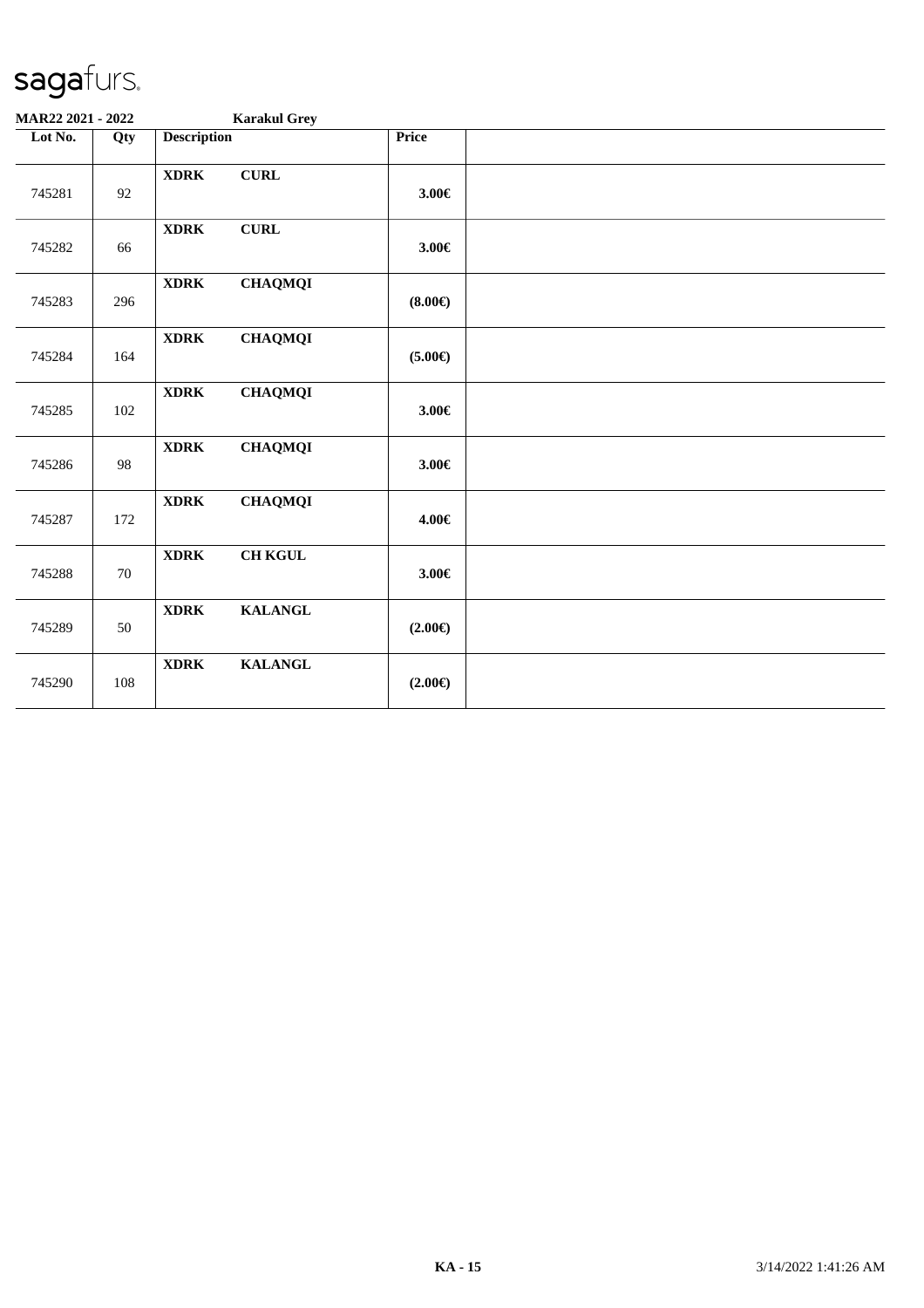| MAR22 2021 - 2022 |        | <b>Karakul Grey</b>                  |                   |  |
|-------------------|--------|--------------------------------------|-------------------|--|
| Lot No.           | Qty    | <b>Description</b>                   | <b>Price</b>      |  |
| 745301            | 288    | White<br>${\bf CURL}$                | $(9.50\epsilon)$  |  |
| 745302            | 104    | ${\bf CURL}$<br>White                | $(8.50\epsilon)$  |  |
| 745303            | 146    | <b>CHAQMQI</b><br>White              | $(20.00\epsilon)$ |  |
| 745304            | 336    | White<br><b>CHAQMQI</b>              | $(15.00\epsilon)$ |  |
| 745305            | 100    | White<br><b>CHAQMQI</b>              | $(5.00\epsilon)$  |  |
| 745306            | 172    | <b>CH KGUL</b><br>White              | $(7.50\epsilon)$  |  |
| 745307            | 78     | White<br>$\rm CH$ KGUL               | $(7.50\epsilon)$  |  |
| 745308            | 46     | <b>CH KGUL</b><br>White              | $(7.50\epsilon)$  |  |
| 745309            | 152    | White<br><b>KALANGL</b>              | (8.00)            |  |
| 745310            | 112    | White<br><b>KALANGL</b>              | $5.00 \in$        |  |
| 745311            | $48\,$ | White<br><b>KALANGL</b>              | $5.00 \in$        |  |
| 745312            | $72\,$ | White<br><b>PEEK</b><br><b>CHAQM</b> | $(1.50\epsilon)$  |  |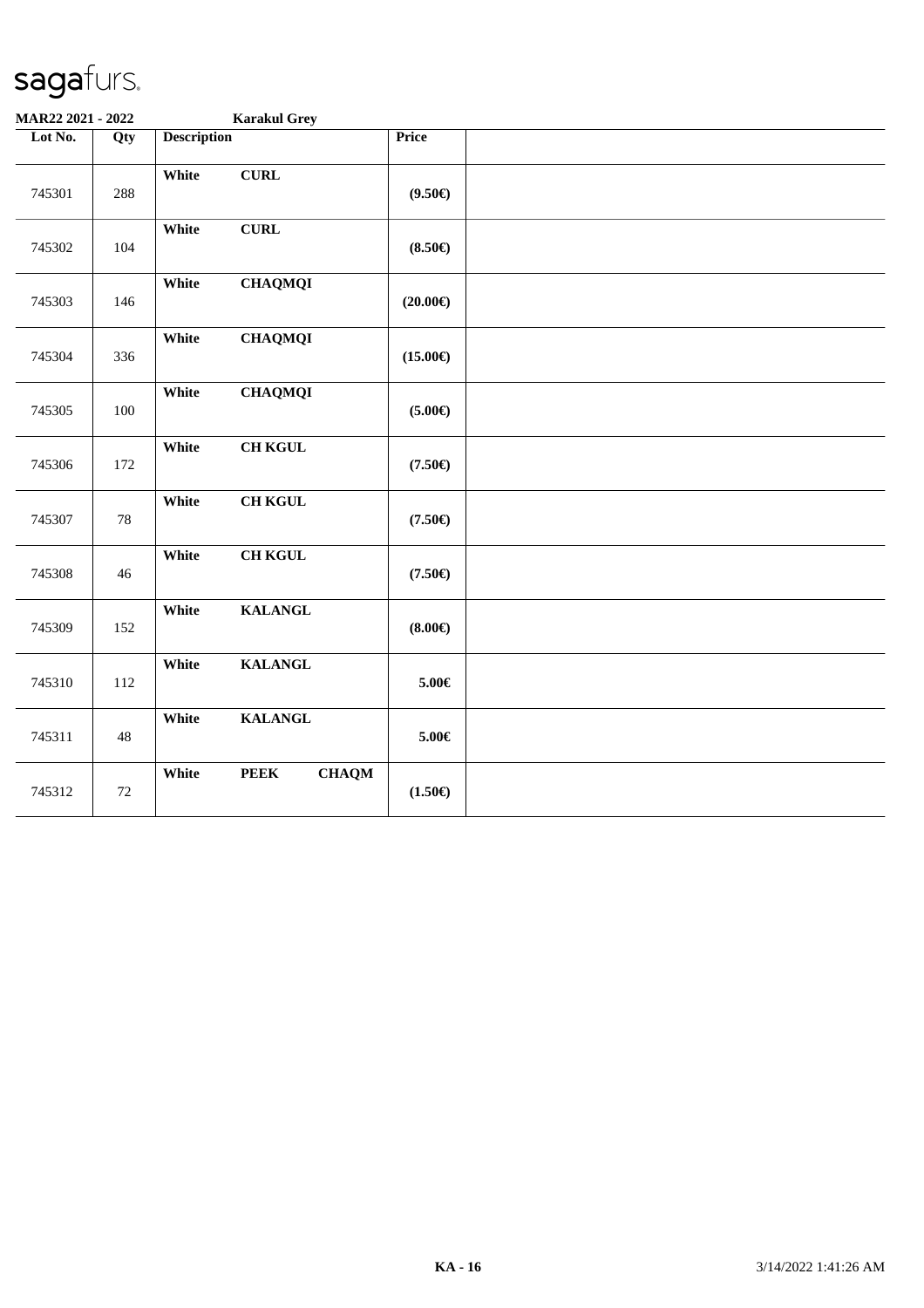| MAR22 2021 - 2022 |     |                                            | <b>Karakul Grey</b>                       |                      |  |
|-------------------|-----|--------------------------------------------|-------------------------------------------|----------------------|--|
| Lot No.           | Qty | <b>Description</b>                         |                                           | Price                |  |
| 745321            | 108 | $\mathbf{G}\mathbf{G}\mathbf{A}\mathbf{Z}$ | <b>CURL</b><br><b>LIGHT</b>               | $(6.00\epsilon)$     |  |
| 745322            | 72  | $\mathbf{G}\mathbf{G}\mathbf{A}\mathbf{Z}$ | <b>CURL</b><br><b>LIGHT</b>               | $6.00 \in$           |  |
| 745323            | 104 | $\mathbf{G}\mathbf{G}\mathbf{A}\mathbf{Z}$ | <b>CH KGUL</b><br><b>LIGHT</b>            | $(10.00\epsilon)$    |  |
| 745324            | 70  | $\mathbf{G}\mathbf{G}\mathbf{A}\mathbf{Z}$ | <b>CH KGUL</b><br><b>LIGHT</b>            | (6.00 <sup>ε</sup> ) |  |
| 745325            | 64  | $\mathbf{G}\mathbf{G}\mathbf{A}\mathbf{Z}$ | <b>CH KGUL</b><br><b>LIGHT</b>            | $(6.00\epsilon)$     |  |
| 745326            | 62  | $\mathbf{G}\mathbf{G}\mathbf{A}\mathbf{Z}$ | <b>CH KGUL</b><br><b>LIGHT</b>            | 5.50€                |  |
| 745327            | 90  | $\mathbf{G}\mathbf{G}\mathbf{A}\mathbf{Z}$ | <b>KALANGL</b><br><b>LIGHT</b>            | 3.00€                |  |
| 745328            | 80  | $\mathbf{G}\mathbf{G}\mathbf{A}\mathbf{Z}$ | <b>KALANGL</b><br><b>LIGHT</b>            | 3.50€                |  |
| 745329            | 46  | $\mathbf{G}\mathbf{G}\mathbf{A}\mathbf{Z}$ | <b>CURL</b><br>${\bf S}{\bf K}{\bf Y}$    | $(4.00\epsilon)$     |  |
| 745330            | 106 | $\mathbf{G}\mathbf{G}\mathbf{A}\mathbf{Z}$ | <b>CHAQMQI</b><br><b>SKY</b>              | $(12.00\epsilon)$    |  |
| 745331            | 92  | $\mathbf{G}\mathbf{G}\mathbf{A}\mathbf{Z}$ | <b>CH KGUL</b><br>${\bf S}{\bf K}{\bf Y}$ | $5.00\in$            |  |
| 745332            | 60  | $\mathbf{G}\mathbf{G}\mathbf{A}\mathbf{Z}$ | <b>CH KGUL</b><br>${\bf S}{\bf K}{\bf Y}$ | 4.00€                |  |
| 745333            | 46  | GGAZ                                       | <b>CH KGUL</b><br><b>SKY</b>              | 3.00€                |  |
| 745334            | 38  | $\mathbf{G}\mathbf{G}\mathbf{A}\mathbf{Z}$ | <b>KALANGL</b><br><b>SKY</b>              | 4.00€                |  |
| 745335            | 40  | GGAZ                                       | <b>CURL</b><br><b>Dark</b>                | $2.00 \in$           |  |
| 745336            | 44  | <b>GREY</b>                                | <b>SPOTTED</b>                            | 1.50€                |  |
| 745337            | 76  | <b>GREY</b>                                | <b>SPOTTED</b>                            | $(1.50\epsilon)$     |  |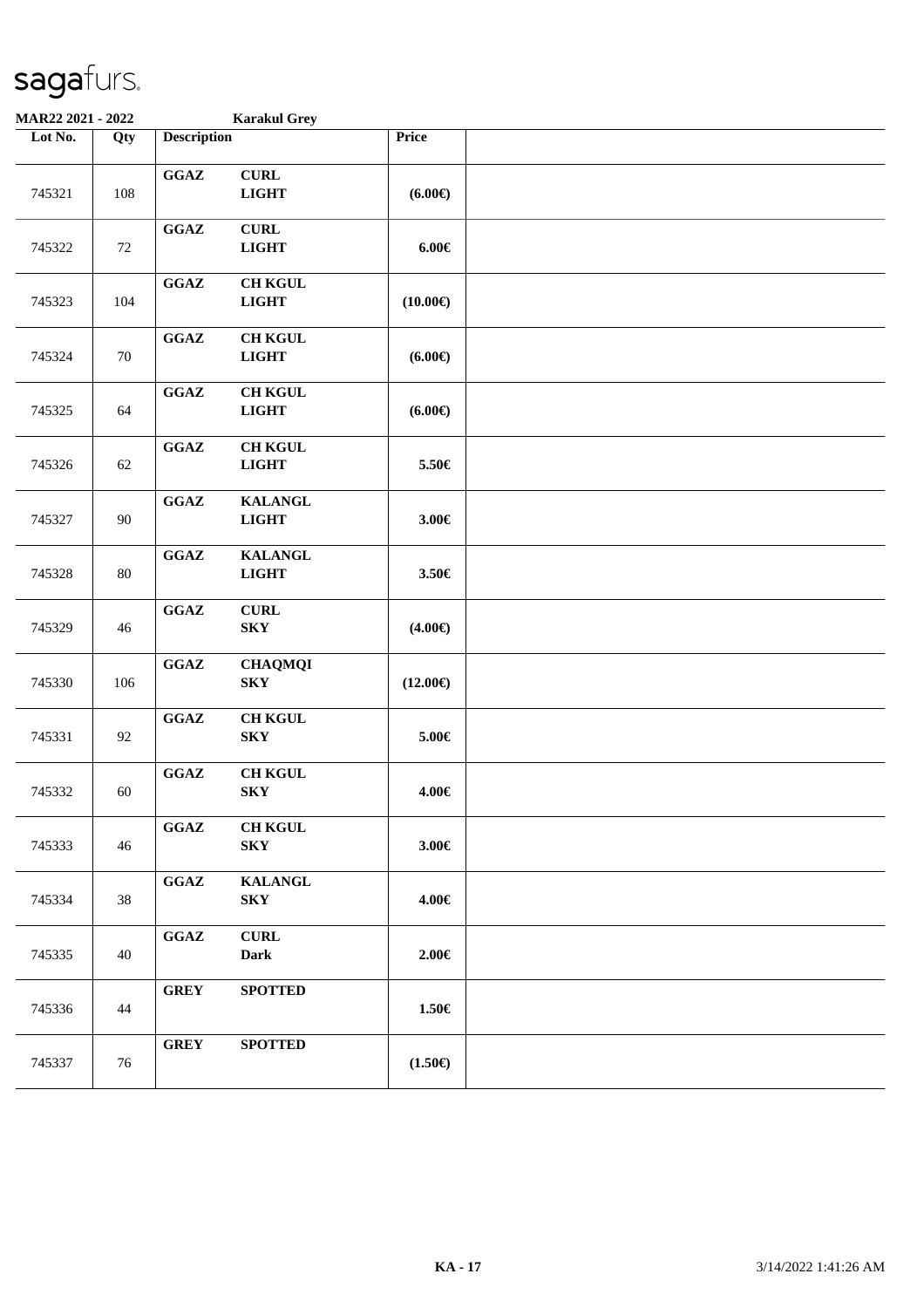| MAR22 2021 - 2022 |        | <b>Karakul Grey</b>                       |                  |  |
|-------------------|--------|-------------------------------------------|------------------|--|
| Lot No.           | Qty    | <b>Description</b>                        | Price            |  |
| 745341            | 100    | <b>LIGHT</b><br>KKULCHA CHAQM             | $1.50\in$        |  |
| 745342            | 116    | <b>LIGHT</b><br><b>KKULCHA</b>            | $(1.50\epsilon)$ |  |
| 745343            | $70\,$ | <b>LIGHT</b><br><b>KKULCHA</b>            | 1.50€            |  |
| 745344            | 96     | <b>LIGHT</b><br><b>KKULCHA</b>            | $(1.50\epsilon)$ |  |
| 745345            | 114    | <b>LIGHT</b><br><b>KKULCHA</b>            | $(1.50\epsilon)$ |  |
| 745346            | 128    | ${\bf S}{\bf K}{\bf Y}$<br>KKULCHA CHAQM  | 1.50€            |  |
| 745347            | 96     | ${\bf S}{\bf K}{\bf Y}$<br><b>KKULCHA</b> | $(1.50\epsilon)$ |  |
| 745348            | 78     | ${\bf S}{\bf K}{\bf Y}$<br><b>KKULCHA</b> | $1.50\in$        |  |
| 745349            | 100    | <b>Dark</b><br><b>KKULCHA</b>             | $1.50\in$        |  |
| 745350            | 84     | <b>KKULCHA</b><br><b>Dark</b>             | $(1.50\epsilon)$ |  |
| 745351            | 130    | <b>KKULCHA</b><br><b>Dark</b>             | $(1.50\epsilon)$ |  |
| 745352            | 104    | <b>GREY</b><br><b>KKULCHA</b>             | 1.50€            |  |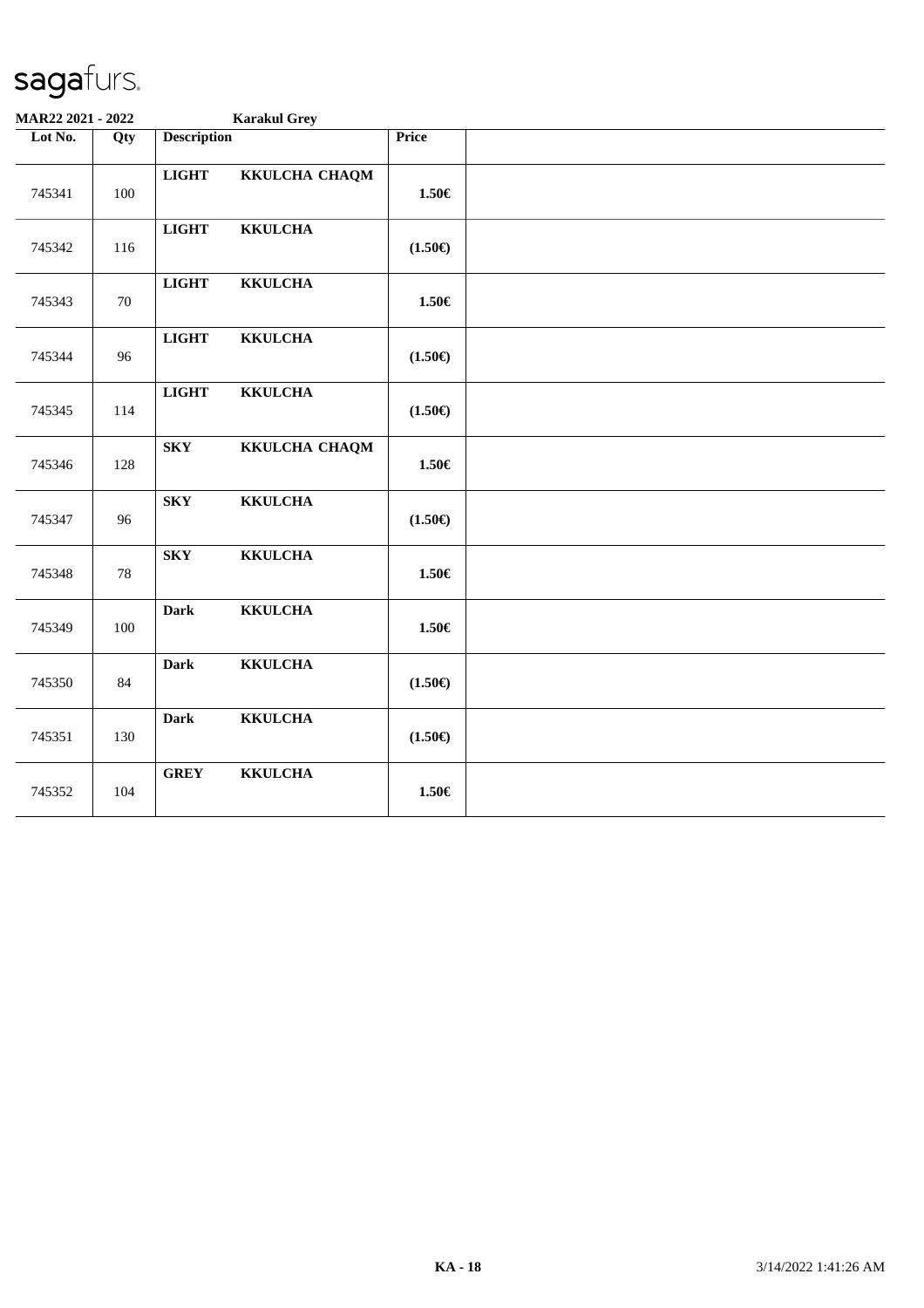| MAR22 2021 - 2022 |                  | <b>Karakul Grey</b>                                        |                    |  |
|-------------------|------------------|------------------------------------------------------------|--------------------|--|
| Lot No.           | $\overline{Qty}$ | <b>Description</b>                                         | Price              |  |
| 745361            | 174              | <b>LIGHT</b><br>$\rm II$                                   | $(1.50\epsilon)$   |  |
| 745362            | 132              | <b>LIGHT</b><br>$\rm II$                                   | $1.50\in$          |  |
| 745363            | 256              | <b>LIGHT</b><br>$\rm II$                                   | $(1.50\epsilon)$   |  |
| 745364            | 186              | <b>LIGHT</b><br>$\rm II$                                   | $(1.50\epsilon)$   |  |
| 745365            | $82\,$           | <b>SKY</b><br>$\rm II$                                     | $1.50\in$          |  |
| 745366            | 72               | <b>SKY</b><br>$\rm II$                                     | $1.50\in$          |  |
| 745367            | 204              | ${\bf S}{\bf K}{\bf Y}$<br>$\rm II$                        | $(1.50\epsilon)$   |  |
| 745368            | 140              | <b>SKY</b><br>$\rm II$                                     | $(1.50\epsilon)$   |  |
| 745369            | 58               | <b>Dark</b><br>$\rm II$                                    | $1.50\in$          |  |
| 745370            | 54               | Dark<br>$\rm II$                                           | $(1.50\mathbb{E})$ |  |
| 745371            | 156              | Dark<br>$\mathbf{I}\mathbf{I}$                             | $(1.50\epsilon)$   |  |
| 745372            | 56               | <b>Dark</b><br>$\rm II$                                    | $(1.50\epsilon)$   |  |
| 745373            | 68               | <b>XDRK</b><br>$\mathbf{I}$                                | $(1.50\epsilon)$   |  |
| 745374            | 54               | <b>XDRK</b><br>$\mathbf{I}$                                | $(1.50\epsilon)$   |  |
| 745375            | 70               | $\mathbf{G}\mathbf{G}\mathbf{A}\mathbf{Z}$<br>$\mathbf{I}$ | $1.50\in$          |  |
| 745376            | 38               | $\mathbf{G}\mathbf{G}\mathbf{A}\mathbf{Z}$<br>$\mathbf{I}$ | $1.50\in$          |  |
| 745377            | 72               | <b>GREY</b><br><b>PEEK</b><br>$\mathbf{I}$                 | $1.50\in$          |  |
| 745378            | 100              | <b>PEEK</b><br><b>GREY</b><br>$\mathbf{I}\mathbf{I}$       | $(1.50\epsilon)$   |  |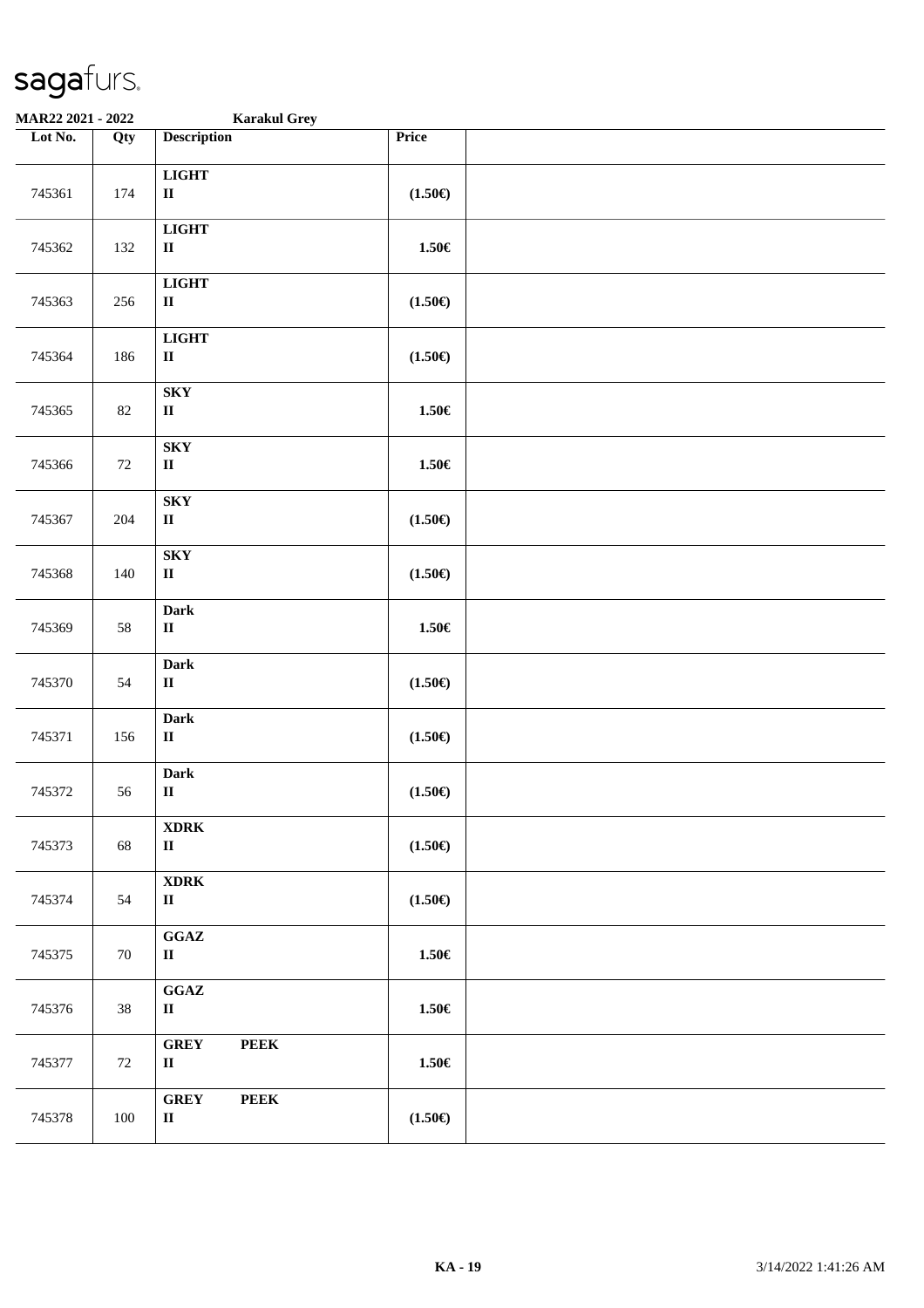| MAR22 2021 - 2022                                 |     |                                        | <b>Karakul Grey</b>            |                 |                                         |  |
|---------------------------------------------------|-----|----------------------------------------|--------------------------------|-----------------|-----------------------------------------|--|
| Lot No.                                           | Qty | <b>Description</b>                     |                                |                 | Price                                   |  |
| 745381                                            | 78  | <b>LIGHT</b>                           | <b>PEEK</b>                    | $\mathbf{KGUL}$ | 1.50€                                   |  |
| 745382                                            | 312 | <b>SKY</b>                             | <b>CURL</b>                    |                 | 1.50€                                   |  |
| * * * * * * * * * * * * * *<br>* 745383<br>$\ast$ | 240 | <b>SKY</b>                             | <b>CH KGUL</b>                 |                 | $1.00 \in$                              |  |
| $\ast$<br>* 745384<br>$\ast$                      | 320 |                                        | $\boldsymbol{2}$               |                 | $\ast$<br>$1.00 \in$ *<br>$\ast$        |  |
| $\ast$<br>* 745385<br>* * * * * * * * * * * * * * | 320 |                                        | 880 Skins                      |                 | $\ast$<br>$1.00 \in$<br>* * * * * * *   |  |
| 745386                                            | 380 | <b>SKY</b>                             | <b>KALANGL</b><br>$\mathbf{A}$ |                 | $1.00 \in$                              |  |
| 745387                                            | 304 | ${\bf S}{\bf K}{\bf Y}$                | <b>KALANGL</b><br>${\bf A}$    |                 | $1.00 \in$                              |  |
| 745388                                            | 88  | <b>SKY</b>                             | <b>PEEK</b>                    |                 | $0.50 \in$                              |  |
| 745389                                            | 172 | <b>SKY</b>                             | <b>PEEK</b>                    | <b>CHAQM</b>    | $1.00 \in$                              |  |
| 745390                                            | 132 | ${\bf S}{\bf K}{\bf Y}$                | <b>PEEK</b>                    | <b>CHAQM</b>    | $0.50\in$                               |  |
| 745391                                            | 264 | ${\bf S}{\bf K}{\bf Y}$                | <b>PEEK</b>                    | <b>CHKGL</b>    | $1.00 \in$                              |  |
| 745392                                            | 108 | ${\bf S}{\bf K}{\bf Y}$                | <b>PEEK</b>                    | $\mathbf{KGUL}$ | $0.50\in$                               |  |
| 745393                                            | 156 | Dark<br>I/B                            | <b>CURL</b>                    |                 | $0.50 \in$                              |  |
| * * * * * * * * * * * * * * *<br>* 745394<br>$*$  | 312 | <b>Dark</b><br>$\mathbf{I}/\mathbf{B}$ | <b>CHAQMQI</b>                 |                 | $1.00 \in$                              |  |
| $\ast$<br>* 745395<br>* * * * * * * * * * * * * * | 312 |                                        | 624 Skins                      |                 | $\ast$<br>$1.00 \in$<br>* * * * * * *   |  |
| **************<br>* 745396<br>$*$                 | 228 | <b>Dark</b>                            | <b>CH KGUL</b>                 |                 | $1.00 \in$                              |  |
| $*$<br>* 745397<br>* * * * * * * * * * * * * *    | 228 |                                        | 456 Skins                      |                 | $\ast$<br>$1.00 \in$ *<br>* * * * * * * |  |
| * * * * * * * * * * * * * * *<br>* 745398<br>$*$  | 240 | <b>Dark</b>                            | <b>KALANGL</b>                 |                 | 2.50€                                   |  |
| $\ast$<br>* 745399<br>* * * * * * * * * * * * * * | 240 |                                        | 480 Skins                      |                 | $\ast$<br>$2.50 \in$<br>* * * * * * *   |  |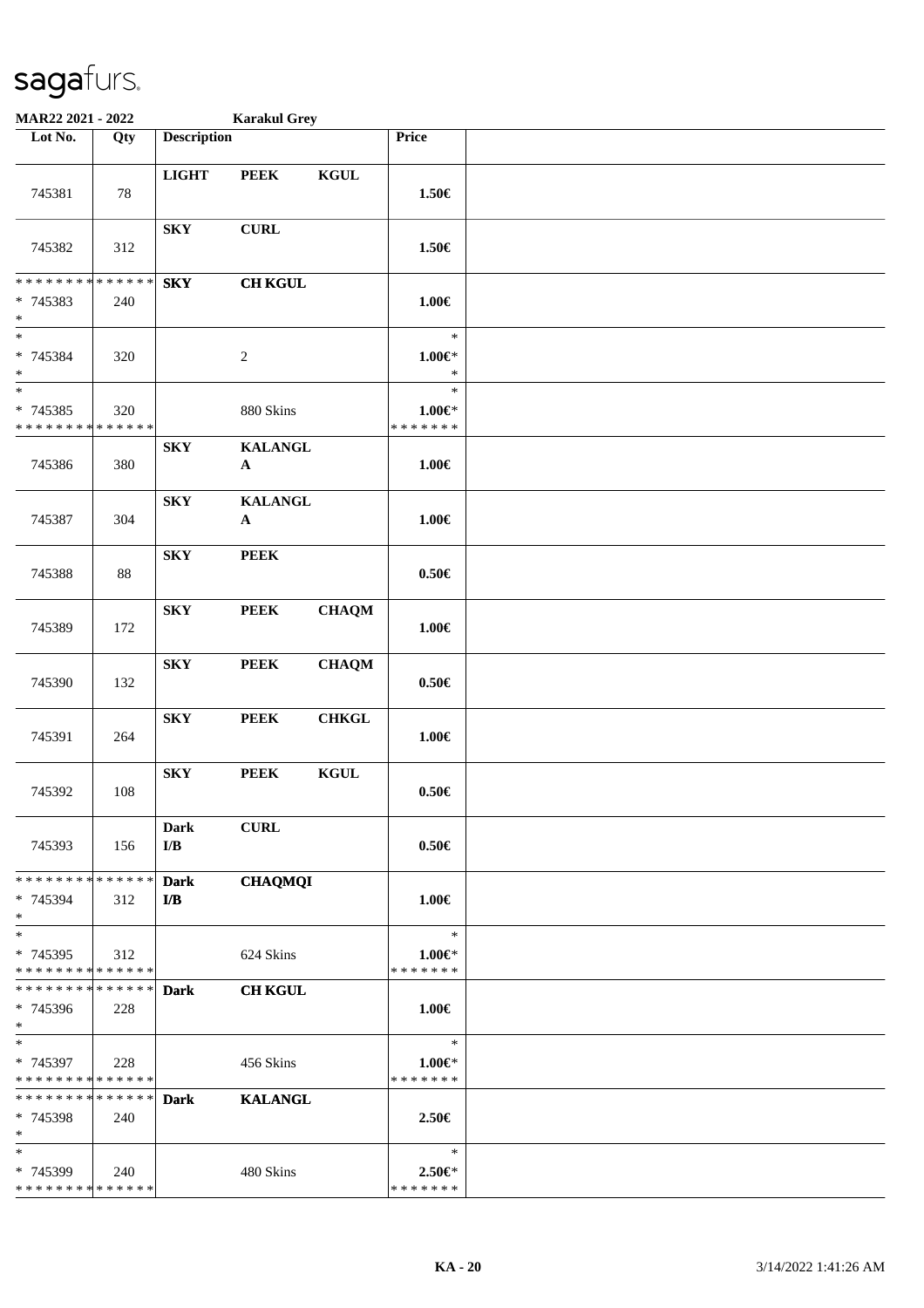| <b>MAR22 2021 - 2022</b> |        |                                                           | <b>Karakul Grey</b>            |             |                  |  |
|--------------------------|--------|-----------------------------------------------------------|--------------------------------|-------------|------------------|--|
| Lot No.                  | Qty    | <b>Description</b>                                        |                                |             | Price            |  |
| 745401                   | 192    | <b>Dark</b>                                               | <b>MEDCURL</b>                 |             | $1.00\in$        |  |
| 745402                   | 60     | <b>Dark</b>                                               | <b>MEDCURL</b>                 |             | $0.50 \in$       |  |
| 745403                   | 128    | <b>Dark</b>                                               | <b>PEEK</b>                    |             | 1.50€            |  |
| 745404                   | 168    | <b>Dark</b>                                               | <b>PEEK</b>                    | <b>KGUL</b> | $1.00\in$        |  |
| 745405                   | 84     | <b>Dark</b>                                               | <b>PEEK</b>                    | <b>KGUL</b> | $0.50\in$        |  |
| 745406                   | 116    | <b>XDRK</b>                                               | ${\bf CURL}$                   |             | $1.00 \in$       |  |
| 745407                   | 88     | <b>XDRK</b>                                               | <b>CURL</b>                    |             | $0.50\in$        |  |
| 745408                   | 64     | <b>XDRK</b>                                               | ${\bf CURL}$                   |             | $0.50 \in$       |  |
| 745409                   | 128    | <b>XDRK</b>                                               | <b>KALANGL</b>                 |             | $0.50\in$        |  |
| 745410                   | $58\,$ | White<br>${\bf I/B}$                                      | ${\bf CURL}$                   |             | $1.00\in$        |  |
| 745411                   | 144    | White<br>$\mathbf{I}/\mathbf{B}$                          | <b>KALANGL</b>                 |             | $1.00\in$        |  |
| 745412                   | 90     | GGAZ                                                      | <b>CH KGUL</b><br><b>LIGHT</b> |             | $1.50\in$        |  |
| 745413                   | 72     | $\mathbf{G}\mathbf{G}\mathbf{A}\mathbf{Z}$                | $\rm CH$ KGUL<br><b>SKY</b>    |             | $1.50\in$        |  |
| 745414                   | 84     | $\mathbf{G}\mathbf{G}\mathbf{A}\mathbf{Z}$                | ${\bf CURL}$<br><b>Dark</b>    |             | 2.50€            |  |
| 745415                   | 86     | GGAZ                                                      | <b>CHAQMQI</b><br><b>Dark</b>  |             | 3.50€            |  |
| 745416                   | 62     | $\mathbf{G}\mathbf{G}\mathbf{A}\mathbf{Z}$                | <b>CHAQMQI</b><br><b>Dark</b>  |             | $1.00\in$        |  |
| 745417                   | 48     | $\mathbf{G}\mathbf{G}\mathbf{A}\mathbf{Z}$                | <b>KALANGL</b><br><b>Dark</b>  |             | $1.50 \in$       |  |
| 745418                   | 96     | $\mathbf{G}\mathbf{G}\mathbf{A}\mathbf{Z}$                | ${\bf CURL}$                   |             | $2.00 \in$       |  |
| 745419                   | 76     | $\mathbf{G}\mathbf{G}\mathbf{A}\mathbf{Z}$<br>${\bf I/B}$ | ${\bf CURL}$                   |             | $(0.50\epsilon)$ |  |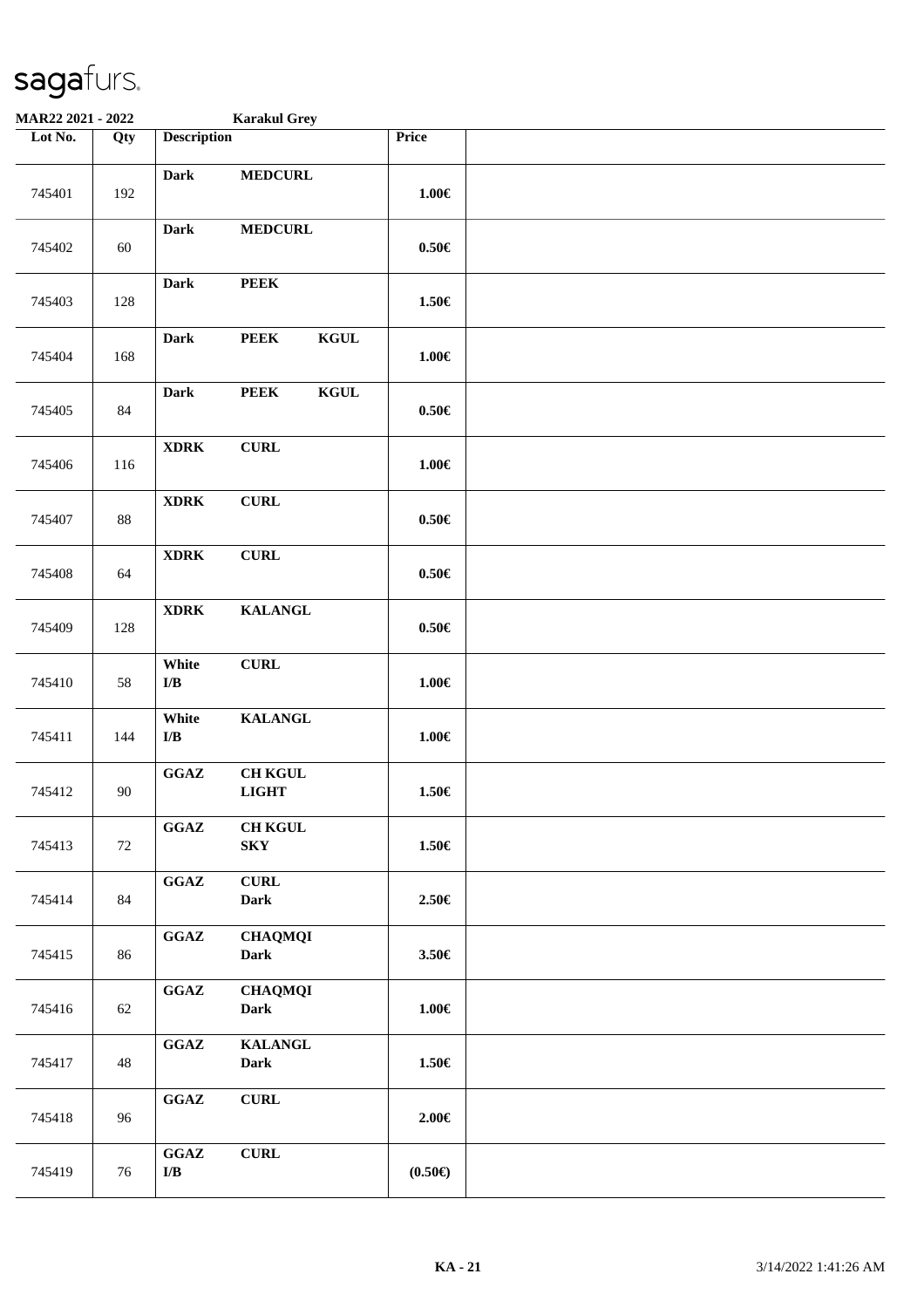| <b>MAR22 2021 - 2022</b>                                         |        |                              | <b>Karakul Grey</b>           |                                       |  |
|------------------------------------------------------------------|--------|------------------------------|-------------------------------|---------------------------------------|--|
| Lot No.                                                          | Qty    | <b>Description</b>           |                               | Price                                 |  |
| 745421                                                           | 96     | <b>GREY</b>                  | SPOTTED CHAQM                 | $(0.50 \infty)$                       |  |
| 745422                                                           | $22\,$ | <b>GREY</b>                  | <b>SPOTTED</b>                | $(0.50\epsilon)$                      |  |
| 745423                                                           | 86     | <b>GREY</b>                  | <b>MIXED</b>                  | $(0.50\epsilon)$                      |  |
| 745424                                                           | 76     | <b>GREY</b>                  | <b>CHAQM</b><br><b>DEFECT</b> | $(0.50\epsilon)$                      |  |
| 745425                                                           | 72     | <b>GREY</b>                  | <b>DEFECT</b>                 | $(0.50\epsilon)$                      |  |
| 745426                                                           | 70     | <b>GREY</b>                  | <b>DEFECT</b>                 | $0.50 \in$                            |  |
| 745427                                                           | 86     | <b>GREY</b>                  | <b>DEFECT</b>                 | $(0.50\epsilon)$                      |  |
| 745428                                                           | 72     | <b>GREY</b>                  | <b>DEFECT</b>                 | $(0.50\epsilon)$                      |  |
| 745429                                                           | 122    | <b>LIGHT</b>                 | KKULCHA CHAQM                 | $(1.00\epsilon)$                      |  |
| 745430                                                           | 220    | ${\bf S}{\bf K}{\bf Y}$      | <b>KKULCHA</b>                | $1.00\in$                             |  |
| 745431                                                           | 94     | <b>Dark</b>                  | KKULCHA CHAQM                 | $0.50\in$                             |  |
| 745432                                                           | 90     | <b>Dark</b>                  | <b>KKULCHA</b>                | $1.00\in$                             |  |
| 745433                                                           | 60     | <b>GREY</b>                  | <b>KKULCHA</b>                | $(0.50\epsilon)$                      |  |
| 745434                                                           | 124    | <b>LIGHT</b><br>$\mathbf{I}$ | <b>CHAQMQI</b>                | $0.50 \in$                            |  |
| 745435                                                           | 148    | <b>LIGHT</b><br>$\mathbf{I}$ | <b>CH KGUL</b>                | $(0.50 \infty)$                       |  |
| 745436                                                           | 240    | <b>LIGHT</b><br>$\mathbf{I}$ | <b>KALANGL</b>                | $(0.50 \infty)$                       |  |
| 745437                                                           | 84     | <b>LIGHT</b><br>$\mathbf{I}$ | <b>MEDCURL</b>                | $0.50 \in$                            |  |
| 745438                                                           | 360    | <b>LIGHT</b><br>$\mathbf{I}$ |                               | 2.50€                                 |  |
| * * * * * * * * <mark>* * * * * * *</mark><br>* 745439<br>$\ast$ | 280    | <b>LIGHT</b><br>$\mathbf{I}$ |                               | $1.00 \in$                            |  |
| $\ast$<br>* 745440<br>* * * * * * * * * * * * * *                | 280    |                              | 560 Skins                     | $\ast$<br>$1.00 \in$<br>* * * * * * * |  |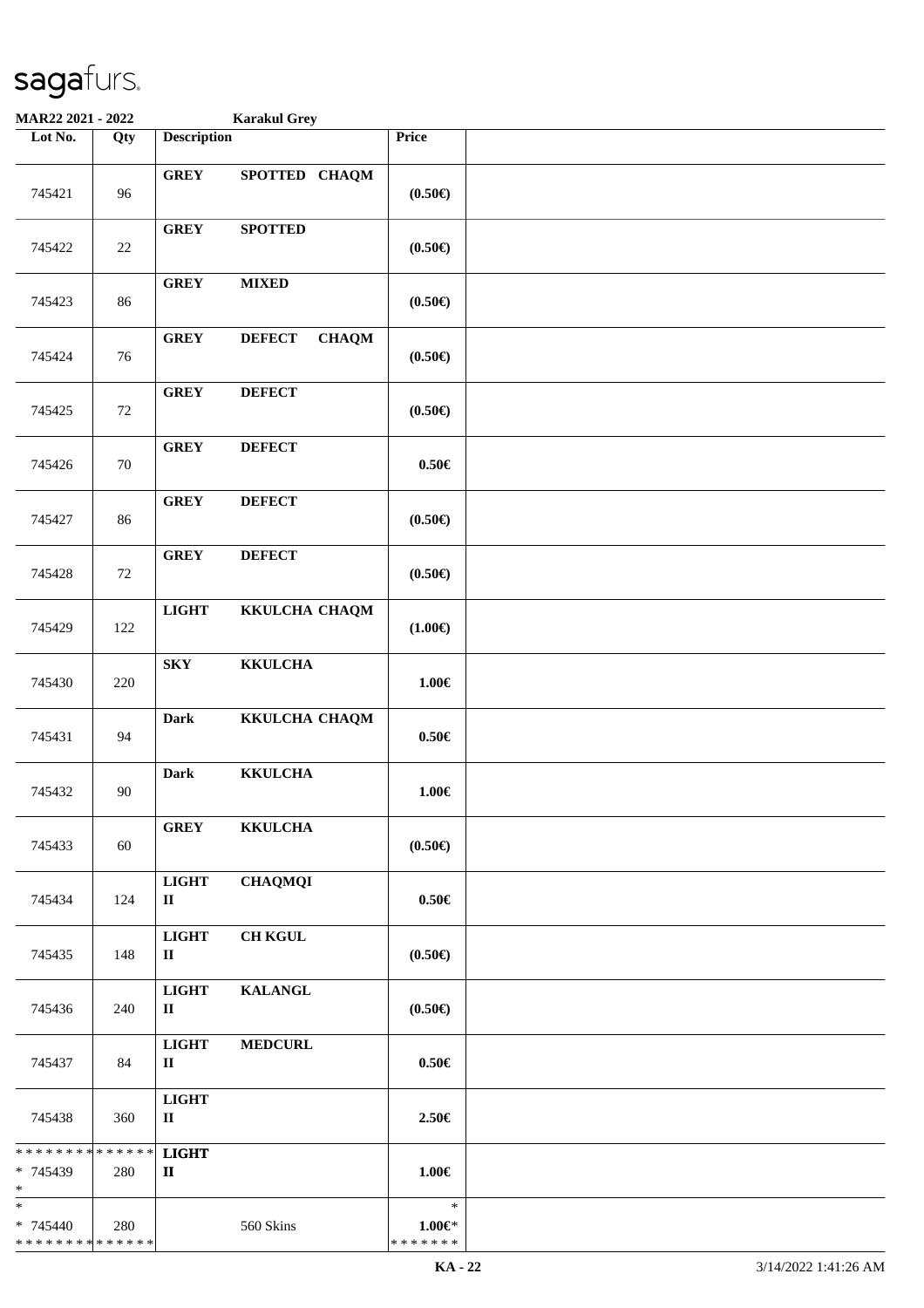| MAR22 2021 - 2022 |                   | <b>Karakul Grey</b>                                          |                  |  |
|-------------------|-------------------|--------------------------------------------------------------|------------------|--|
| Lot No.           | $\overline{Q}$ ty | <b>Description</b>                                           | Price            |  |
| 745441            | $222\,$           | <b>SKY</b><br><b>CHAQMQI</b><br>$\rm II$                     | $1.00\in$        |  |
| 745442            | 180               | <b>CHAQMQI</b><br><b>SKY</b><br>$\mathbf{I}$                 | $(1.00\epsilon)$ |  |
| 745443            | 174               | <b>SKY</b><br><b>CH KGUL</b><br>$\mathbf H$                  | $0.50\in$        |  |
| 745444            | 108               | <b>SKY</b><br><b>KALANGL</b><br>$\mathbf{I}$                 | $0.50\in$        |  |
| 745445            | 280               | ${\bf S}{\bf K}{\bf Y}$<br>$\rm II$                          | $1.00\in$        |  |
| 745446            | 168               | ${\bf S}{\bf K}{\bf Y}$<br>$\rm II$                          | $1.00\in$        |  |
| 745447            | 112               | <b>CHAQMQI</b><br>Dark<br>$\rm II$                           | $(1.00\epsilon)$ |  |
| 745448            | 74                | <b>CHAQMQI</b><br><b>Dark</b><br>$\rm II$                    | $(0.50 \infty)$  |  |
| 745449            | 62                | <b>CH KGUL</b><br><b>Dark</b><br>$\mathbf{I}$                | $0.50\in$        |  |
| 745450            | 156               | Dark<br>$\mathbf H$                                          | $1.00\in$        |  |
| 745451            | 112               | Dark<br>$\rm II$                                             | $1.00\in$        |  |
| 745452            | 54                | $\bold{X} \bold{D} \bold{R} \bold{K}$<br>$\rm II$            | $(0.50 \infty)$  |  |
| 745453            | 100               | $\mathbf{G}\mathbf{G}\mathbf{A}\mathbf{Z}$<br>$\rm II$       | $0.50\in$        |  |
| 745454            | 48                | GGAZ<br>$\rm II$                                             | $(0.50 \infty)$  |  |
| 745455            | 90                | <b>GREY</b><br><b>DEFECT</b><br>$\mathbf{I}$                 | $(0.50 \infty)$  |  |
| 745456            | 64                | ${\bf G}\bf{R}\bf{E}\bf{Y}$<br><b>KKULCHA</b><br>$\mathbf H$ | $0.50\in$        |  |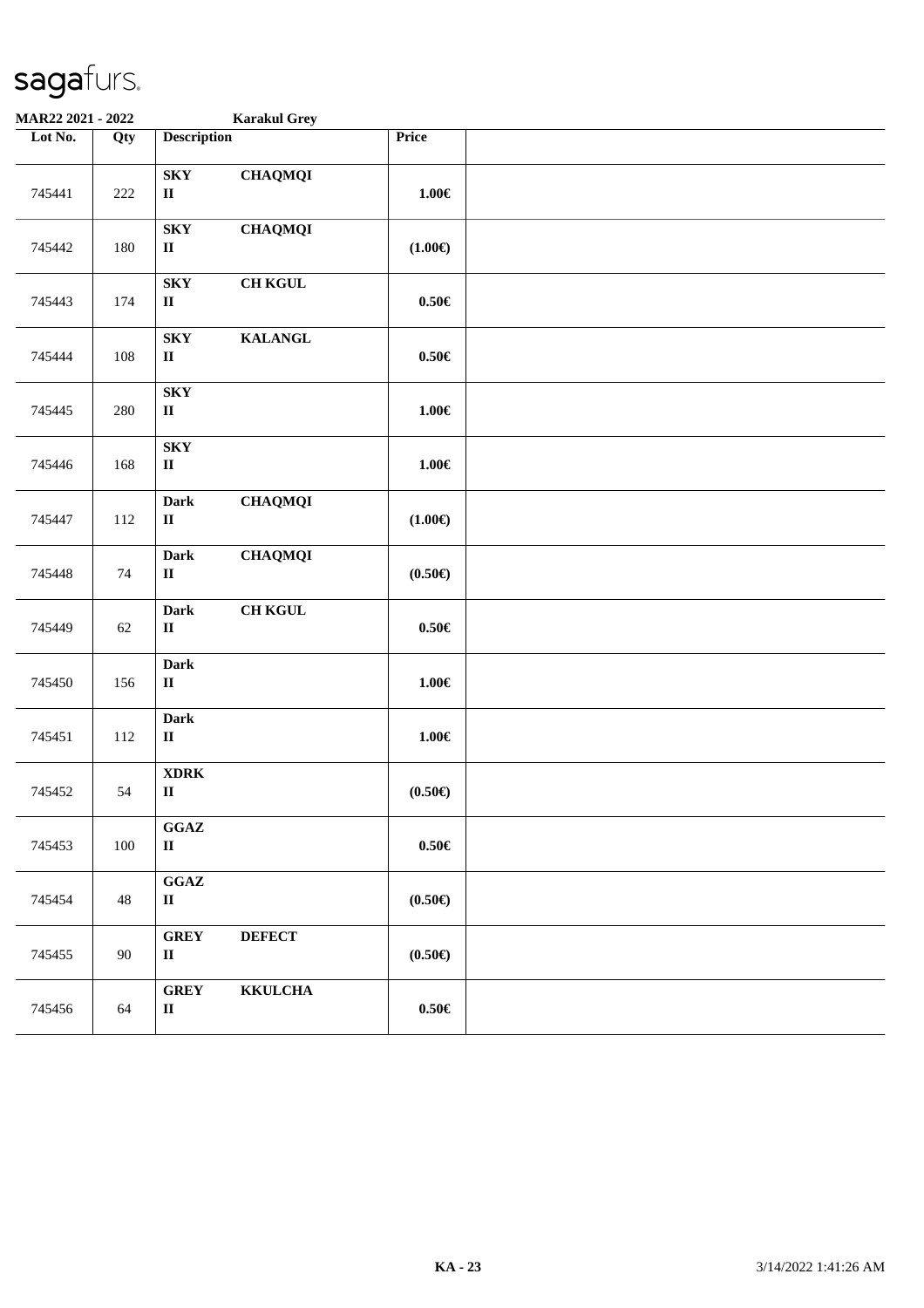| MAR22 2021 - 2022                                 |     |                    | <b>Karakul Black</b> |                                               |  |
|---------------------------------------------------|-----|--------------------|----------------------|-----------------------------------------------|--|
| Lot No.                                           | Qty | <b>Description</b> |                      | Price                                         |  |
| 747001                                            | 128 | <b>Black</b>       | <b>NAZUCHA</b>       | $(6.50\epsilon)$                              |  |
| 747002                                            | 84  | <b>Black</b>       | <b>NAZUCHA</b>       | $(7.50\epsilon)$                              |  |
| 747003                                            | 120 | <b>Black</b>       | <b>NAZUCHA</b>       | 5.00€                                         |  |
| 747004                                            | 88  | <b>Black</b>       | <b>NAZ PNI</b>       | $6.50 \in$                                    |  |
| 747005                                            | 140 | <b>Black</b>       | <b>NAZ PNI</b>       | $(5.00\epsilon)$                              |  |
| 747006                                            | 192 | <b>Black</b>       | <b>NAZ PNI</b>       | $(4.50\epsilon)$                              |  |
| * * * * * * * * * * * * * *<br>* 747007<br>$\ast$ | 288 | <b>Black</b>       | <b>NAZ PNI</b>       | $(7.00\epsilon)$                              |  |
| $*$<br>* 747008<br>$\ast$<br>$*$                  | 216 |                    | 2                    | $\ast$<br>$(7.00\epsilon)$ *<br>∗             |  |
| * 747009<br>* * * * * * * * * * * * * *           | 216 |                    | 720 Skins            | $\ast$<br>$(7.00\epsilon)$ *<br>* * * * * * * |  |
| * * * * * * * * * * * * * *<br>* 747010<br>$*$    | 272 | <b>Black</b>       | <b>NAZ PNI</b>       | $(7.00\epsilon)$                              |  |
| $*$<br>* 747011<br>* * * * * * * * * * * * * *    | 204 |                    | 476 Skins            | $\ast$<br>$(7.00 \in )$ *<br>* * * * * * *    |  |
| 747012                                            | 180 | <b>Black</b>       | <b>NAZ PNI</b>       | $(4.00\epsilon)$                              |  |
| 747013                                            | 248 | <b>Black</b>       | <b>NAZ PNI</b>       | (5.00)                                        |  |
| * * * * * * * * * * * * * *<br>* 747014<br>$*$    | 278 | <b>Black</b>       | <b>PARNI</b>         | $(5.50\epsilon)$                              |  |
| $*$<br>* 747015<br>* * * * * * * * * * * * * *    | 272 |                    | 550 Skins            | $\ast$<br>$(5.50 \in )^*$<br>* * * * * * *    |  |
| * * * * * * * * * * * * * * *<br>* 747016<br>$*$  | 222 | <b>Black</b>       | <b>PARNI</b>         | $(3.00\epsilon)$                              |  |
| $*$<br>* 747017<br>* * * * * * * * * * * * * *    | 296 |                    | 518 Skins            | $\ast$<br>$(3.00 \in )^*$<br>* * * * * * *    |  |
| * * * * * * * * * * * * * * *<br>* 747018<br>$*$  | 222 | <b>Black</b>       | <b>PARNI</b>         | $(3.00\epsilon)$                              |  |
| $\ast$<br>* 747019<br>* * * * * * * * * * * * * * | 222 |                    | 444 Skins            | $\ast$<br>$(3.00\epsilon)$ *<br>* * * * * * * |  |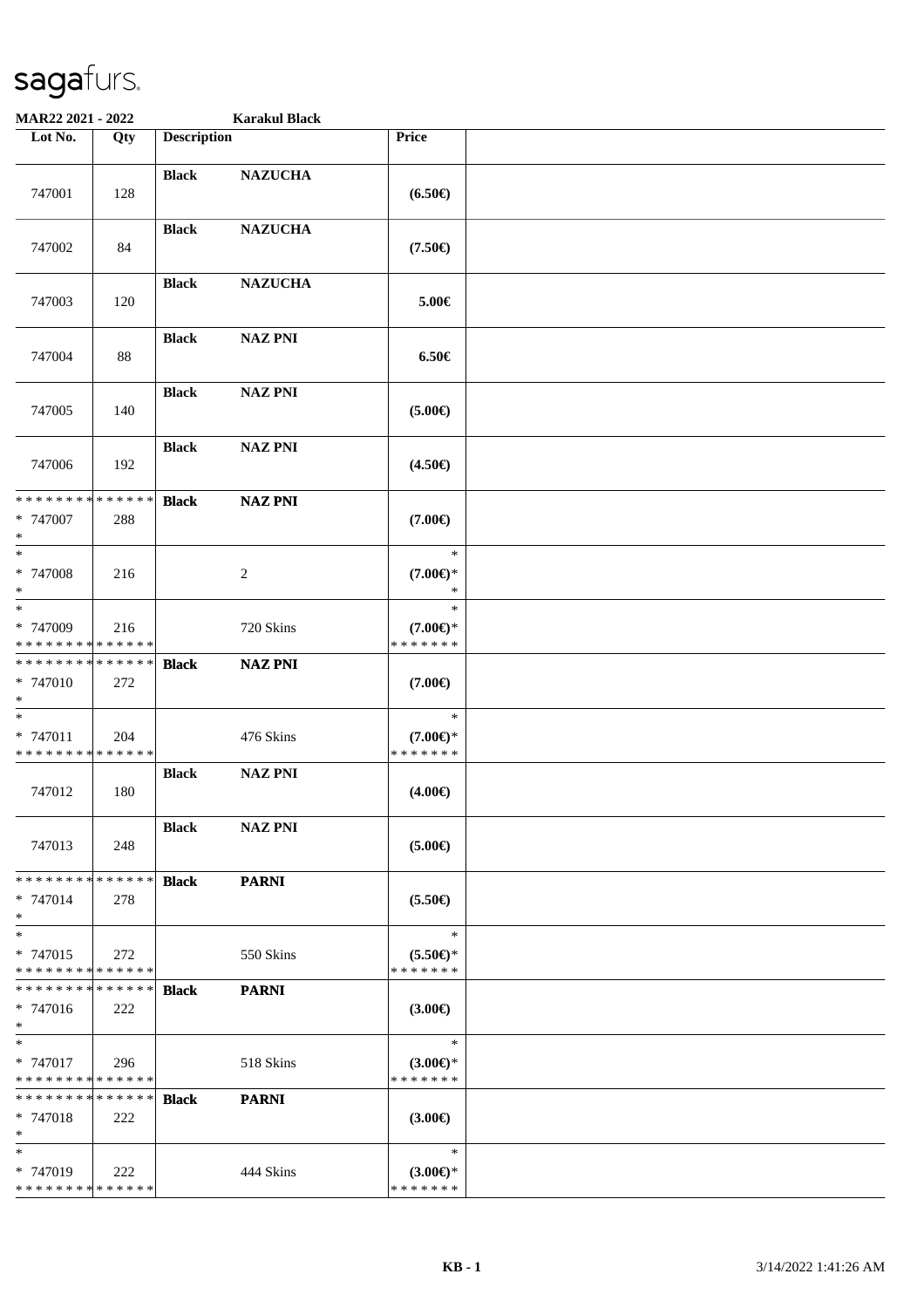| MAR22 2021 - 2022                                 |                    |                    | <b>Karakul Black</b> |                                                  |  |
|---------------------------------------------------|--------------------|--------------------|----------------------|--------------------------------------------------|--|
| Lot No.                                           | Qty                | <b>Description</b> |                      | Price                                            |  |
| * * * * * * * * * * * * * *                       |                    | <b>Black</b>       | <b>ARG PNI</b>       |                                                  |  |
| * 747021<br>$\ast$                                | 264                |                    |                      | $(8.00\epsilon)$                                 |  |
| $\ast$<br>* 747022<br>$\ast$                      | 264                |                    | $\overline{c}$       | $\ast$<br>$(8.00\epsilon)$ *<br>∗                |  |
| $\ast$<br>* 747023<br>* * * * * * * * * * * * * * | 198                |                    | 726 Skins            | $\ast$<br>$(8.00\epsilon)$ *<br>* * * * * * *    |  |
| * * * * * * * * * * * * * *<br>* 747024<br>$\ast$ | 272                | <b>Black</b>       | <b>ARG PNI</b>       | $(7.00\epsilon)$                                 |  |
| $_{\ast}^{-}$<br>* 747025<br>$\ast$               | 272                |                    | $\overline{c}$       | $\ast$<br>$(7.00\epsilon)$ *<br>$\ast$           |  |
| $\ast$<br>* 747026<br>* * * * * * * * * * * * * * | 204                |                    | 748 Skins            | $\ast$<br>$(7.00\epsilon)$ *<br>* * * * * * *    |  |
| 747027                                            | 132                | <b>Black</b>       | <b>ARGUL</b>         | $(3.00\epsilon)$                                 |  |
| 747028                                            | 288                | <b>Black</b>       | ${\bf ARGUL}$        | 3.50€                                            |  |
| 747029                                            | 180                | <b>Black</b>       | <b>ARGUL</b>         | 3.00€                                            |  |
| 747030                                            | 360                | <b>Black</b>       | <b>ARGUL</b>         | 2.50€                                            |  |
| 747031                                            | 350                | <b>Black</b>       | <b>ARGUL</b>         | $2.00\in$                                        |  |
| * * * * * * * * * * * * * *<br>* 747032<br>$*$    | 296                | <b>Black</b>       | <b>ARGUL</b>         | $(3.00\epsilon)$                                 |  |
| $\ast$<br>* 747033<br>$\ast$                      | 296                |                    | $\overline{c}$       | $\ast$<br>$(3.00 \in )^*$<br>$\ast$              |  |
| $\ast$<br>* 747034<br>* * * * * * * *             | 296<br>* * * * * * |                    | 888 Skins            | $\ast$<br>$(3.00\varepsilon)$ *<br>* * * * * * * |  |
| * * * * * * *<br>* 747035<br>$\ast$               | * * * * * *<br>324 | <b>Black</b>       | <b>ARGUL</b>         | (9.00)                                           |  |
| $\ast$<br>* 747036<br>* * * * * * * * * * * * * * | 324                |                    | 648 Skins            | $\ast$<br>$(9.00 \in )$ *<br>* * * * * * *       |  |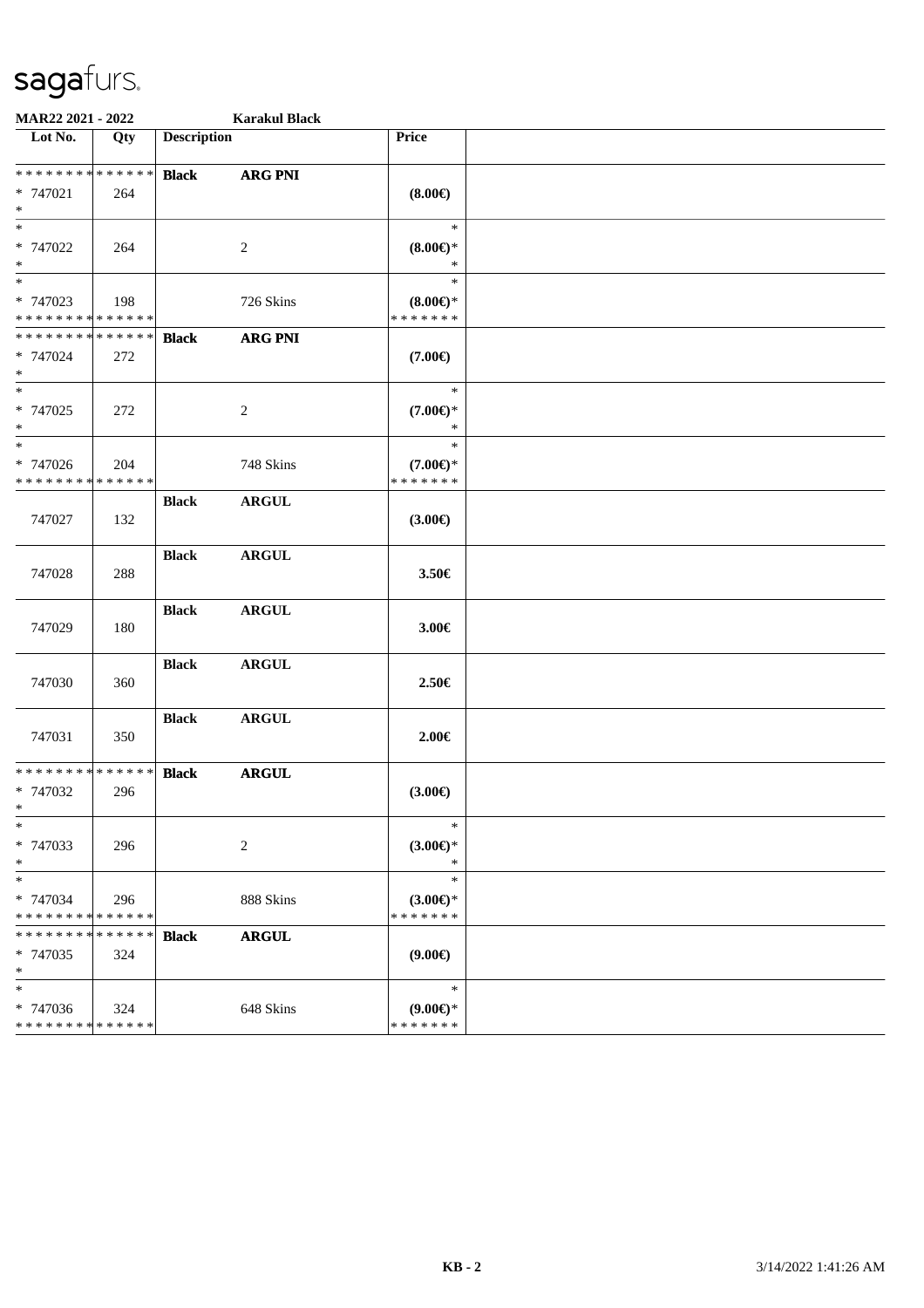| MAR22 2021 - 2022                                         |                    |                    | <b>Karakul Black</b> |                                            |  |
|-----------------------------------------------------------|--------------------|--------------------|----------------------|--------------------------------------------|--|
| Lot No.                                                   | Qty                | <b>Description</b> |                      | Price                                      |  |
| * * * * * * * * * * * * * *<br>* 747041<br>$*$            | 208                | <b>Black</b>       | <b>CHAQMQI</b>       | $(6.50\epsilon)$                           |  |
| $*$<br>* 747042<br>* * * * * * * * * * * * * *            | 312                |                    | 520 Skins            | $\ast$<br>$(6.50*)$<br>* * * * * * *       |  |
| 747043                                                    | 456                | <b>Black</b>       | <b>CHAQMQI</b>       | 5.00€                                      |  |
| * * * * * * * * * * * * * *<br>* 747044<br>$\ast$         | 296                | <b>Black</b>       | <b>CHAQMQI</b>       | $(8.50\epsilon)$                           |  |
| $*$<br>$* 747045$<br>$\ast$                               | 222                |                    | $\overline{c}$       | $\ast$<br>$(8.50 \in )^*$<br>$\ast$        |  |
| $\ast$<br>* 747046<br>$*$                                 | 222                |                    | $\mathfrak{Z}$       | $\ast$<br>$(8.50\epsilon)$ *<br>$\ast$     |  |
| $*$<br>* 747047<br>* * * * * * * * * * * * * *            | 222                |                    | 962 Skins            | $\ast$<br>$(8.50 \in )^*$<br>* * * * * * * |  |
| * * * * * * * *<br>* 747048<br>$*$                        | ******<br>288      | <b>Black</b>       | <b>CHAQMQI</b>       | $(8.50\epsilon)$                           |  |
| $*$<br>* 747049<br>$\ast$                                 | 216                |                    | 2                    | $\ast$<br>$(8.50 \in )^*$<br>$\ast$        |  |
| $\ast$<br>$* 747050$<br>$*$                               | 216                |                    | 3                    | $\ast$<br>$(8.50 \in )^*$<br>$\ast$        |  |
| $*$<br>* 747051<br>* * * * * * * * * * * * * *            | 216                |                    | 936 Skins            | $\ast$<br>$(8.50 \in )^*$<br>* * * * * * * |  |
| * * * * * * * * * * * * * *<br>* 747052<br>$\star$ $\sim$ | 288                | <b>Black</b>       | <b>CHAQMQI</b>       | $(8.50\epsilon)$                           |  |
| $\ast$<br>* 747053<br>$*$                                 | 216                |                    | 2                    | $\ast$<br>$(8.50 \in )^*$<br>$\ast$        |  |
| $\ast$<br>* 747054<br>$*$                                 | 216                |                    | 3                    | $\ast$<br>$(8.50 \in )^*$<br>$\ast$        |  |
| $*$<br>* 747055<br>* * * * * * * * * * * * * *            | 216                |                    | 936 Skins            | $\ast$<br>$(8.50 \in )^*$<br>* * * * * * * |  |
| * * * * * * *<br>* 747056<br>$*$                          | * * * * * *<br>312 | <b>Black</b>       | <b>CHAQMQI</b>       | $(6.50\epsilon)$                           |  |
| $\ast$<br>* 747057<br>* * * * * * * * * * * * * *         | 156                |                    | 468 Skins            | $\ast$<br>$(6.50*)$<br>* * * * * * *       |  |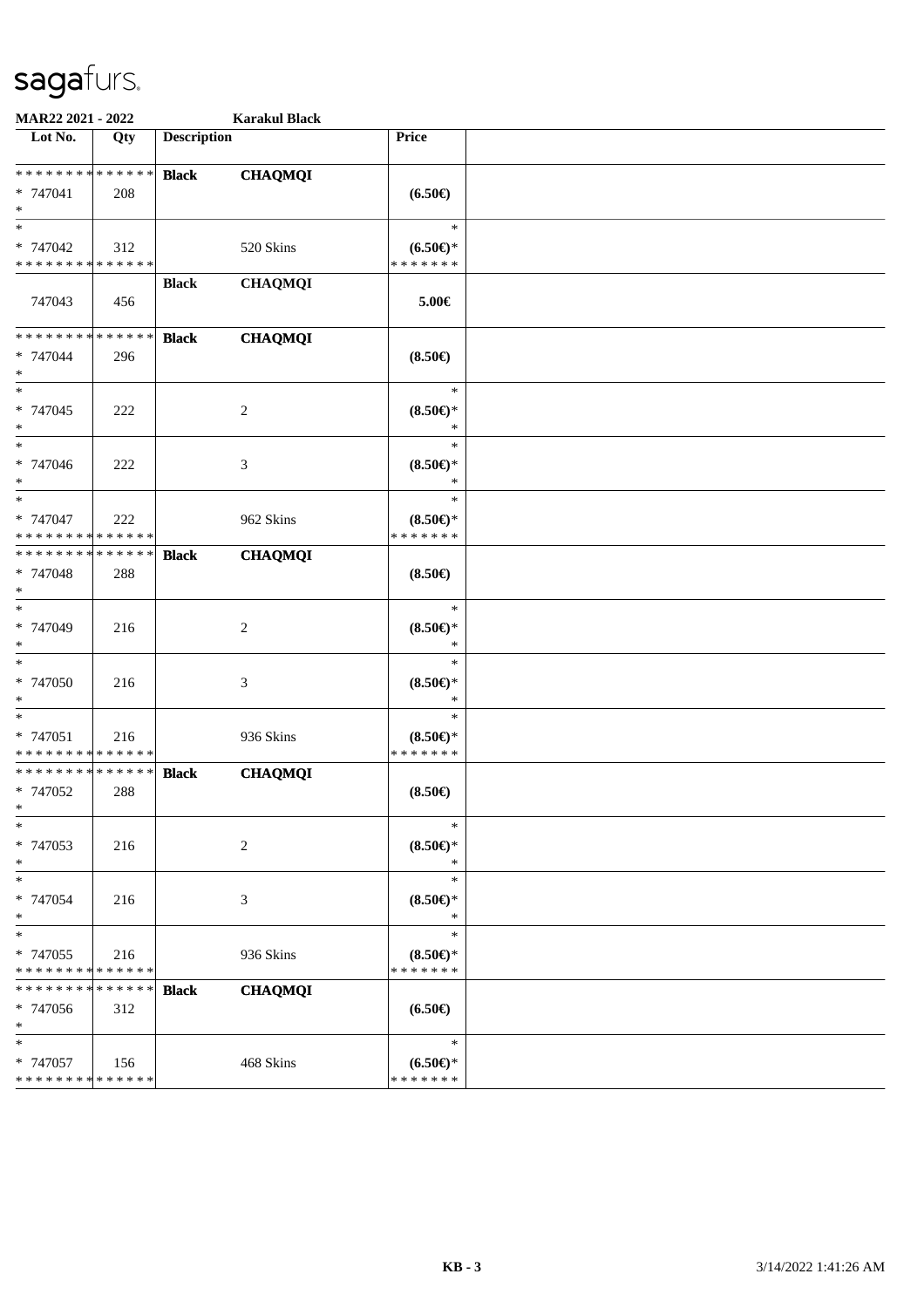| MAR22 2021 - 2022                       |             |                    | <b>Karakul Black</b> |                                  |  |
|-----------------------------------------|-------------|--------------------|----------------------|----------------------------------|--|
| Lot No.                                 | Qty         | <b>Description</b> |                      | Price                            |  |
|                                         |             |                    |                      |                                  |  |
| ******** <mark>******</mark>            |             | <b>Black</b>       | <b>CHAQMQI</b>       |                                  |  |
| * 747061                                | 216         |                    |                      | $(4.50\epsilon)$                 |  |
| $\ast$<br>$*$                           |             |                    |                      | $\ast$                           |  |
|                                         |             |                    |                      |                                  |  |
| * 747062<br>$\ast$                      | 288         |                    | 2                    | $(4.50\epsilon)$ *<br>∗          |  |
| $*$                                     |             |                    |                      | $\ast$                           |  |
| * 747063                                |             |                    |                      |                                  |  |
| $\ast$                                  | 288         |                    | 3                    | $(4.50\in)\!\!^*$<br>$\ast$      |  |
| $*$                                     |             |                    |                      | $\ast$                           |  |
| * 747064                                | 288         |                    | 4                    | $(4.50\epsilon)$ *               |  |
| $\ast$                                  |             |                    |                      | $\ast$                           |  |
| $\ast$                                  |             |                    |                      | $\ast$                           |  |
| * 747065                                | 288         |                    | 5                    | $(4.50 \in )^*$                  |  |
| $\ast$                                  |             |                    |                      | $\ast$                           |  |
| $*$                                     |             |                    |                      | $\ast$                           |  |
| * 747066                                | 288         |                    | 6                    | $(4.50 \in )^*$                  |  |
| $*$                                     |             |                    |                      | $\ast$                           |  |
| $\ast$                                  |             |                    |                      | $\ast$                           |  |
| * 747067                                | 288         |                    | 1944 Skins           | $(4.50\epsilon)$ *               |  |
| * * * * * * * * * * * * * *             |             |                    |                      | * * * * * * *                    |  |
| * * * * * * * * * * * * * *             |             | <b>Black</b>       | <b>CHAQMQI</b>       |                                  |  |
| * 747068                                | 328         |                    |                      | $(4.00\epsilon)$                 |  |
| $*$                                     |             |                    |                      |                                  |  |
| $*$                                     |             |                    |                      | $\ast$                           |  |
| * 747069                                | 328         |                    | 656 Skins            | $(4.00\epsilon)$ *               |  |
| * * * * * * * * * * * * * *             |             |                    |                      | * * * * * * *                    |  |
|                                         |             | <b>Black</b>       | <b>CHAQMQI</b>       |                                  |  |
| 747070                                  | 162         |                    |                      | $5.00\in$                        |  |
|                                         |             |                    |                      |                                  |  |
| * * * * * * * * * * * * * *             |             | <b>Black</b>       | <b>CHAQMQI</b>       |                                  |  |
| * 747071                                | 228         |                    |                      | $(4.50\epsilon)$                 |  |
| $*$                                     |             |                    |                      |                                  |  |
| $*$                                     |             |                    |                      | $\ast$                           |  |
| $* 747072$                              | 304         |                    | $\overline{c}$       | $(4.50\epsilon)$ *               |  |
| $*$                                     |             |                    |                      | $\ast$                           |  |
| $\ast$                                  |             |                    |                      | $\ast$                           |  |
| * 747073<br>* * * * * * * * * * * * * * | 304         |                    | 836 Skins            | $(4.50 \in )^*$<br>* * * * * * * |  |
|                                         |             |                    |                      |                                  |  |
| * * * * * * * *                         | * * * * * * | <b>Black</b>       | <b>CHAQMQI</b>       |                                  |  |
| * 747074<br>$*$                         | 252         |                    |                      | $(4.00\epsilon)$                 |  |
| $*$                                     |             |                    |                      | $\ast$                           |  |
| * 747075                                | 336         |                    | $\overline{c}$       | $(4.00\epsilon)$ *               |  |
| $*$                                     |             |                    |                      | $\ast$                           |  |
| $\ast$                                  |             |                    |                      | $\ast$                           |  |
| * 747076                                | 336         |                    | 3                    | $(4.00\epsilon)$ *               |  |
| $*$                                     |             |                    |                      | $\ast$                           |  |
| $*$                                     |             |                    |                      | $\ast$                           |  |
| * 747077                                | 336         |                    | 4                    | $(4.00\epsilon)$ *               |  |
| $*$                                     |             |                    |                      | $\ast$                           |  |
| $*$                                     |             |                    |                      | $\ast$                           |  |
| * 747078                                | 336         |                    | 5                    | $(4.00\epsilon)$ *               |  |
| $*$                                     |             |                    |                      | $\ast$                           |  |
| $\ast$                                  |             |                    |                      | $\ast$                           |  |
| * 747079                                | 168         |                    | 1764 Skins           | $(4.00\epsilon)$ *               |  |
| * * * * * * * *                         | * * * * * * |                    |                      | * * * * * * *                    |  |
|                                         |             | <b>Black</b>       | <b>CHAQMQI</b>       |                                  |  |
| 747080                                  | 52          |                    | $\mathbf C$          | $(2.50\epsilon)$                 |  |
|                                         |             |                    |                      |                                  |  |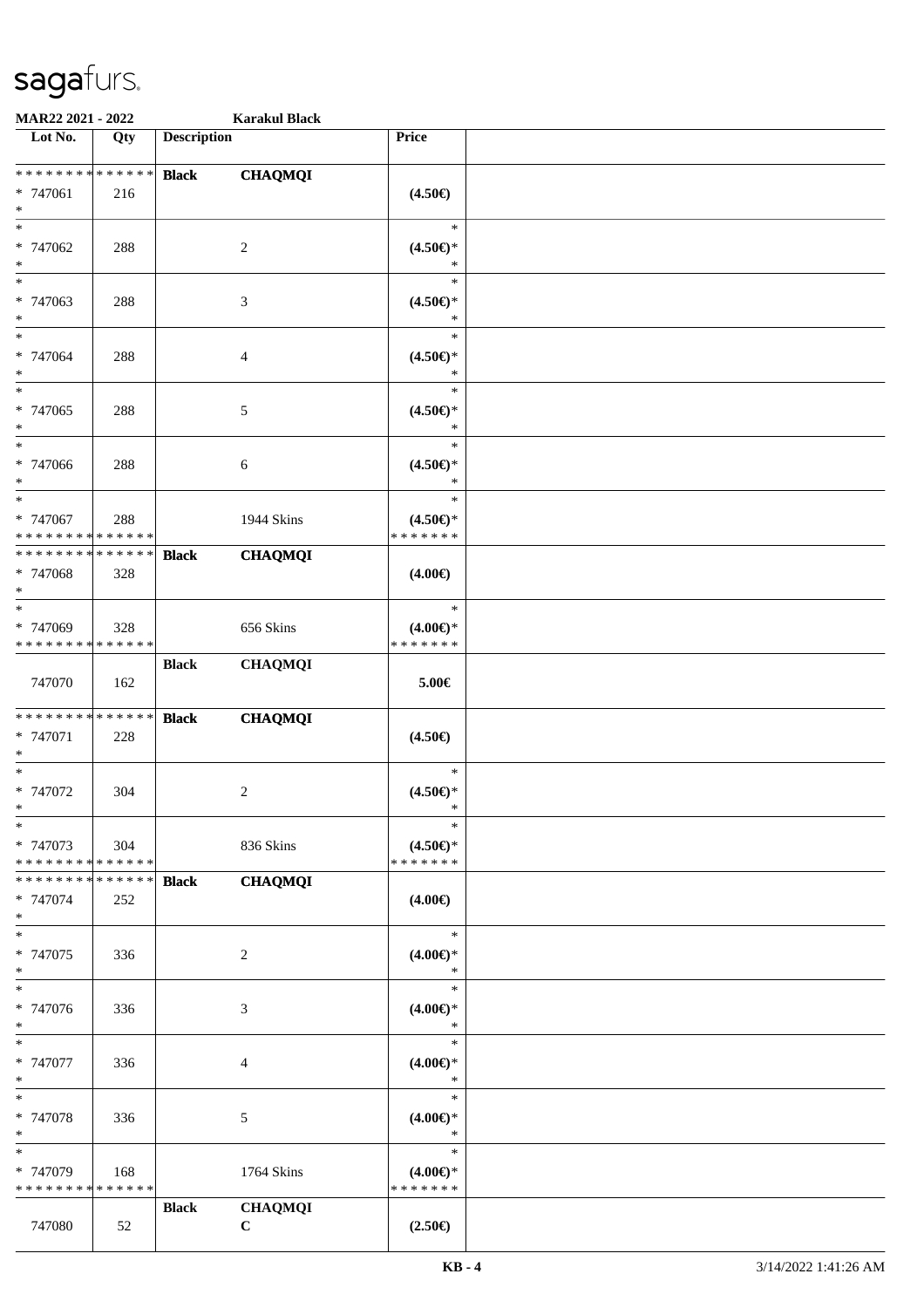| MAR22 2021 - 2022                                 |                    |                    | <b>Karakul Black</b> |                                               |  |
|---------------------------------------------------|--------------------|--------------------|----------------------|-----------------------------------------------|--|
| Lot No.                                           | Qty                | <b>Description</b> |                      | Price                                         |  |
| 747081                                            | 168                | <b>Black</b>       | CH KGUL FLAT         | $(4.00\epsilon)$                              |  |
| 747082                                            | 288                | <b>Black</b>       | <b>CH KGUL FLAT</b>  | 3.00€                                         |  |
| * * * * * * * * * * * * * *<br>* 747083<br>$*$    | 264                | <b>Black</b>       | <b>CH KGUL</b>       | $(7.00\epsilon)$                              |  |
| $*$<br>* 747084<br>$*$                            | 198                |                    | $\overline{c}$       | $\ast$<br>$(7.00\epsilon)$ *<br>$\ast$        |  |
| $*$<br>* 747085<br>* * * * * * * * * * * * * *    | 198                |                    | 660 Skins            | $\ast$<br>$(7.00\epsilon)$ *<br>* * * * * * * |  |
| * * * * * * * * * * * * * *<br>* 747086<br>$*$    | 270                | <b>Black</b>       | <b>CH KGUL</b>       | $(7.00\epsilon)$                              |  |
| $\ast$<br>* 747087<br>* * * * * * * * * * * * * * | 330                |                    | 600 Skins            | $\ast$<br>$(7.00\epsilon)$ *<br>* * * * * * * |  |
| * * * * * * * * * * * * * *<br>* 747088<br>$*$    | 200                | <b>Black</b>       | <b>CH KGUL</b>       | $(5.00\epsilon)$                              |  |
| $*$<br>* 747089<br>$*$                            | 300                |                    | 2                    | $\ast$<br>$(5.00\epsilon)$ *<br>*             |  |
| $\ast$<br>* 747090<br>$*$                         | 300                |                    | $\mathfrak{Z}$       | $\ast$<br>$(5.00\epsilon)$ *<br>$\ast$        |  |
| $*$<br>* 747091<br>* * * * * * * * * * * * * *    | 200                |                    | 1000 Skins           | $\ast$<br>$(5.00 \in )^*$<br>* * * * * * *    |  |
| * * * * * * * * * * * * * *<br>* 747092<br>$*$    | 312                | <b>Black</b>       | <b>CH KGUL</b>       | $(5.00\epsilon)$                              |  |
| $\ast$<br>* 747093<br>$*$                         | 312                |                    | 2                    | $\ast$<br>$(5.00 \in )^*$<br>$\ast$           |  |
| $*$<br>* 747094<br>* * * * * * * * * * * * * *    | 312                |                    | 936 Skins            | $\ast$<br>$(5.00\epsilon)$ *<br>* * * * * * * |  |
| * * * * * * * *<br>* 747095<br>$*$                | ******<br>200      | <b>Black</b>       | <b>CH KGUL</b>       | $(5.00\epsilon)$                              |  |
| $\ast$<br>* 747096<br>$*$                         | 300                |                    | 2                    | $\ast$<br>$(5.00 \in )^*$<br>$\ast$           |  |
| $*$<br>* 747097<br>* * * * * * * * * * * * * *    | 300                |                    | 800 Skins            | $\ast$<br>$(5.00 \in )^*$<br>* * * * * * *    |  |
| * * * * * * * *<br>* 747098<br>$*$                | * * * * * *<br>258 | <b>Black</b>       | <b>CH KGUL</b>       | $(2.50\epsilon)$                              |  |
| $\ast$<br>* 747099<br>* * * * * * * * * * * * * * | 172                |                    | 430 Skins            | $\ast$<br>$(2.50 \in )^*$<br>* * * * * * *    |  |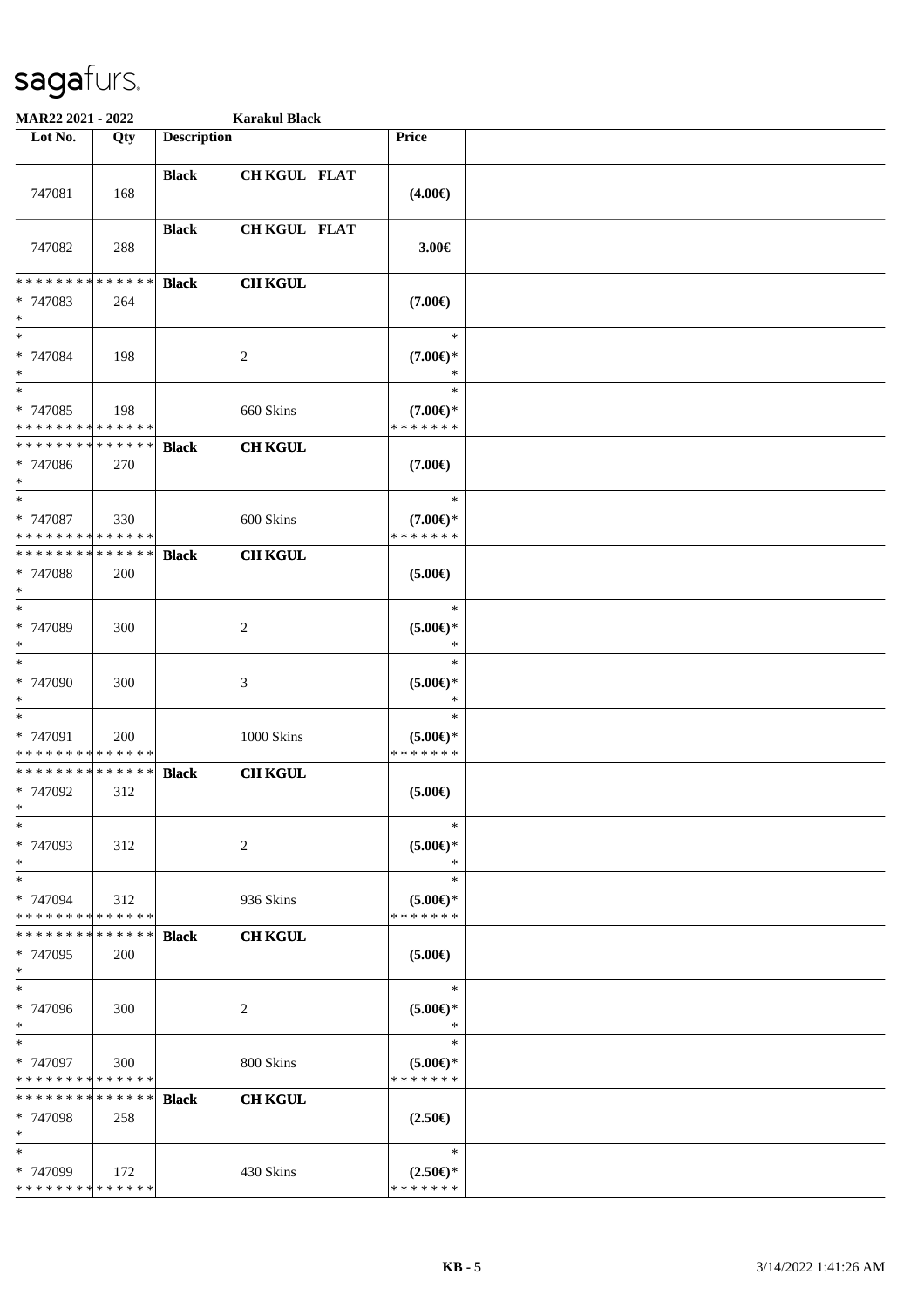| MAR22 2021 - 2022                                                     |     |                    | <b>Karakul Black</b>        |                                            |  |
|-----------------------------------------------------------------------|-----|--------------------|-----------------------------|--------------------------------------------|--|
| $\overline{\phantom{1}}$ Lot No.                                      | Qty | <b>Description</b> |                             | Price                                      |  |
| **************                                                        |     | <b>Black</b>       | <b>CH KGUL</b>              |                                            |  |
| * 747101<br>$*$                                                       | 196 |                    |                             | $(5.00\epsilon)$                           |  |
| $*$<br>* 747102<br>$\ast$                                             | 198 |                    | $\overline{c}$              | $\ast$<br>$(5.00 \in )^*$<br>$\ast$        |  |
| $\ast$<br>* 747103<br>$\ast$                                          | 198 |                    | $\ensuremath{\mathfrak{Z}}$ | $\ast$<br>$(5.00\epsilon)$ *<br>$\ast$     |  |
| $\frac{1}{*}$<br>* 747104<br>$*$                                      | 192 |                    | $\overline{4}$              | $\ast$<br>$(5.00 \in )^*$<br>$\ast$        |  |
| $\overline{\phantom{a}^*}$<br>* 747105<br>* * * * * * * * * * * * * * | 192 |                    | 976 Skins                   | $\ast$<br>$(5.00 \in )^*$<br>* * * * * * * |  |
| * * * * * * * * * * * * * *<br>* 747106<br>$\ast$                     | 312 | <b>Black</b>       | <b>CH KGUL</b>              | 3.00€                                      |  |
| $\ast$<br>* 747107<br>$\ast$                                          | 312 |                    | $\sqrt{2}$                  | $\ast$<br>$3.00 \in$ *<br>$\ast$           |  |
| $\overline{\ast}$<br>* 747108<br>$\ast$                               | 312 |                    | $\mathfrak{Z}$              | $\ast$<br>$2.50 \in$<br>$\ast$             |  |
| $\ast$<br>* 747109<br>* * * * * * * * * * * * * *                     | 156 |                    | 1092 Skins                  | $\ast$<br>$2.50 \in$<br>* * * * * * *      |  |
| * * * * * * * * * * * * * *<br>* 747110<br>$\ast$                     | 376 | <b>Black</b>       | <b>CH KGUL</b>              | $(2.50\epsilon)$                           |  |
| $\ast$<br>$* 747111$<br>$\ast$                                        | 376 |                    | $\overline{c}$              | $\ast$<br>$(2.50 \in )^*$<br>$\ast$        |  |
| $\ast$<br>* 747112<br>$\ast$                                          | 376 |                    | 3                           | $\ast$<br>$(2.50 \in )^*$<br>$\ast$        |  |
| $\ast$<br>$* 747113$<br>******** <mark>******</mark>                  | 376 |                    | <b>1504 Skins</b>           | $\ast$<br>$(2.50 \in )^*$<br>* * * * * * * |  |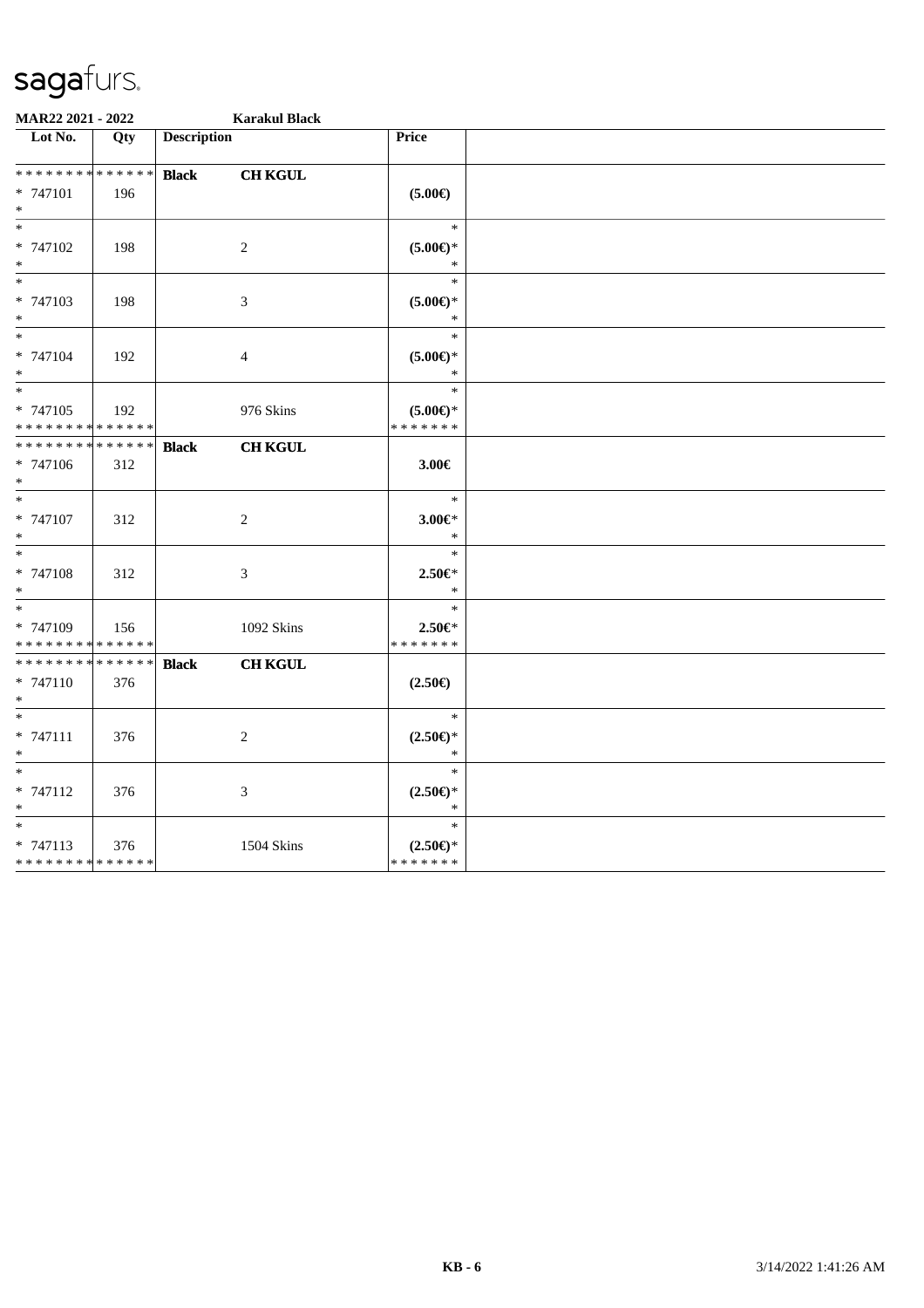| MAR22 2021 - 2022                                                   |     |                    | <b>Karakul Black</b> |                                               |  |
|---------------------------------------------------------------------|-----|--------------------|----------------------|-----------------------------------------------|--|
| Lot No.                                                             | Qty | <b>Description</b> |                      | Price                                         |  |
| 747121                                                              | 256 | <b>Black</b>       | <b>ARG KGL</b>       | $(4.00\epsilon)$                              |  |
| 747122                                                              | 246 | <b>Black</b>       | <b>ARG KGL</b>       | 3.00€                                         |  |
| * * * * * * * * * * * * * *<br>$* 747123$<br>$\ast$                 | 256 | <b>Black</b>       | <b>ARG KGL</b>       | $(2.50\epsilon)$                              |  |
| $\ast$<br>* 747124<br>$\ast$                                        | 256 |                    | $\overline{2}$       | $\ast$<br>$(2.50 \in )^*$<br>$\ast$           |  |
| $\overline{\phantom{1}}$<br>* 747125<br>* * * * * * * * * * * * * * | 128 |                    | 640 Skins            | $\ast$<br>$(2.50\epsilon)$ *<br>* * * * * * * |  |
| * * * * * * * * * * * * * *<br>$* 747126$<br>$\ast$                 | 264 | <b>Black</b>       | <b>ARG KGL</b>       | $(3.00\epsilon)$                              |  |
| $\ast$<br>* 747127<br>* * * * * * * * * * * * * *                   | 262 |                    | 526 Skins            | $\ast$<br>$(3.00 \in )$ *<br>* * * * * * *    |  |
| 747128                                                              | 304 | <b>Black</b>       | ARG KGL              | $(1.50\epsilon)$                              |  |
| **************<br>* 747129<br>$\ast$                                | 240 | <b>Black</b>       | <b>ARG KGL</b>       | $(2.50\epsilon)$                              |  |
| $\ast$<br>* 747130<br>* * * * * * * * * * * * * *                   | 240 |                    | 480 Skins            | $\ast$<br>$(2.50 \in )^*$<br>* * * * * * *    |  |
| **************<br>$* 747131$<br>$\ast$                              | 296 | <b>Black</b>       | <b>ARG KGL</b>       | $(2.50\epsilon)$                              |  |
| $*$<br>$* 747132$<br>$*$                                            | 292 |                    | $\overline{c}$       | $\ast$<br>$(2.50 \in )^*$<br>∗                |  |
| $\ast$<br>$* 747133$<br>$*$                                         | 292 |                    | 3                    | $\ast$<br>$(2.50 \in )^*$<br>$\ast$           |  |
| $\ast$<br>* 747134<br>$\ast$                                        | 292 |                    | 4                    | $\ast$<br>$(2.50 \in )^*$<br>$\ast$           |  |
| $\ast$<br>* 747135<br>* * * * * * * * * * * * * *                   | 292 |                    | 1464 Skins           | $\ast$<br>$(2.50 \in )^*$<br>* * * * * * *    |  |
| 747136                                                              | 312 | <b>Black</b>       | <b>ARG KGL</b>       | $(2.50\epsilon)$                              |  |
| 747137                                                              | 280 | <b>Black</b>       | <b>ARG KGL</b>       | $(2.00\epsilon)$                              |  |
| 747138                                                              | 228 | <b>Black</b>       | <b>ARG KGL</b>       | $(2.00\epsilon)$                              |  |
| 747139                                                              | 180 | <b>Black</b>       | <b>ARG KGL</b>       | $(2.00\epsilon)$                              |  |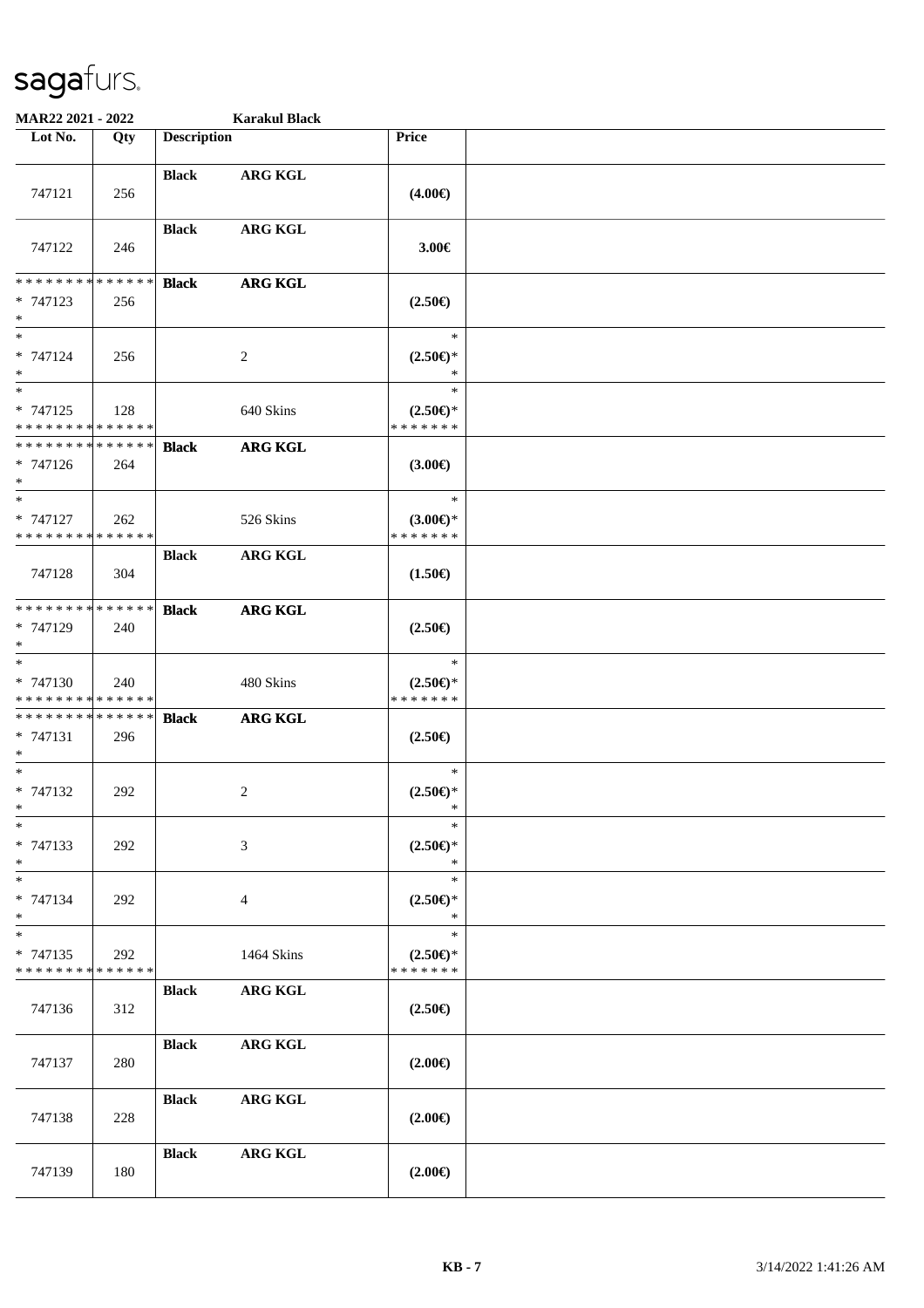| <b>MAR22 2021 - 2022</b>                           |        |                    | <b>Karakul Black</b> |                                       |  |
|----------------------------------------------------|--------|--------------------|----------------------|---------------------------------------|--|
| Lot No.                                            | Qty    | <b>Description</b> |                      | Price                                 |  |
| 747141                                             | 198    | <b>Black</b>       | <b>DUCHPNI</b>       | $(2.00\epsilon)$                      |  |
| 747142                                             | 198    | <b>Black</b>       | <b>DUCHPNI</b>       | $(1.50\epsilon)$                      |  |
| 747143                                             | 68     | <b>Black</b>       | <b>DUCHPNI</b>       | $(2.00\epsilon)$                      |  |
| 747144                                             | 76     | <b>Black</b>       | <b>FLORA</b>         | $(1.50\epsilon)$                      |  |
| 747145                                             | 198    | <b>Black</b>       | <b>FLORA</b>         | $(1.50\epsilon)$                      |  |
| 747146                                             | 132    | <b>Black</b>       | <b>FIGURNI</b>       | $(1.50\epsilon)$                      |  |
| 747147                                             | 112    | <b>Black</b>       | <b>FIGURNI</b>       | $(1.50\epsilon)$                      |  |
| 747148                                             | 340    | <b>Black</b>       | <b>FIGURNI</b>       | $(1.50\epsilon)$                      |  |
| 747149                                             | 76     | <b>Black</b>       | <b>FIGURNI</b>       | $(1.50\epsilon)$                      |  |
| 747150                                             | $88\,$ | <b>Black</b>       | <b>FIGURNI</b>       | $(1.50\epsilon)$                      |  |
| 747151                                             | 320    | <b>Black</b>       | <b>JAKETNI</b>       | $(2.00\epsilon)$                      |  |
| 747152                                             | 50     | <b>Black</b>       | <b>JAKETNI</b>       | $(2.00\epsilon)$                      |  |
| 747153                                             | 252    | <b>Black</b>       | <b>JAKETNI</b>       | $(1.50\epsilon)$                      |  |
| * * * * * * * * * * * * * * *<br>* 747154<br>$*$   | 204    | <b>Black</b>       | <b>JAKETNI</b>       | 1.50€                                 |  |
| $*$<br>$* 747155$<br>* * * * * * * * * * * * * *   | 272    |                    | 476 Skins            | $\ast$<br>$1.00 \in$<br>* * * * * * * |  |
| * * * * * * * * * * * * * * *<br>$* 747156$<br>$*$ | 264    | <b>Black</b>       | <b>JAKETNI</b>       | 1.50€                                 |  |
| $*$<br>$* 747157$<br>* * * * * * * * * * * * * *   | 176    |                    | 440 Skins            | $\ast$<br>$1.50 \in$<br>* * * * * * * |  |
| 747158                                             | 380    | <b>Black</b>       | <b>JAKETNI</b>       | $1.00 \in$                            |  |
| 747159                                             | 350    | <b>Black</b>       | <b>JAKETNI</b>       | $(1.50\epsilon)$                      |  |
| 747160                                             | 104    | <b>Black</b>       | <b>JAKETNI</b>       | $(1.50\in)$                           |  |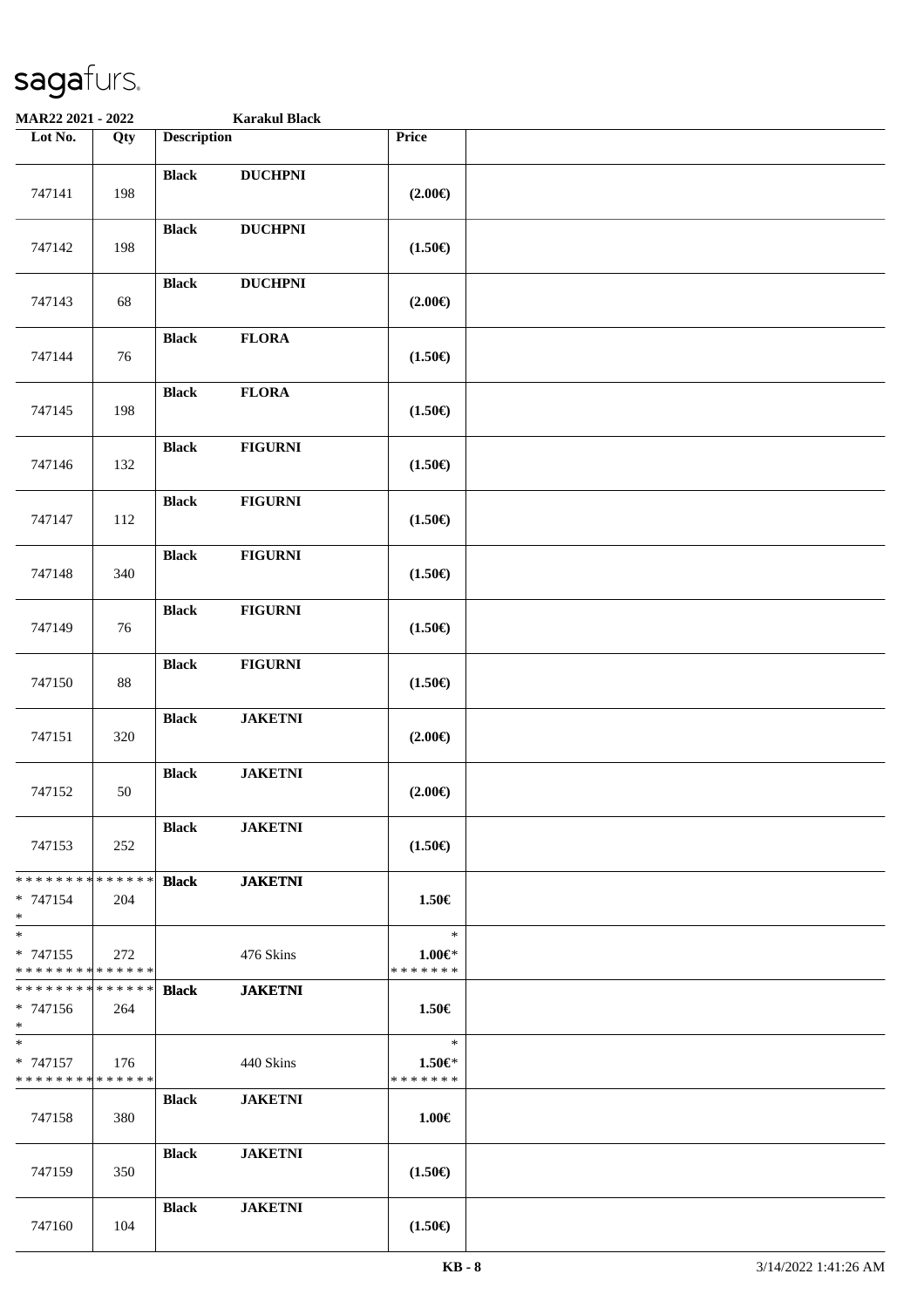| MAR22 2021 - 2022 |     | <b>Karakul Black</b>           |                  |  |
|-------------------|-----|--------------------------------|------------------|--|
| Lot No.           | Qty | <b>Description</b>             | Price            |  |
| 747161            | 54  | <b>Black</b><br>$\mathbf C$    | $(1.50\epsilon)$ |  |
| 747162            | 120 | <b>Black</b><br>$\mathbf C$    | 1.50€            |  |
| 747163            | 96  | <b>Black</b><br>$\mathbf C$    | $(1.50\epsilon)$ |  |
| 747164            | 70  | <b>Black</b><br>$\mathbf C$    | $(1.50\epsilon)$ |  |
| 747165            | 204 | <b>QAMAR</b><br><b>CHAQMQI</b> | $(5.00\epsilon)$ |  |
| 747166            | 144 | <b>QAMAR</b><br><b>CHAQMQI</b> | $(2.50\epsilon)$ |  |
| 747167            | 68  | <b>QAMAR</b><br><b>CHAQMQI</b> | $1.00\in$        |  |
| 747168            | 54  | <b>QAMAR</b><br><b>CHAQMQI</b> | $(2.50\epsilon)$ |  |
| 747169            | 104 | <b>CH KGUL</b><br><b>QAMAR</b> | $(2.50\epsilon)$ |  |
| 747170            | 144 | <b>QAMAR</b><br>ARG KGL        | $(2.00\epsilon)$ |  |
| 747171            | 120 | ARG KGL<br><b>QAMAR</b>        | $(2.00\epsilon)$ |  |
| 747172            | 164 | <b>QAMAR</b>                   | $(2.00\epsilon)$ |  |
| 747173            | 80  | <b>QAMAR</b>                   | $(1.50\epsilon)$ |  |
| 747174            | 252 | <b>QAMAR</b>                   | $(2.00\epsilon)$ |  |
| 747175            | 78  | <b>QAMAR</b>                   | $1.50 \in$       |  |
| 747176            | 72  | <b>QAMAR</b>                   | $1.00 \in$       |  |
| 747177            | 66  | <b>QAMAR</b>                   | $(1.50\epsilon)$ |  |
| 747178            | 66  | <b>QAMAR</b>                   | $1.00 \in$       |  |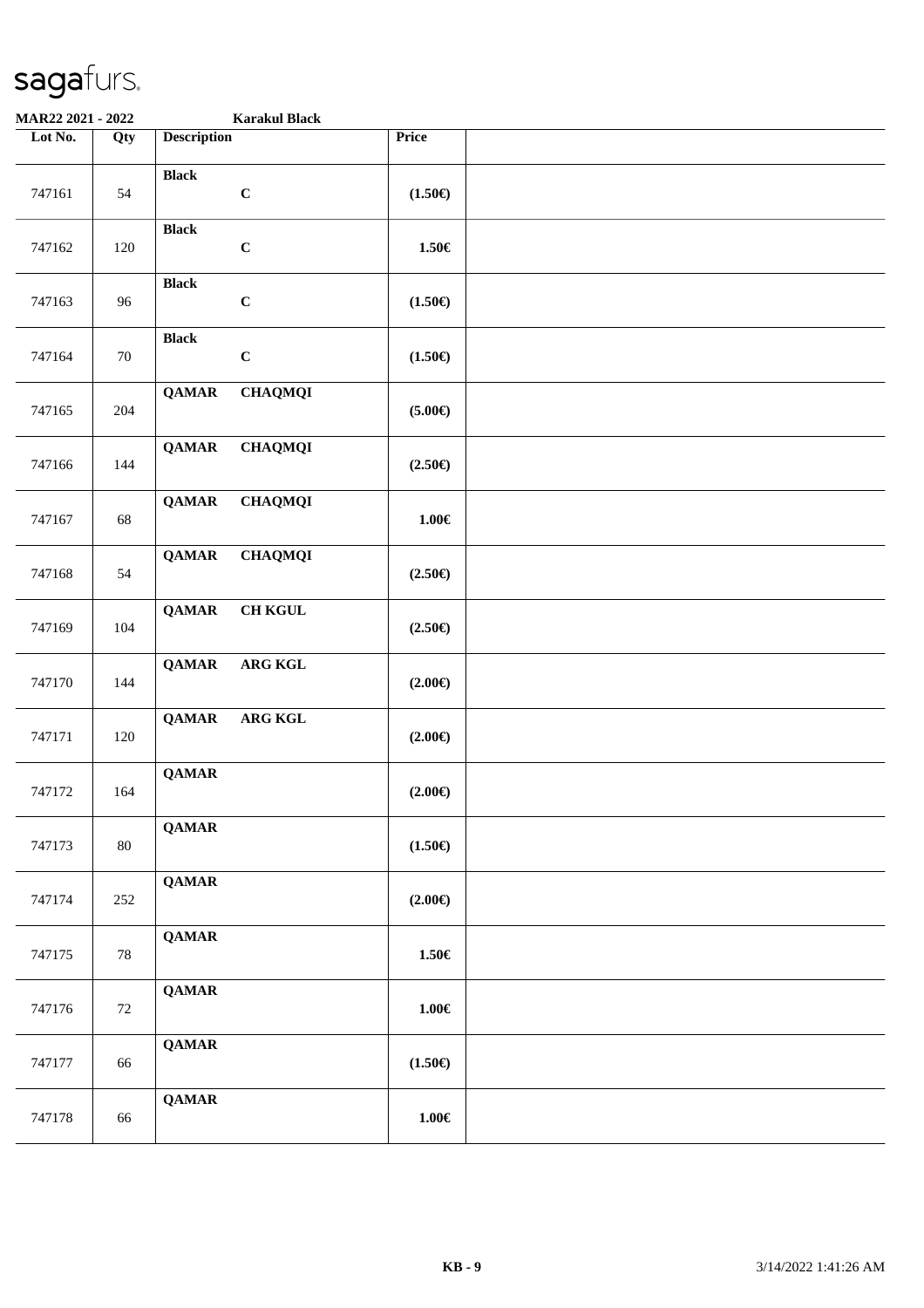| MAR22 2021 - 2022                                     |        |                                        | <b>Karakul Black</b> |                                            |  |
|-------------------------------------------------------|--------|----------------------------------------|----------------------|--------------------------------------------|--|
| Lot No.                                               | Qty    | <b>Description</b>                     |                      | Price                                      |  |
| 747181                                                | 270    | <b>Black</b>                           | KKULCHA CHAQM        | $(1.50\epsilon)$                           |  |
| 747182                                                | 352    | <b>Black</b>                           | <b>KKULCHA</b>       | $(1.50\epsilon)$                           |  |
| 747183                                                | 140    | <b>Black</b>                           | <b>KKULCHA</b>       | 1.50€                                      |  |
| 747184                                                | 110    | <b>Black</b>                           | <b>KKULCHA</b>       | $(1.50\epsilon)$                           |  |
| ******** <mark>******</mark><br>* 747185<br>$\ast$    | 294    | <b>Black</b>                           | <b>KKULCHA</b>       | $(1.50\epsilon)$                           |  |
| $_{*}^{-}$<br>* 747186<br>* * * * * * * * * * * * * * | 294    |                                        | 588 Skins            | $\ast$<br>$(1.50 \in )^*$<br>* * * * * * * |  |
| 747187                                                | 318    | <b>Black</b>                           | <b>KKULCHA</b>       | $(1.50\epsilon)$                           |  |
| 747188                                                | 222    | <b>Black</b>                           | <b>KKULCHA</b>       | $(1.00\epsilon)$                           |  |
| 747189                                                | 98     | <b>Black</b>                           | <b>KKULCHA</b>       | $(1.50\epsilon)$                           |  |
| 747190                                                | 86     | <b>Black</b><br>$\rm II$               | <b>CHAQMQI</b>       | $(1.50\epsilon)$                           |  |
| 747191                                                | 104    | <b>Black</b><br>$\mathbf{I}$           | <b>CHAQMQI</b>       | $1.00\in$                                  |  |
| 747192                                                | 264    | <b>Black</b><br>$\rm II$               |                      | $(1.50\epsilon)$                           |  |
| 747193                                                | $40\,$ | <b>Black</b><br>$\rm II$               |                      | $(1.50\epsilon)$                           |  |
| 747194                                                | 344    | <b>Black</b><br>$\mathbf{I}\mathbf{I}$ |                      | $(1.00 \infty)$                            |  |
| 747195                                                | $72\,$ | <b>Black</b><br>$\rm II$               |                      | $(1.00\epsilon)$                           |  |
| 747196                                                | 68     | <b>Black</b><br>$\rm II$               |                      | $(1.00\epsilon)$                           |  |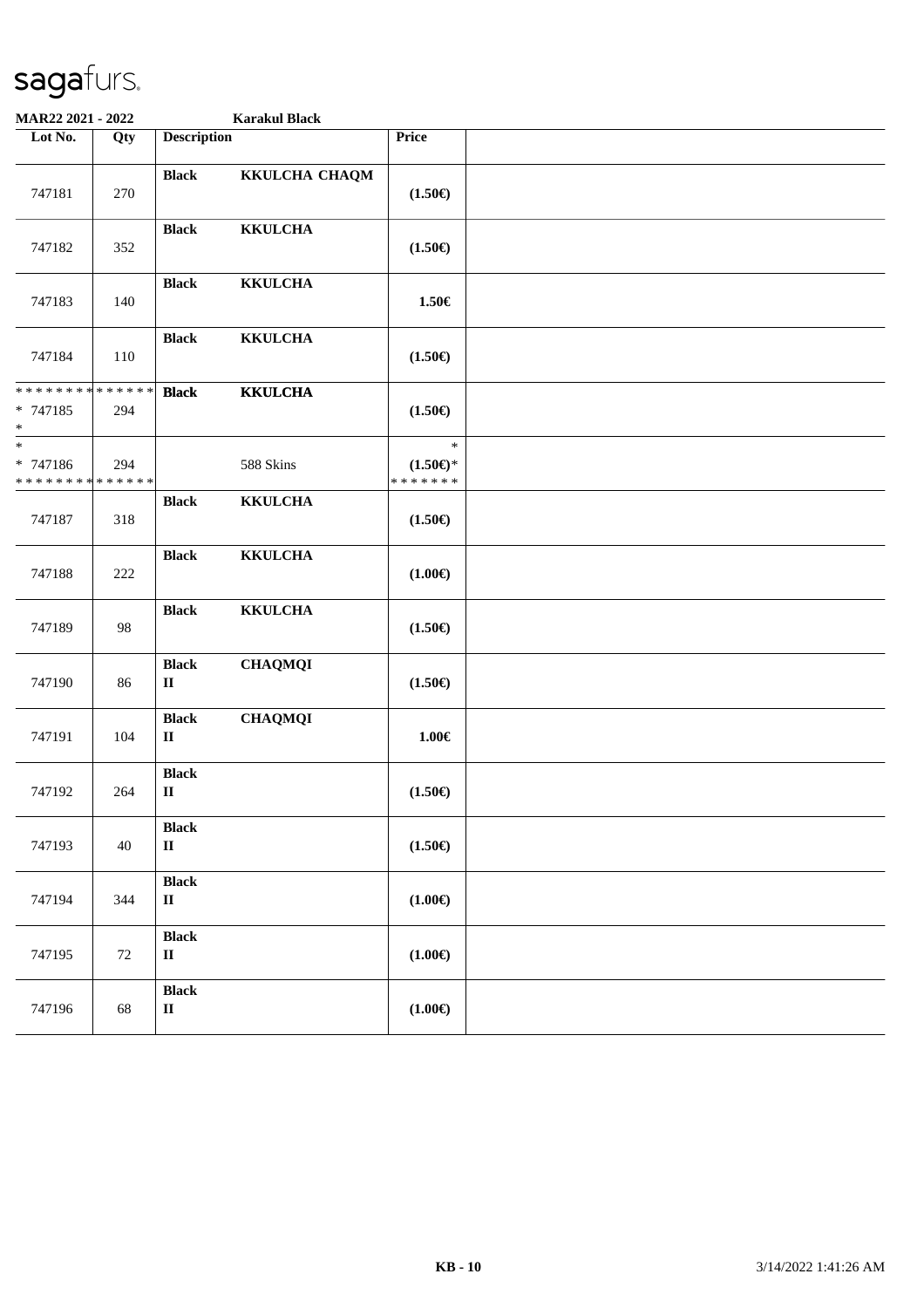| MAR22 2021 - 2022                       |                    |                                         | <b>Karakul Black</b>          |                                         |  |
|-----------------------------------------|--------------------|-----------------------------------------|-------------------------------|-----------------------------------------|--|
| Lot No.                                 | Qty                | <b>Description</b>                      |                               | Price                                   |  |
| 747201                                  | 104                | <b>Black</b><br>$\mathbf{I}/\mathbf{B}$ | <b>NAZ PNI</b>                | 1.50€                                   |  |
| 747202                                  | 120                | <b>Black</b>                            | <b>PARNI</b>                  | $1.00 \in$                              |  |
| * * * * * * * *<br>* 747203<br>$\ast$   | * * * * * *<br>350 | <b>Black</b>                            | <b>ARG PNI</b>                | 3.00€                                   |  |
| $*$<br>* 747204<br>$\ast$               | 280                |                                         | $\boldsymbol{2}$              | $\ast$<br>2.50€*<br>$\ast$              |  |
| $\ast$<br>$* 747205$<br>* * * * * * * * | 140<br>* * * * * * |                                         | 770 Skins                     | $\ast$<br>$3.00 \in$ *<br>* * * * * * * |  |
| 747206                                  | 280                | <b>Black</b>                            | <b>ARG PNI</b>                | $1.00 \in$                              |  |
| 747207                                  | 82                 | <b>Black</b>                            | <b>CHAQMQI</b>                | 2.50€                                   |  |
| 747208                                  | 120                | <b>Black</b>                            | <b>CHAQMQI</b><br>$\mathbf C$ | $0.50\in$                               |  |
| 747209                                  | 64                 | <b>Black</b>                            | <b>CH KGUL</b><br>$\bf C$     | $(0.50 \infty)$                         |  |
| 747210                                  | 128                | <b>Black</b>                            | <b>DUCHPNI</b>                | $0.50\in$                               |  |
| 747211                                  | 50                 | <b>Black</b>                            | <b>FLORA</b>                  | $(0.50 \infty)$                         |  |
| 747212                                  | 76                 | <b>Black</b>                            | FIGURNI CHAQM                 | $0.50 \in$                              |  |
| 747213                                  | 68                 | <b>Black</b>                            | <b>FIGURNI</b>                | $(0.50 \infty)$                         |  |
| 747214                                  | 66                 | <b>Black</b>                            | $\mathbf C$                   | $(0.50\epsilon)$                        |  |
| 747215                                  | 124                | <b>QAMAR</b>                            | <b>CHAQMQI</b>                | $0.50 \in$                              |  |
| 747216                                  | $108\,$            | <b>QAMAR</b>                            | $\rm CH$ KGUL                 | $0.50\in$                               |  |
| 747217                                  | 104                | <b>QAMAR</b>                            | ${\bf ARG}$ KGL               | $(0.50 \infty)$                         |  |
| 747218                                  | 86                 | <b>QAMAR</b>                            |                               | $(0.50 \infty)$                         |  |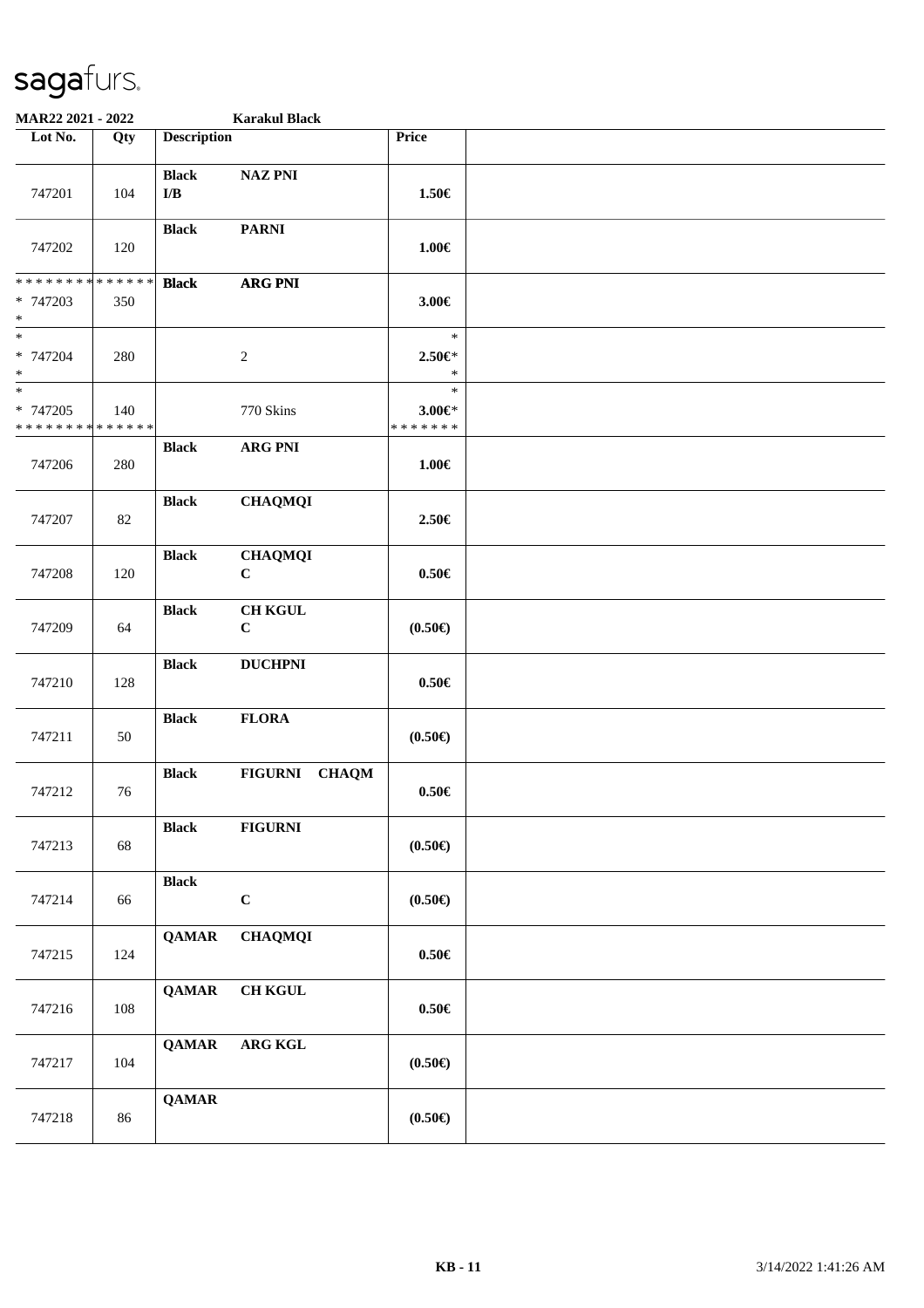| MAR22 2021 - 2022                                  |        |                                        | <b>Karakul Black</b>          |                                            |  |
|----------------------------------------------------|--------|----------------------------------------|-------------------------------|--------------------------------------------|--|
| Lot No.                                            | Qty    | <b>Description</b>                     |                               | Price                                      |  |
| 747221                                             | 140    | <b>Black</b>                           | <b>DEFECT</b><br><b>CHAQM</b> | $0.50 \in$                                 |  |
| 747222                                             | 78     | <b>Black</b>                           | <b>DEFECT</b>                 | $0.50 \in$                                 |  |
| 747223                                             | 50     | <b>Black</b>                           | <b>DEFECT</b>                 | $0.50 \in$                                 |  |
| 747224                                             | 58     | <b>Black</b>                           | <b>DEFECT</b>                 | $(0.50\epsilon)$                           |  |
| 747225                                             | 40     | <b>Black</b>                           | <b>DEFECT</b>                 | $(0.50\epsilon)$                           |  |
| 747226                                             | 100    | <b>Black</b>                           | KKULCHA CHAQM                 | $(0.50 \infty)$                            |  |
| 747227                                             | 54     | <b>Black</b>                           | <b>KKULCHA</b>                | $(0.50 \infty)$                            |  |
| ******** <mark>******</mark><br>* 747228<br>$\ast$ | 240    | <b>Black</b><br>$\mathbf{I}\mathbf{I}$ | <b>CHAQMQI</b>                | (0.50)                                     |  |
| $\ast$<br>* 747229<br>* * * * * * * * * * * * * *  | 160    |                                        | 400 Skins                     | $\ast$<br>$(0.50 \in )^*$<br>* * * * * * * |  |
| * * * * * * * * * * * * * *<br>* 747230<br>$*$     | 222    | <b>Black</b><br>П                      |                               | $(0.50\epsilon)$                           |  |
| $\ast$<br>* 747231<br>* * * * * * * * * * * * * *  | 296    |                                        | 518 Skins                     | $\ast$<br>$(0.50 \in )^*$<br>* * * * * * * |  |
| 747232                                             | 50     | <b>Black</b><br>$\mathbf I$            | KKULCHA CHAQM                 | $(0.50\epsilon)$                           |  |
| 747233                                             | $82\,$ | <b>Black</b><br>$\rm II$               | <b>KKULCHA</b>                | $0.50 \in$                                 |  |
| 747234                                             | 54     | <b>Black</b><br>$\mathbf{I}\mathbf{I}$ | <b>KKULCHA</b>                | $(0.50 \infty)$                            |  |
| 747235                                             | 40     | <b>Black</b><br>$\rm III$              |                               | $(0.50 \infty)$                            |  |
| 747236                                             | 48     | <b>Black</b><br>$\rm III$              |                               | $(0.50 \infty)$                            |  |